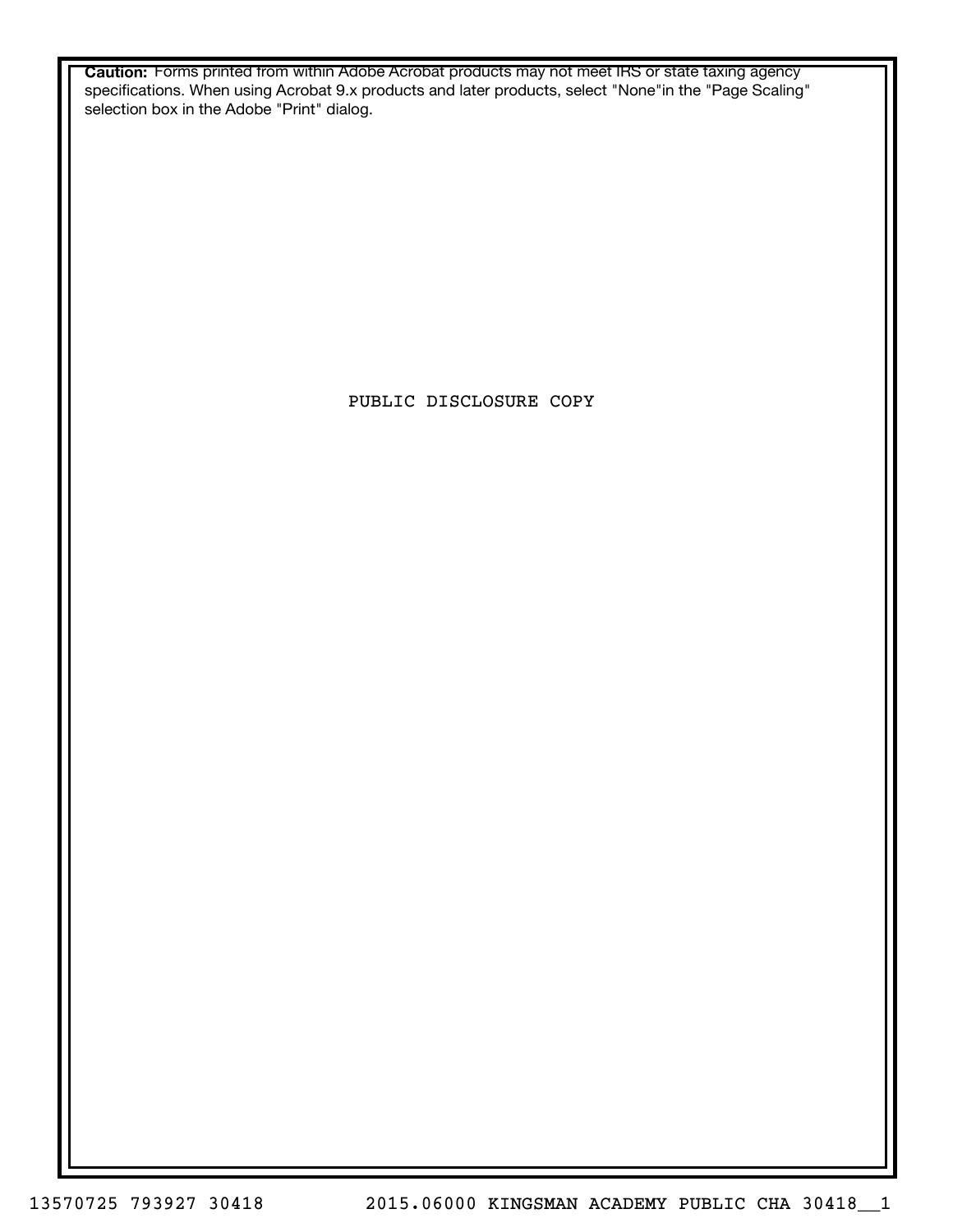|                         |                               |                                | ** PUBLIC DISCLOSURE COPY **                                                                                                                                               |            |                                                     |                                                           |
|-------------------------|-------------------------------|--------------------------------|----------------------------------------------------------------------------------------------------------------------------------------------------------------------------|------------|-----------------------------------------------------|-----------------------------------------------------------|
|                         |                               |                                | <b>Return of Organization Exempt From Income Tax</b>                                                                                                                       |            |                                                     | OMB No. 1545-0047                                         |
|                         |                               | Form <b>990</b>                | Under section 501(c), 527, or 4947(a)(1) of the Internal Revenue Code (except private foundations)                                                                         |            |                                                     |                                                           |
|                         |                               | Department of the Treasury     | Do not enter social security numbers on this form as it may be made public.                                                                                                |            |                                                     | <b>Open to Public</b>                                     |
|                         |                               | Internal Revenue Service       | Information about Form 990 and its instructions is at www.irs.gov/form990.                                                                                                 |            |                                                     | Inspection                                                |
|                         |                               |                                | A For the 2015 calendar year, or tax year beginning JUL 1, 2015                                                                                                            |            | and ending JUN 30, 2016                             |                                                           |
|                         | <b>B</b> Check if applicable: |                                | <b>C</b> Name of organization                                                                                                                                              |            | D Employer identification number                    |                                                           |
|                         | Address<br>change             |                                | KINGSMAN ACADEMY PUBLIC CHARTER SCHOOL                                                                                                                                     |            |                                                     |                                                           |
|                         | Name<br>]change               |                                | Doing business as                                                                                                                                                          |            |                                                     | 47-3403539                                                |
|                         | <b>X</b> return               |                                | Number and street (or P.O. box if mail is not delivered to street address)                                                                                                 | Room/suite | E Telephone number                                  |                                                           |
|                         | Final<br>return/              |                                | 1375 E STREET NE                                                                                                                                                           |            |                                                     | $(202)547 - 1028$                                         |
|                         | termin-<br>ated               |                                | City or town, state or province, country, and ZIP or foreign postal code                                                                                                   |            | G Gross receipts \$                                 | 8,721,675.                                                |
|                         | Amended<br>Ireturn            |                                | 20002<br>WASHINGTON, DC                                                                                                                                                    |            | H(a) Is this a group return                         |                                                           |
|                         | Applica-<br>ltion<br>pending  |                                | F Name and address of principal officer: SHANNON T. HODGE                                                                                                                  |            | for subordinates?                                   | $ Y$ es $ \overline{X} $ No                               |
|                         |                               |                                | SAME AS C ABOVE                                                                                                                                                            |            | $H(b)$ Are all subordinates included? $\Box$ Yes    | No                                                        |
|                         |                               |                                | Tax-exempt status: $X \over 301(c)(3)$<br>$\frac{1}{2}$ 501(c) (<br>$\sqrt{\bullet}$ (insert no.)<br>$4947(a)(1)$ or                                                       | 527        |                                                     | If "No," attach a list. (see instructions)                |
|                         |                               |                                | J Website: WWW.KINGSMANACADEMY.ORG                                                                                                                                         |            | $H(c)$ Group exemption number $\blacktriangleright$ |                                                           |
|                         | Part I                        | <b>Summary</b>                 | <b>K</b> Form of organization: $\boxed{\textbf{X}}$ Corporation<br>Other $\blacktriangleright$<br>Trust<br>Association                                                     |            |                                                     | L Year of formation: $2015$ M State of legal domicile: DC |
|                         |                               |                                | Briefly describe the organization's mission or most significant activities: TO PROVIDE AN INDIVIDUALIZED AND                                                               |            |                                                     |                                                           |
|                         | 1                             |                                | RIGOROUS EDUCATION IN A SUPPORTIVE ENVIRONMENT TO PREPARE SCHOLARS                                                                                                         |            |                                                     |                                                           |
| Governance              |                               |                                | Check this box $\blacktriangleright$ $\Box$ if the organization discontinued its operations or disposed of more than 25% of its net assets.                                |            |                                                     |                                                           |
|                         | 2<br>3                        |                                | Number of voting members of the governing body (Part VI, line 1a)                                                                                                          |            | 3                                                   | 9                                                         |
|                         | 4                             |                                |                                                                                                                                                                            |            | $\overline{\mathbf{4}}$                             | ब्र                                                       |
|                         | 5                             |                                |                                                                                                                                                                            |            | 5                                                   | $\overline{81}$                                           |
|                         | 6                             |                                |                                                                                                                                                                            |            | 6                                                   | $\overline{30}$                                           |
| <b>Activities &amp;</b> |                               |                                |                                                                                                                                                                            |            | 7a                                                  | $\overline{0}$ .                                          |
|                         |                               |                                |                                                                                                                                                                            |            | 7 <sub>b</sub>                                      | $\overline{0}$ .                                          |
|                         |                               |                                |                                                                                                                                                                            |            | <b>Prior Year</b>                                   | <b>Current Year</b>                                       |
|                         | 8                             |                                |                                                                                                                                                                            |            |                                                     | 886,669.                                                  |
| Revenue                 | 9                             |                                | Program service revenue (Part VIII, line 2g)                                                                                                                               |            |                                                     | 7,801,794.                                                |
|                         | 10                            |                                |                                                                                                                                                                            |            |                                                     | 1,407.                                                    |
|                         | 11                            |                                |                                                                                                                                                                            |            |                                                     | 31,805.                                                   |
|                         | 12                            |                                | Total revenue - add lines 8 through 11 (must equal Part VIII, column (A), line 12)                                                                                         |            |                                                     | 8,721,675.                                                |
|                         | 13                            |                                | Grants and similar amounts paid (Part IX, column (A), lines 1-3)                                                                                                           |            |                                                     | Ο.<br>$\overline{\mathfrak{o}}$ .                         |
|                         |                               |                                |                                                                                                                                                                            |            |                                                     |                                                           |
|                         |                               |                                | Salaries, other compensation, employee benefits (Part IX, column (A), lines 5-10)                                                                                          |            |                                                     | 5,186,357.<br>$\overline{0}$ .                            |
| Expenses                |                               |                                |                                                                                                                                                                            | $0$ .      |                                                     |                                                           |
|                         |                               |                                | <b>b</b> Total fundraising expenses (Part IX, column (D), line 25)                                                                                                         |            |                                                     | 2,711,728.                                                |
|                         | 18                            |                                | Total expenses. Add lines 13-17 (must equal Part IX, column (A), line 25) <i></i>                                                                                          |            |                                                     | 7,898,085.                                                |
|                         | 19                            |                                |                                                                                                                                                                            |            |                                                     | 823,590.                                                  |
|                         |                               |                                |                                                                                                                                                                            |            | <b>Beginning of Current Year</b>                    | <b>End of Year</b>                                        |
| Net Assets or           | 20                            | Total assets (Part X, line 16) |                                                                                                                                                                            |            | 29,324.                                             | 11,834,577.                                               |
|                         | 21                            |                                | Total liabilities (Part X, line 26)                                                                                                                                        |            | 30,637.                                             | 11,012,300.                                               |
|                         | 22                            |                                |                                                                                                                                                                            |            | $-1, 313.$                                          | 822, 277.                                                 |
|                         | Part II                       | <b>Signature Block</b>         |                                                                                                                                                                            |            |                                                     |                                                           |
|                         |                               |                                | Under penalties of perjury, I declare that I have examined this return, including accompanying schedules and statements, and to the best of my knowledge and belief, it is |            |                                                     |                                                           |
|                         |                               |                                | true, correct, and complete. Declaration of preparer (other than officer) is based on all information of which preparer has any knowledge.                                 |            |                                                     |                                                           |
|                         |                               |                                |                                                                                                                                                                            |            |                                                     |                                                           |
| Sign                    |                               |                                | Signature of officer                                                                                                                                                       |            | Date                                                |                                                           |
| Here                    |                               |                                | SHANNON T. HODGE, EXECUTIVE DIRECTOR                                                                                                                                       |            |                                                     |                                                           |
|                         |                               |                                | Type or print name and title                                                                                                                                               |            |                                                     |                                                           |

|                                                                                                  | rypo or printenanto and title                 |                      |      |                              |  |  |  |  |  |  |
|--------------------------------------------------------------------------------------------------|-----------------------------------------------|----------------------|------|------------------------------|--|--|--|--|--|--|
|                                                                                                  | Print/Type preparer's name                    | Preparer's signature | Date | PTIN<br>Check                |  |  |  |  |  |  |
| Paid                                                                                             | DAVID JONES                                   |                      |      | P01361002<br>self-emploved   |  |  |  |  |  |  |
| Preparer                                                                                         | JONES MARESCA & MCQUADE PA<br>I Firm's name   |                      |      | 52-1853933<br>Firm's EIN     |  |  |  |  |  |  |
| Use Only                                                                                         | Firm's address 1730 RHODE ISLAND AVE, N.W.,   | SUITE 800            |      |                              |  |  |  |  |  |  |
|                                                                                                  | WASHINGTON, DC 20036                          |                      |      | Phone no. $202 - 296 - 3306$ |  |  |  |  |  |  |
| May the IRS discuss this return with the preparer shown above? (see instructions)<br>No<br>` Yes |                                               |                      |      |                              |  |  |  |  |  |  |
|                                                                                                  | $\mathbf{A}$<br>$\overline{\phantom{a}}$<br>. |                      |      |                              |  |  |  |  |  |  |

| 532001 12-16-15 LHA For Paperwork Reduction Act Notice, see the separate instructions. |  | Form 990 (2015)                                                |  |  |  |  |  |
|----------------------------------------------------------------------------------------|--|----------------------------------------------------------------|--|--|--|--|--|
|                                                                                        |  | SEE SCHEDULE O FOR ORGANIZATION MISSION STATEMENT CONTINUATION |  |  |  |  |  |

Form **990** (2015)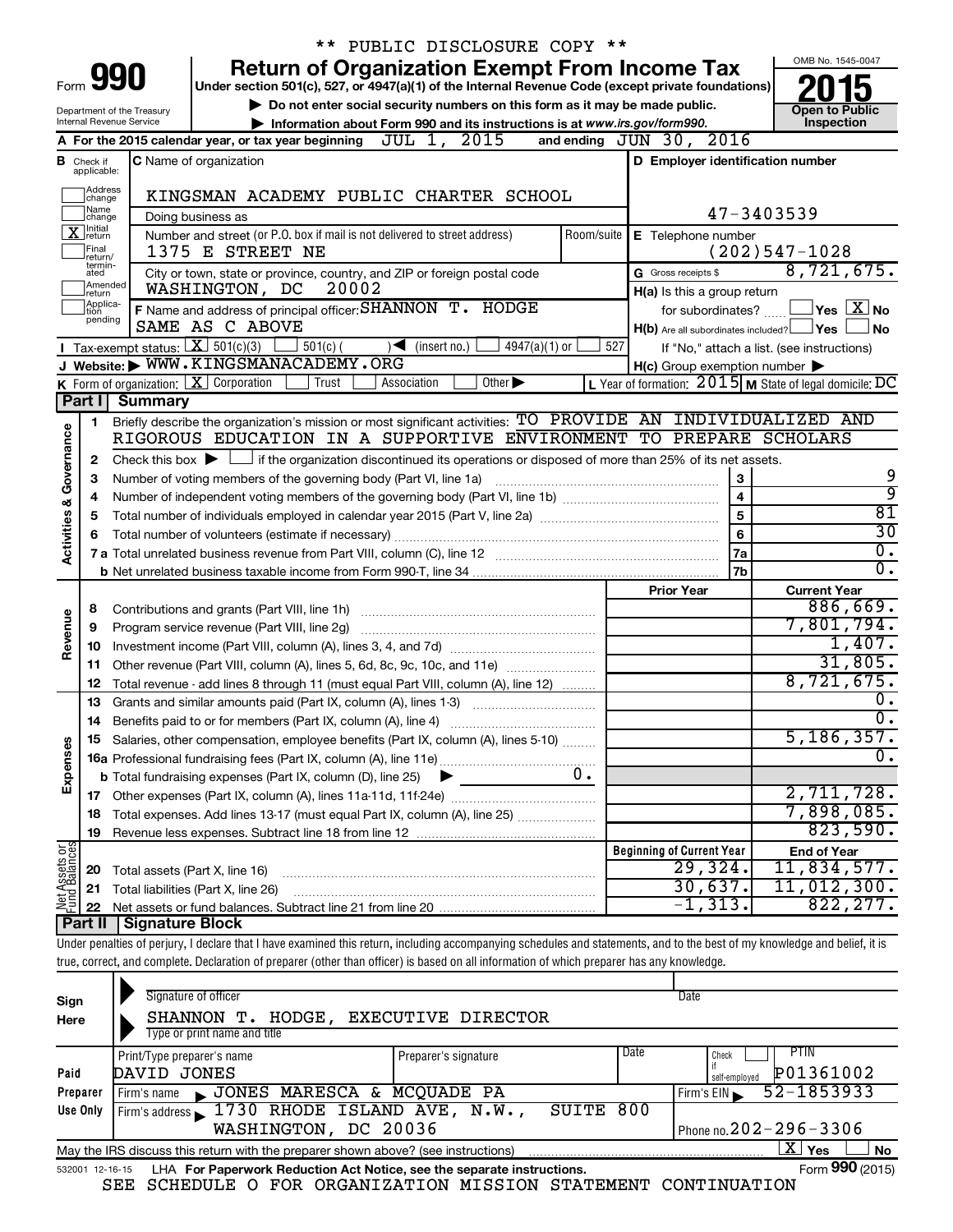|              | Part III   Statement of Program Service Accomplishments                                                                                                                                                                                                                                                                                                                                                                                                               |
|--------------|-----------------------------------------------------------------------------------------------------------------------------------------------------------------------------------------------------------------------------------------------------------------------------------------------------------------------------------------------------------------------------------------------------------------------------------------------------------------------|
|              |                                                                                                                                                                                                                                                                                                                                                                                                                                                                       |
| 1            | Briefly describe the organization's mission:<br>TO PROVIDE AN INDIVIDUALIZED AND RIGOROUS EDUCATION IN A SUPPORTIVE                                                                                                                                                                                                                                                                                                                                                   |
|              | ENVIRONMENT TO PREPARE SCHOLARS FOR POST-SECONDARY SUCCESS AND                                                                                                                                                                                                                                                                                                                                                                                                        |
|              | RESPONSIBLE CITIZENSHIP.                                                                                                                                                                                                                                                                                                                                                                                                                                              |
| $\mathbf{2}$ | Did the organization undertake any significant program services during the year which were not listed on                                                                                                                                                                                                                                                                                                                                                              |
|              | $\sqrt{\mathsf{Yes}\ \mathbf{X}}$ No<br>the prior Form 990 or 990-EZ?<br>$\begin{bmatrix} \begin{bmatrix} 0 & 0 & 0 & 0 \\ 0 & 0 & 0 & 0 \\ 0 & 0 & 0 & 0 \\ 0 & 0 & 0 & 0 \\ 0 & 0 & 0 & 0 \\ 0 & 0 & 0 & 0 \\ 0 & 0 & 0 & 0 \\ 0 & 0 & 0 & 0 & 0 \\ 0 & 0 & 0 & 0 & 0 \\ 0 & 0 & 0 & 0 & 0 \\ 0 & 0 & 0 & 0 & 0 \\ 0 & 0 & 0 & 0 & 0 \\ 0 & 0 & 0 & 0 & 0 & 0 \\ 0 & 0 & 0 & 0 & 0 & 0 \\ 0 & 0 & 0 & 0 & $<br>If "Yes," describe these new services on Schedule O. |
| 3            | $\overline{Y}$ es $\overline{X}$ No<br>Did the organization cease conducting, or make significant changes in how it conducts, any program services?                                                                                                                                                                                                                                                                                                                   |
| 4            | If "Yes," describe these changes on Schedule O.<br>Describe the organization's program service accomplishments for each of its three largest program services, as measured by expenses.                                                                                                                                                                                                                                                                               |
|              | Section 501(c)(3) and 501(c)(4) organizations are required to report the amount of grants and allocations to others, the total expenses, and<br>revenue, if any, for each program service reported                                                                                                                                                                                                                                                                    |
| 4a           | 7,801,794.<br>$7,307,112$ . including grants of \$<br>) (Revenue \$<br>) (Expenses \$<br>(Code:                                                                                                                                                                                                                                                                                                                                                                       |
|              | THE SCHOOL IS AN OPEN-ENROLLMENT, TUITION-FREE, PUBLIC SCHOOL THAT<br>SERVES APPROXIMATELY 250 STUDENTS IN GRADES SIX THROUGH TWELVE WHO MAY                                                                                                                                                                                                                                                                                                                          |
|              | BE AT RISK OF DROPPING OUT OF SCHOOL. MANY OF THESE STUDENTS ARE<br>OVER-AGE AND UNDER-CREDIT FOR THEIR GRADE LEVEL, HAVE ATTENDANCE                                                                                                                                                                                                                                                                                                                                  |
|              | PROBLEMS, AND HAVE BEHAVIORAL OR EMOTIONAL CHALLENGES. THE SCHOOL                                                                                                                                                                                                                                                                                                                                                                                                     |
|              | OFFERS INDIVIDUALIZED INSTRUCTION AND ADDITIONAL RESOURCES FOR ALL                                                                                                                                                                                                                                                                                                                                                                                                    |
|              | STUDENTS, RICH SPECIAL EDUCATION SERVICES, A STRONG MULTI-TIERED SYSTEM                                                                                                                                                                                                                                                                                                                                                                                               |
|              | OF SUPPORT, A SCHOOL-WIDE POSITIVE BEHAVIORAL INTERVENTION AND SUPPORT,                                                                                                                                                                                                                                                                                                                                                                                               |
|              | AND NUMEROUS CO-CURRICULAR AND EXTRACURRICULAR PROGRAMS.                                                                                                                                                                                                                                                                                                                                                                                                              |
|              |                                                                                                                                                                                                                                                                                                                                                                                                                                                                       |
|              |                                                                                                                                                                                                                                                                                                                                                                                                                                                                       |
|              |                                                                                                                                                                                                                                                                                                                                                                                                                                                                       |
| 4b           | (Code: ) (Expenses \$  including grants of \$  ) (Revenue \$                                                                                                                                                                                                                                                                                                                                                                                                          |
|              |                                                                                                                                                                                                                                                                                                                                                                                                                                                                       |
|              |                                                                                                                                                                                                                                                                                                                                                                                                                                                                       |
|              |                                                                                                                                                                                                                                                                                                                                                                                                                                                                       |
|              |                                                                                                                                                                                                                                                                                                                                                                                                                                                                       |
|              |                                                                                                                                                                                                                                                                                                                                                                                                                                                                       |
|              |                                                                                                                                                                                                                                                                                                                                                                                                                                                                       |
|              |                                                                                                                                                                                                                                                                                                                                                                                                                                                                       |
|              |                                                                                                                                                                                                                                                                                                                                                                                                                                                                       |
|              |                                                                                                                                                                                                                                                                                                                                                                                                                                                                       |
|              |                                                                                                                                                                                                                                                                                                                                                                                                                                                                       |
| 4c           | ) (Revenue \$<br>(Code:<br>) (Expenses \$<br>including grants of \$                                                                                                                                                                                                                                                                                                                                                                                                   |
|              |                                                                                                                                                                                                                                                                                                                                                                                                                                                                       |
|              |                                                                                                                                                                                                                                                                                                                                                                                                                                                                       |
|              |                                                                                                                                                                                                                                                                                                                                                                                                                                                                       |
|              |                                                                                                                                                                                                                                                                                                                                                                                                                                                                       |
|              |                                                                                                                                                                                                                                                                                                                                                                                                                                                                       |
|              |                                                                                                                                                                                                                                                                                                                                                                                                                                                                       |
| 4d           | Other program services (Describe in Schedule O.)<br>) (Revenue \$                                                                                                                                                                                                                                                                                                                                                                                                     |
|              | (Expenses \$<br>including grants of \$<br>7,307,112.<br>Total program service expenses                                                                                                                                                                                                                                                                                                                                                                                |
| 4е           |                                                                                                                                                                                                                                                                                                                                                                                                                                                                       |
| 532002       | Form 990 (2015)                                                                                                                                                                                                                                                                                                                                                                                                                                                       |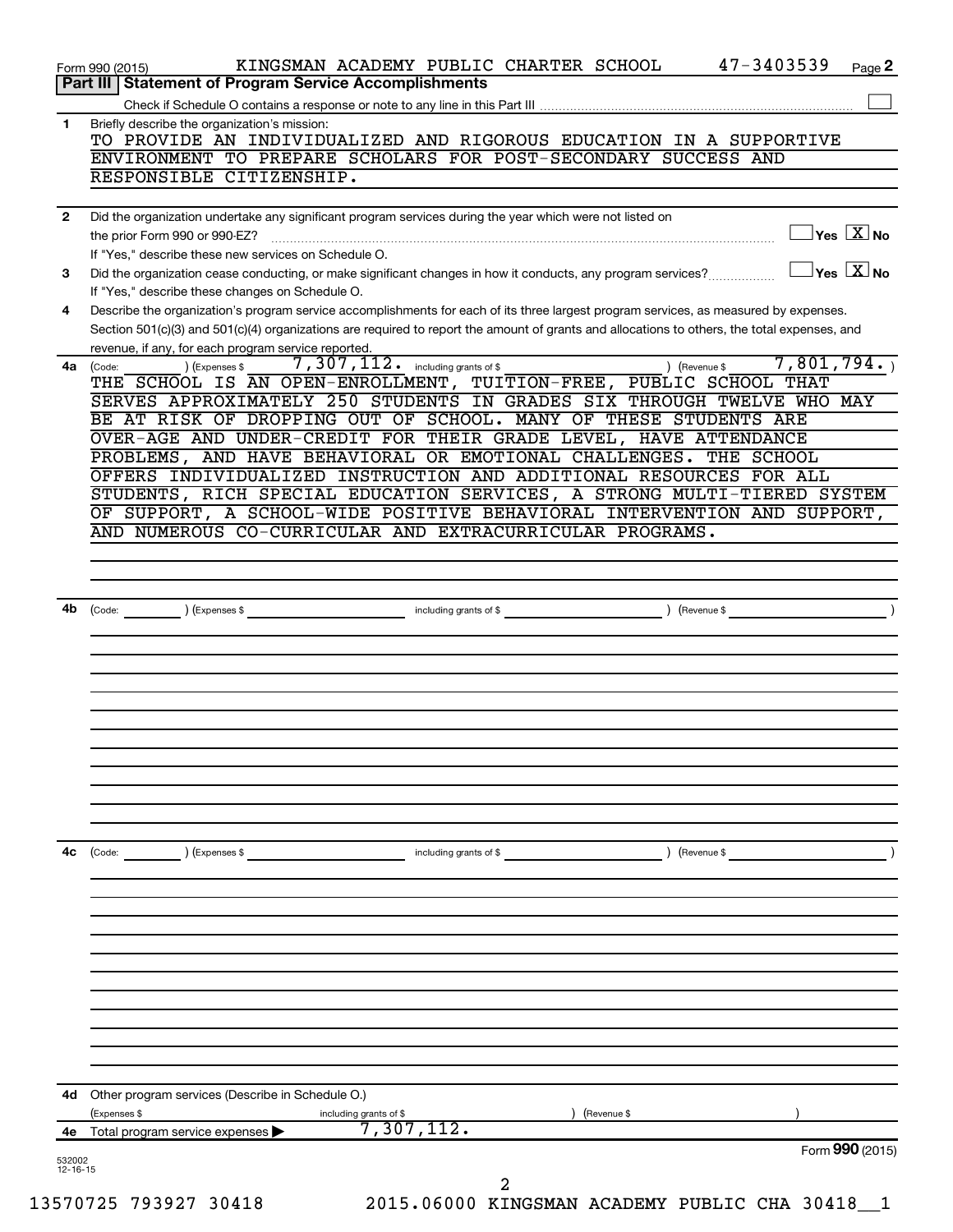| Form 990 (2015) |  |  |
|-----------------|--|--|

|     | <b>Part IV   Checklist of Required Schedules</b>                                                                                                                                                                                    |                 |                         |                         |
|-----|-------------------------------------------------------------------------------------------------------------------------------------------------------------------------------------------------------------------------------------|-----------------|-------------------------|-------------------------|
|     |                                                                                                                                                                                                                                     |                 | Yes                     | No                      |
| 1.  | Is the organization described in section 501(c)(3) or 4947(a)(1) (other than a private foundation)?                                                                                                                                 |                 |                         |                         |
|     |                                                                                                                                                                                                                                     | 1               | X                       |                         |
| 2   | Is the organization required to complete Schedule B, Schedule of Contributors? [11] the organization required to complete Schedule B, Schedule of Contributors?                                                                     | $\mathbf{2}$    | $\overline{\mathbf{X}}$ |                         |
| З   | Did the organization engage in direct or indirect political campaign activities on behalf of or in opposition to candidates for                                                                                                     |                 |                         |                         |
|     |                                                                                                                                                                                                                                     | 3               |                         | x                       |
| 4   | Section 501(c)(3) organizations. Did the organization engage in lobbying activities, or have a section 501(h) election in effect                                                                                                    |                 |                         |                         |
|     |                                                                                                                                                                                                                                     | 4               |                         | X                       |
| 5   | Is the organization a section 501(c)(4), 501(c)(5), or 501(c)(6) organization that receives membership dues, assessments, or                                                                                                        |                 |                         |                         |
|     |                                                                                                                                                                                                                                     | 5               |                         | х                       |
| 6   | Did the organization maintain any donor advised funds or any similar funds or accounts for which donors have the right to                                                                                                           |                 |                         |                         |
|     | provide advice on the distribution or investment of amounts in such funds or accounts? If "Yes," complete Schedule D, Part I                                                                                                        | 6               |                         | х                       |
|     |                                                                                                                                                                                                                                     |                 |                         |                         |
| 7   | Did the organization receive or hold a conservation easement, including easements to preserve open space,                                                                                                                           |                 |                         | х                       |
|     |                                                                                                                                                                                                                                     | $\overline{7}$  |                         |                         |
| 8   | Did the organization maintain collections of works of art, historical treasures, or other similar assets? If "Yes," complete                                                                                                        |                 |                         | X                       |
|     | Schedule D, Part III <b>Marting Community</b> Construction of the Construction of the Construction of the Construction of the Construction of the Construction of the Construction of the Construction of the Construction of the C | 8               |                         |                         |
| 9   | Did the organization report an amount in Part X, line 21, for escrow or custodial account liability, serve as a custodian for                                                                                                       |                 |                         |                         |
|     | amounts not listed in Part X; or provide credit counseling, debt management, credit repair, or debt negotiation services?                                                                                                           |                 |                         |                         |
|     | If "Yes," complete Schedule D, Part IV                                                                                                                                                                                              | 9               |                         | х                       |
| 10  | Did the organization, directly or through a related organization, hold assets in temporarily restricted endowments, permanent                                                                                                       |                 |                         |                         |
|     |                                                                                                                                                                                                                                     | 10              |                         | х                       |
| 11  | If the organization's answer to any of the following questions is "Yes," then complete Schedule D, Parts VI, VII, VIII, IX, or X                                                                                                    |                 |                         |                         |
|     | as applicable.                                                                                                                                                                                                                      |                 |                         |                         |
|     | a Did the organization report an amount for land, buildings, and equipment in Part X, line 10? If "Yes," complete Schedule D,                                                                                                       |                 |                         |                         |
|     | Part VI                                                                                                                                                                                                                             | 11a             | х                       |                         |
|     | <b>b</b> Did the organization report an amount for investments - other securities in Part X, line 12 that is 5% or more of its total                                                                                                |                 |                         |                         |
|     | assets reported in Part X, line 16? If "Yes," complete Schedule D, Part VII [11] [11] [12] [12] [12] [12] [12] [                                                                                                                    | 11b             |                         | х                       |
|     | c Did the organization report an amount for investments - program related in Part X, line 13 that is 5% or more of its total                                                                                                        |                 |                         |                         |
|     |                                                                                                                                                                                                                                     | 11c             |                         | X                       |
|     | d Did the organization report an amount for other assets in Part X, line 15 that is 5% or more of its total assets reported in                                                                                                      |                 |                         |                         |
|     |                                                                                                                                                                                                                                     | 11d             |                         | х                       |
|     |                                                                                                                                                                                                                                     | 11e             | Х                       |                         |
|     | f Did the organization's separate or consolidated financial statements for the tax year include a footnote that addresses                                                                                                           |                 |                         |                         |
|     | the organization's liability for uncertain tax positions under FIN 48 (ASC 740)? If "Yes," complete Schedule D, Part X                                                                                                              | 11f             | х                       |                         |
|     | 12a Did the organization obtain separate, independent audited financial statements for the tax year? If "Yes," complete                                                                                                             |                 |                         |                         |
|     | Schedule D, Parts XI and XII                                                                                                                                                                                                        | 12a             | х                       |                         |
|     | <b>b</b> Was the organization included in consolidated, independent audited financial statements for the tax year?                                                                                                                  |                 |                         |                         |
|     | If "Yes," and if the organization answered "No" to line 12a, then completing Schedule D, Parts XI and XII is optional <i>manum</i>                                                                                                  | 12 <sub>b</sub> |                         | х                       |
| 13  |                                                                                                                                                                                                                                     | 13              | X                       |                         |
| 14a |                                                                                                                                                                                                                                     | 14a             |                         | $\overline{\mathbf{x}}$ |
|     | <b>b</b> Did the organization have aggregate revenues or expenses of more than \$10,000 from grantmaking, fundraising, business,                                                                                                    |                 |                         |                         |
|     | investment, and program service activities outside the United States, or aggregate foreign investments valued at \$100,000                                                                                                          |                 |                         |                         |
|     |                                                                                                                                                                                                                                     | 14b             |                         | х                       |
| 15  | Did the organization report on Part IX, column (A), line 3, more than \$5,000 of grants or other assistance to or for any                                                                                                           |                 |                         |                         |
|     |                                                                                                                                                                                                                                     | 15              |                         | х                       |
| 16  | Did the organization report on Part IX, column (A), line 3, more than \$5,000 of aggregate grants or other assistance to                                                                                                            |                 |                         |                         |
|     |                                                                                                                                                                                                                                     | 16              |                         | х                       |
| 17  | Did the organization report a total of more than \$15,000 of expenses for professional fundraising services on Part IX,                                                                                                             |                 |                         |                         |
|     |                                                                                                                                                                                                                                     | 17              |                         | х                       |
| 18  | Did the organization report more than \$15,000 total of fundraising event gross income and contributions on Part VIII, lines                                                                                                        |                 |                         |                         |
|     |                                                                                                                                                                                                                                     | 18              |                         | х                       |
| 19  | Did the organization report more than \$15,000 of gross income from gaming activities on Part VIII, line 9a? If "Yes,"                                                                                                              |                 |                         |                         |
|     |                                                                                                                                                                                                                                     | 19              |                         | х                       |
|     |                                                                                                                                                                                                                                     |                 |                         |                         |

Form **990** (2015)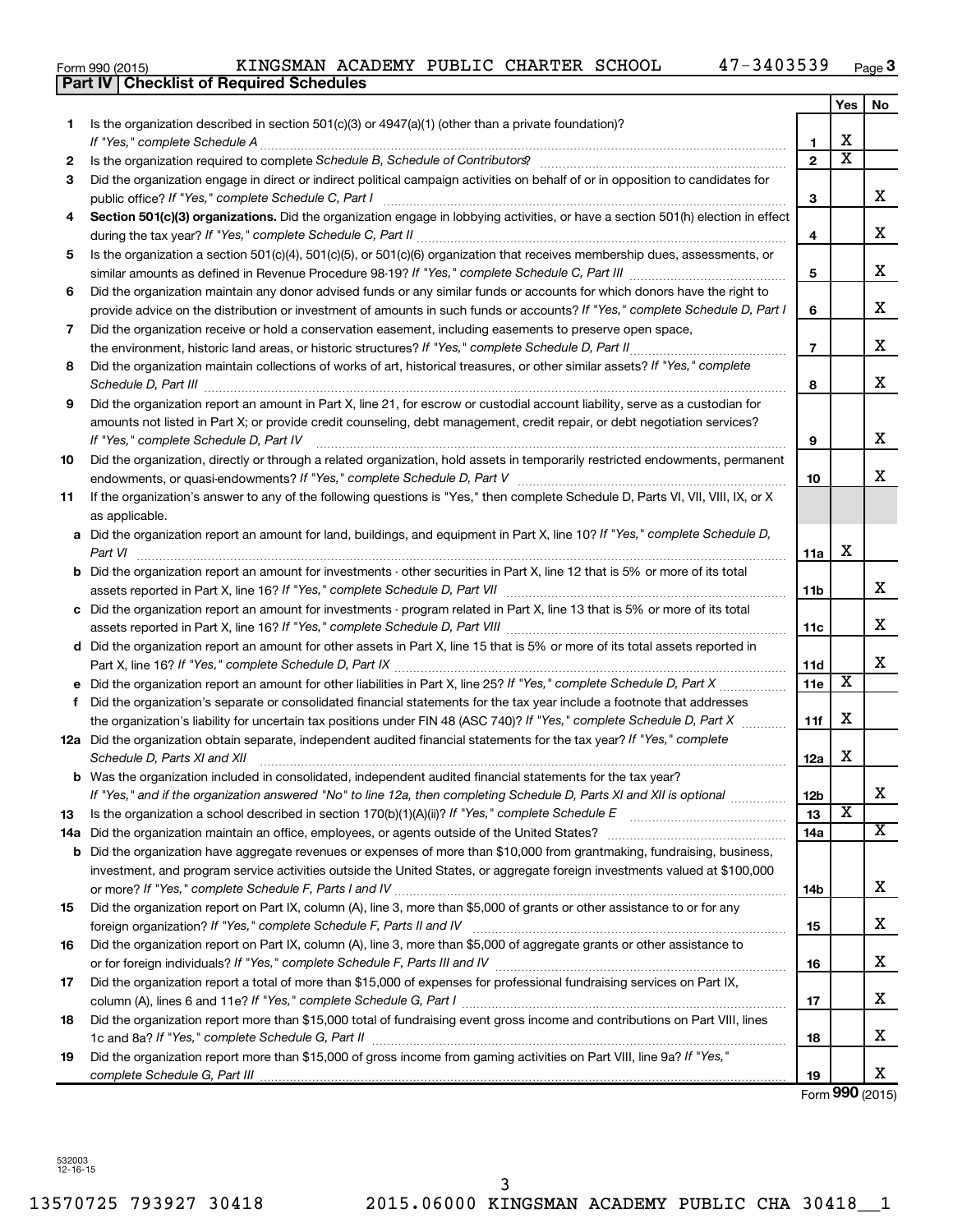| Form 990 (2015) |  |  | KINGSMAN ACADEMY PUBLIC CHARTER SCHOOL |  |  |  |  | 47-3403539 | Page |  |
|-----------------|--|--|----------------------------------------|--|--|--|--|------------|------|--|
|-----------------|--|--|----------------------------------------|--|--|--|--|------------|------|--|

|    | <b>Part IV   Checklist of Required Schedules (continued)</b>                                                                      |                 |     |                              |
|----|-----------------------------------------------------------------------------------------------------------------------------------|-----------------|-----|------------------------------|
|    |                                                                                                                                   |                 | Yes | No.                          |
|    | 20a Did the organization operate one or more hospital facilities? If "Yes," complete Schedule H                                   | 20a             |     | $\overline{\mathbf{X}}$      |
|    |                                                                                                                                   | 20 <sub>b</sub> |     |                              |
| 21 | Did the organization report more than \$5,000 of grants or other assistance to any domestic organization or                       |                 |     |                              |
|    |                                                                                                                                   | 21              |     | x                            |
| 22 | Did the organization report more than \$5,000 of grants or other assistance to or for domestic individuals on                     |                 |     |                              |
|    |                                                                                                                                   | 22              |     | x                            |
| 23 | Did the organization answer "Yes" to Part VII, Section A, line 3, 4, or 5 about compensation of the organization's current        |                 |     |                              |
|    | and former officers, directors, trustees, key employees, and highest compensated employees? If "Yes," complete                    |                 |     |                              |
|    | Schedule J <b>Execute Schedule J Execute Schedule J</b>                                                                           | 23              |     | x                            |
|    | 24a Did the organization have a tax-exempt bond issue with an outstanding principal amount of more than \$100,000 as of the       |                 |     |                              |
|    | last day of the year, that was issued after December 31, 2002? If "Yes," answer lines 24b through 24d and complete                |                 |     |                              |
|    | Schedule K. If "No", go to line 25a                                                                                               | 24a             | X   |                              |
| b  |                                                                                                                                   | 24 <sub>b</sub> |     | $\overline{\mathbf{X}}$      |
|    | Did the organization maintain an escrow account other than a refunding escrow at any time during the year to defease              |                 |     |                              |
|    |                                                                                                                                   | 24c             |     | х                            |
|    | d Did the organization act as an "on behalf of" issuer for bonds outstanding at any time during the year?                         | 24d             |     | $\overline{\textbf{X}}$      |
|    | 25a Section 501(c)(3), 501(c)(4), and 501(c)(29) organizations. Did the organization engage in an excess benefit                  |                 |     |                              |
|    |                                                                                                                                   | 25a             |     | X                            |
|    | b Is the organization aware that it engaged in an excess benefit transaction with a disqualified person in a prior year, and      |                 |     |                              |
|    | that the transaction has not been reported on any of the organization's prior Forms 990 or 990-EZ? If "Yes," complete             |                 |     |                              |
|    | Schedule L, Part I                                                                                                                | 25b             |     | x                            |
| 26 | Did the organization report any amount on Part X, line 5, 6, or 22 for receivables from or payables to any current or             |                 |     |                              |
|    | former officers, directors, trustees, key employees, highest compensated employees, or disqualified persons? If "Yes,"            |                 |     |                              |
|    | complete Schedule L, Part II                                                                                                      | 26              |     | x                            |
| 27 | Did the organization provide a grant or other assistance to an officer, director, trustee, key employee, substantial              |                 |     |                              |
|    | contributor or employee thereof, a grant selection committee member, or to a 35% controlled entity or family member               |                 |     |                              |
|    |                                                                                                                                   | 27              |     | x                            |
| 28 | Was the organization a party to a business transaction with one of the following parties (see Schedule L, Part IV                 |                 |     |                              |
|    | instructions for applicable filing thresholds, conditions, and exceptions):                                                       |                 |     |                              |
| а  | A current or former officer, director, trustee, or key employee? If "Yes," complete Schedule L, Part IV                           | 28a             |     | x                            |
| b  | A family member of a current or former officer, director, trustee, or key employee? If "Yes," complete Schedule L, Part IV        | 28 <sub>b</sub> |     | $\overline{\text{X}}$        |
|    | c An entity of which a current or former officer, director, trustee, or key employee (or a family member thereof) was an officer, |                 |     |                              |
|    | director, trustee, or direct or indirect owner? If "Yes," complete Schedule L, Part IV                                            | 28c             |     | x<br>$\overline{\mathtt{x}}$ |
| 29 |                                                                                                                                   | 29              |     |                              |
| 30 | Did the organization receive contributions of art, historical treasures, or other similar assets, or qualified conservation       |                 |     | Y                            |
|    |                                                                                                                                   | 30              |     | 4                            |
| 31 | Did the organization liquidate, terminate, or dissolve and cease operations?                                                      | 31              |     | x                            |
| 32 | Did the organization sell, exchange, dispose of, or transfer more than 25% of its net assets?/f "Yes," complete                   |                 |     |                              |
|    |                                                                                                                                   | 32              |     | x                            |
| 33 | Did the organization own 100% of an entity disregarded as separate from the organization under Regulations                        |                 |     |                              |
|    |                                                                                                                                   | 33              |     | x                            |
| 34 | Was the organization related to any tax-exempt or taxable entity? If "Yes," complete Schedule R, Part II, III, or IV, and         |                 |     |                              |
|    | Part V, line 1                                                                                                                    | 34              |     | x                            |
|    |                                                                                                                                   | 35a             |     | $\overline{\mathtt{x}}$      |
|    | b If "Yes" to line 35a, did the organization receive any payment from or engage in any transaction with a controlled entity       |                 |     |                              |
|    |                                                                                                                                   | 35 <sub>b</sub> |     |                              |
| 36 | Section 501(c)(3) organizations. Did the organization make any transfers to an exempt non-charitable related organization?        |                 |     |                              |
|    |                                                                                                                                   | 36              |     | x                            |
| 37 | Did the organization conduct more than 5% of its activities through an entity that is not a related organization                  |                 |     |                              |
|    |                                                                                                                                   | 37              |     | x                            |
| 38 | Did the organization complete Schedule O and provide explanations in Schedule O for Part VI, lines 11b and 19?                    |                 |     |                              |
|    |                                                                                                                                   | 38              | X   |                              |

Form **990** (2015)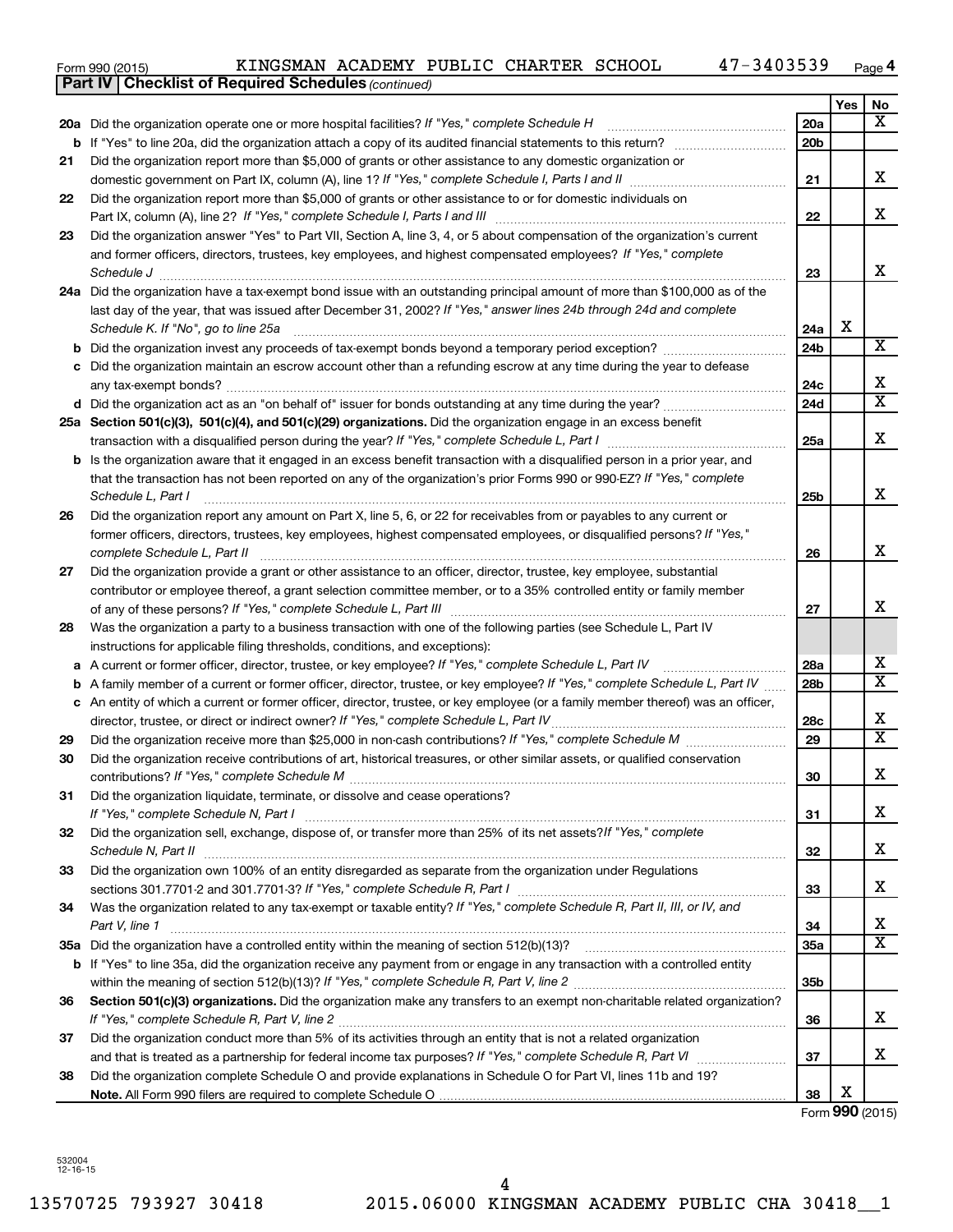|               | 47-3403539<br>KINGSMAN ACADEMY PUBLIC CHARTER SCHOOL<br>Form 990 (2015)                                                                         |                 |     | Page 5          |
|---------------|-------------------------------------------------------------------------------------------------------------------------------------------------|-----------------|-----|-----------------|
| <b>Part V</b> | <b>Statements Regarding Other IRS Filings and Tax Compliance</b>                                                                                |                 |     |                 |
|               | Check if Schedule O contains a response or note to any line in this Part V                                                                      |                 |     |                 |
|               |                                                                                                                                                 |                 | Yes | No              |
|               | 1 Ol<br>1a                                                                                                                                      |                 |     |                 |
| b             | $\Omega$<br>1 <sub>b</sub><br>Enter the number of Forms W-2G included in line 1a. Enter -0- if not applicable                                   |                 |     |                 |
| c             | Did the organization comply with backup withholding rules for reportable payments to vendors and reportable gaming                              |                 |     |                 |
|               |                                                                                                                                                 | 1c              | X   |                 |
|               | 2a Enter the number of employees reported on Form W-3, Transmittal of Wage and Tax Statements,                                                  |                 |     |                 |
|               | 81<br>filed for the calendar year ending with or within the year covered by this return<br>2a                                                   |                 |     |                 |
|               | <b>b</b> If at least one is reported on line 2a, did the organization file all required federal employment tax returns?                         | 2 <sub>b</sub>  | х   |                 |
|               |                                                                                                                                                 |                 |     |                 |
|               |                                                                                                                                                 | 3a              |     | x               |
|               |                                                                                                                                                 | 3 <sub>b</sub>  |     |                 |
|               | 4a At any time during the calendar year, did the organization have an interest in, or a signature or other authority over, a                    |                 |     |                 |
|               | financial account in a foreign country (such as a bank account, securities account, or other financial account)?                                | 4a              |     | X               |
|               | <b>b</b> If "Yes," enter the name of the foreign country: $\blacktriangleright$                                                                 |                 |     |                 |
|               | See instructions for filing requirements for FinCEN Form 114, Report of Foreign Bank and Financial Accounts (FBAR).                             |                 |     |                 |
|               |                                                                                                                                                 | 5a              |     | х               |
| b             |                                                                                                                                                 | 5 <sub>b</sub>  |     | X               |
|               |                                                                                                                                                 | 5c              |     |                 |
|               | 6a Does the organization have annual gross receipts that are normally greater than \$100,000, and did the organization solicit                  |                 |     |                 |
|               |                                                                                                                                                 | 6a              |     | X               |
|               | b If "Yes," did the organization include with every solicitation an express statement that such contributions or gifts                          |                 |     |                 |
|               |                                                                                                                                                 | 6b              |     |                 |
| 7             | Organizations that may receive deductible contributions under section 170(c).                                                                   |                 |     |                 |
| a             | Did the organization receive a payment in excess of \$75 made partly as a contribution and partly for goods and services provided to the payor? | 7a              |     | x               |
| b             |                                                                                                                                                 | 7b              |     |                 |
|               | c Did the organization sell, exchange, or otherwise dispose of tangible personal property for which it was required                             |                 |     |                 |
|               |                                                                                                                                                 | 7c              |     | х               |
|               | 7d                                                                                                                                              |                 |     |                 |
|               |                                                                                                                                                 | 7e              |     | х               |
| Ť.            | Did the organization, during the year, pay premiums, directly or indirectly, on a personal benefit contract?                                    | 7f              |     | X               |
| g             | If the organization received a contribution of qualified intellectual property, did the organization file Form 8899 as required?                | 7g              |     |                 |
|               | h If the organization received a contribution of cars, boats, airplanes, or other vehicles, did the organization file a Form 1098-C?            | 7h              |     |                 |
| 8             | Sponsoring organizations maintaining donor advised funds. Did a donor advised fund maintained by the                                            |                 |     |                 |
|               |                                                                                                                                                 | 8               |     |                 |
|               | Sponsoring organizations maintaining donor advised funds.                                                                                       |                 |     |                 |
| а             | Did the sponsoring organization make any taxable distributions under section 4966?                                                              | 9a              |     |                 |
| b             | Did the sponsoring organization make a distribution to a donor, donor advisor, or related person?                                               | 9b              |     |                 |
| 10            | Section 501(c)(7) organizations. Enter:                                                                                                         |                 |     |                 |
| a             | 10a                                                                                                                                             |                 |     |                 |
| b             | 10 <sub>b</sub><br>Gross receipts, included on Form 990, Part VIII, line 12, for public use of club facilities                                  |                 |     |                 |
| 11            | Section 501(c)(12) organizations. Enter:                                                                                                        |                 |     |                 |
| а             | 11a                                                                                                                                             |                 |     |                 |
| b             | Gross income from other sources (Do not net amounts due or paid to other sources against                                                        |                 |     |                 |
|               | amounts due or received from them.)<br>11b                                                                                                      |                 |     |                 |
|               | 12a Section 4947(a)(1) non-exempt charitable trusts. Is the organization filing Form 990 in lieu of Form 1041?                                  | 12a             |     |                 |
|               | <b>b</b> If "Yes," enter the amount of tax-exempt interest received or accrued during the year<br>12b                                           |                 |     |                 |
| 13            | Section 501(c)(29) qualified nonprofit health insurance issuers.                                                                                |                 |     |                 |
| а             | Is the organization licensed to issue qualified health plans in more than one state?                                                            | 13a             |     |                 |
|               | Note. See the instructions for additional information the organization must report on Schedule O.                                               |                 |     |                 |
|               | <b>b</b> Enter the amount of reserves the organization is required to maintain by the states in which the                                       |                 |     |                 |
|               | 13b                                                                                                                                             |                 |     |                 |
| c             | 13c                                                                                                                                             |                 |     |                 |
|               | 14a Did the organization receive any payments for indoor tanning services during the tax year?                                                  | 14a             |     | x               |
|               |                                                                                                                                                 | 14 <sub>b</sub> |     |                 |
|               |                                                                                                                                                 |                 |     | Form 990 (2015) |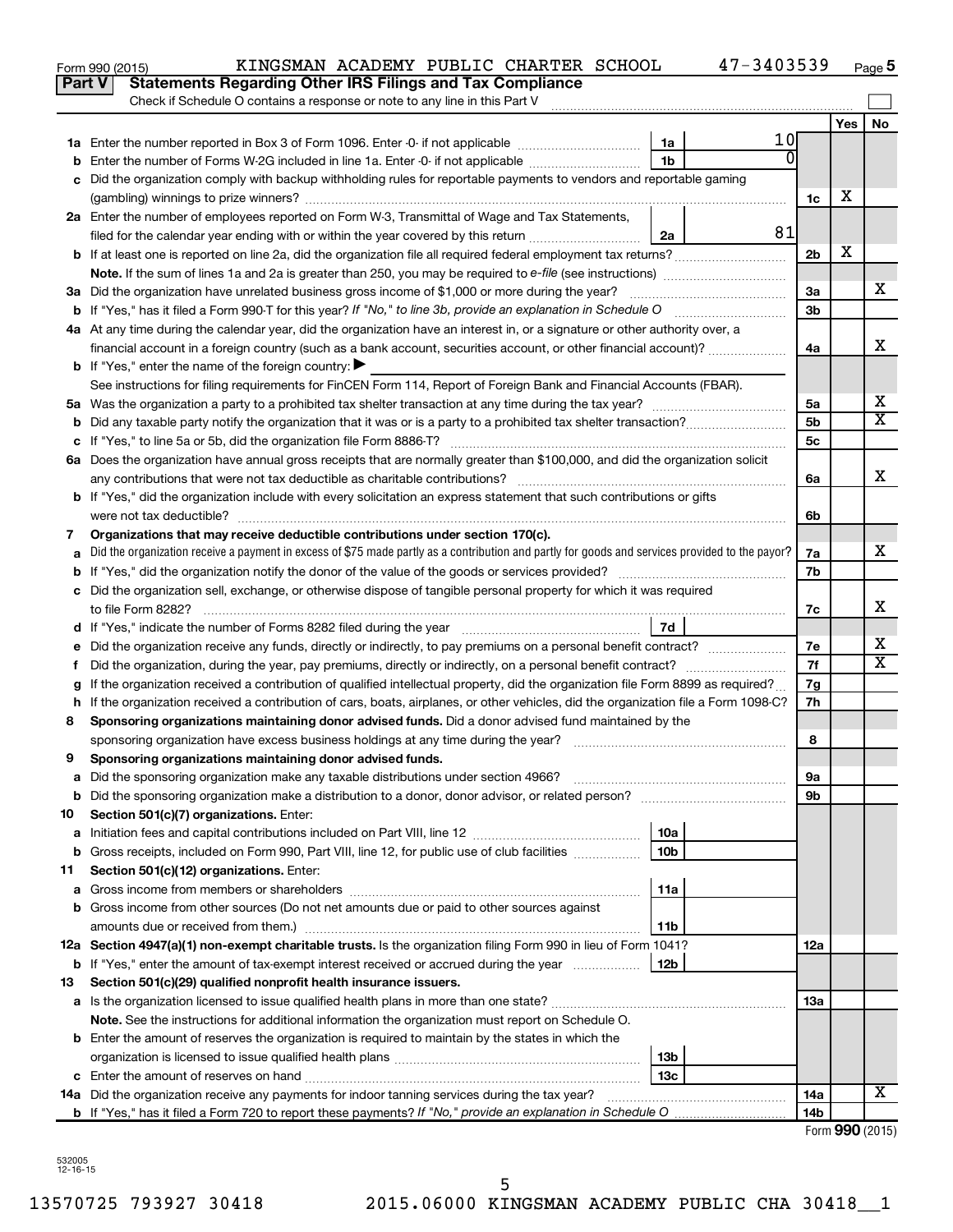| Form 990 (2015) |  |
|-----------------|--|
|-----------------|--|

#### Form 990 (2015) Page KINGSMAN ACADEMY PUBLIC CHARTER SCHOOL 47-3403539

**6**

**Part VI** Governance, Management, and Disclosure For each "Yes" response to lines 2 through 7b below, and for a "No" response *to line 8a, 8b, or 10b below, describe the circumstances, processes, or changes in Schedule O. See instructions.*

|     | Check if Schedule O contains a response or note to any line in this Part VI [11] [12] Check if Schedule O contains a response or note to any line in this Part VI                                                              |                               |                 |                 | $\mathbf{X}$            |
|-----|--------------------------------------------------------------------------------------------------------------------------------------------------------------------------------------------------------------------------------|-------------------------------|-----------------|-----------------|-------------------------|
|     | <b>Section A. Governing Body and Management</b>                                                                                                                                                                                |                               |                 |                 |                         |
|     |                                                                                                                                                                                                                                |                               |                 | Yes             | No                      |
|     | <b>1a</b> Enter the number of voting members of the governing body at the end of the tax year                                                                                                                                  | 1a                            | 9               |                 |                         |
|     | If there are material differences in voting rights among members of the governing body, or if the governing                                                                                                                    |                               |                 |                 |                         |
|     | body delegated broad authority to an executive committee or similar committee, explain in Schedule O.                                                                                                                          |                               |                 |                 |                         |
| b   | Enter the number of voting members included in line 1a, above, who are independent                                                                                                                                             | 1b                            | 9               |                 |                         |
| 2   | Did any officer, director, trustee, or key employee have a family relationship or a business relationship with any other                                                                                                       |                               |                 |                 |                         |
|     | officer, director, trustee, or key employee?                                                                                                                                                                                   |                               | $\mathbf{2}$    |                 | х                       |
| 3   | Did the organization delegate control over management duties customarily performed by or under the direct supervision                                                                                                          |                               |                 |                 |                         |
|     |                                                                                                                                                                                                                                |                               | 3               |                 | х                       |
| 4   | Did the organization make any significant changes to its governing documents since the prior Form 990 was filed?                                                                                                               |                               | 4               |                 | $\overline{\mathbf{x}}$ |
| 5   |                                                                                                                                                                                                                                |                               | 5               |                 | $\overline{\mathbf{x}}$ |
| 6   |                                                                                                                                                                                                                                |                               | 6               |                 | $\overline{\mathbf{X}}$ |
| 7a  | Did the organization have members, stockholders, or other persons who had the power to elect or appoint one or                                                                                                                 |                               |                 |                 |                         |
|     |                                                                                                                                                                                                                                |                               |                 |                 | X                       |
|     |                                                                                                                                                                                                                                |                               | 7a              |                 |                         |
| b   | Are any governance decisions of the organization reserved to (or subject to approval by) members, stockholders, or                                                                                                             |                               |                 |                 |                         |
|     |                                                                                                                                                                                                                                |                               | 7b              |                 | x                       |
| 8   | Did the organization contemporaneously document the meetings held or written actions undertaken during the year by the following:                                                                                              |                               |                 |                 |                         |
| а   |                                                                                                                                                                                                                                |                               | 8а              | X               |                         |
| b   |                                                                                                                                                                                                                                |                               | 8b              |                 | $\overline{\mathbf{X}}$ |
| 9   | Is there any officer, director, trustee, or key employee listed in Part VII, Section A, who cannot be reached at the                                                                                                           |                               |                 |                 |                         |
|     |                                                                                                                                                                                                                                |                               | 9               |                 | х                       |
|     | <b>Section B. Policies</b> (This Section B requests information about policies not required by the Internal Revenue Code.)                                                                                                     |                               |                 |                 |                         |
|     |                                                                                                                                                                                                                                |                               |                 | Yes             | No                      |
|     |                                                                                                                                                                                                                                |                               | 10a             |                 | х                       |
|     | <b>b</b> If "Yes," did the organization have written policies and procedures governing the activities of such chapters, affiliates,                                                                                            |                               |                 |                 |                         |
|     |                                                                                                                                                                                                                                |                               | 10b             |                 |                         |
|     | 11a Has the organization provided a complete copy of this Form 990 to all members of its governing body before filing the form?                                                                                                |                               | 11a             | X               |                         |
|     | <b>b</b> Describe in Schedule O the process, if any, used by the organization to review this Form 990.                                                                                                                         |                               |                 |                 |                         |
| 12a | Did the organization have a written conflict of interest policy? If "No," go to line 13                                                                                                                                        |                               | 12a             | х               |                         |
| b   | Were officers, directors, or trustees, and key employees required to disclose annually interests that could give rise to conflicts?                                                                                            |                               | 12 <sub>b</sub> | X               |                         |
|     | Did the organization regularly and consistently monitor and enforce compliance with the policy? If "Yes," describe                                                                                                             |                               |                 |                 |                         |
| с   |                                                                                                                                                                                                                                |                               | 12c             | X               |                         |
|     | in Schedule O how this was done manufactured and continuum and contact the state of the state of the state of                                                                                                                  |                               | 13              | X               |                         |
| 13  |                                                                                                                                                                                                                                |                               |                 | X               |                         |
| 14  | Did the organization have a written document retention and destruction policy? [11] manufaction model of the organization have a written document retention and destruction policy?                                            |                               | 14              |                 |                         |
| 15  | Did the process for determining compensation of the following persons include a review and approval by independent                                                                                                             |                               |                 |                 |                         |
|     | persons, comparability data, and contemporaneous substantiation of the deliberation and decision?                                                                                                                              |                               |                 |                 |                         |
| а   | The organization's CEO, Executive Director, or top management official manufactured content content of the organization's CEO, Executive Director, or top management official manufactured content of the original manufacture |                               | 15a             | х               |                         |
|     |                                                                                                                                                                                                                                |                               | <b>15b</b>      |                 | х                       |
|     | If "Yes" to line 15a or 15b, describe the process in Schedule O (see instructions).                                                                                                                                            |                               |                 |                 |                         |
|     | 16a Did the organization invest in, contribute assets to, or participate in a joint venture or similar arrangement with a                                                                                                      |                               |                 |                 |                         |
|     | taxable entity during the year?                                                                                                                                                                                                |                               | 16a             |                 | x                       |
|     | b If "Yes," did the organization follow a written policy or procedure requiring the organization to evaluate its participation                                                                                                 |                               |                 |                 |                         |
|     | in joint venture arrangements under applicable federal tax law, and take steps to safeguard the organization's                                                                                                                 |                               |                 |                 |                         |
|     | exempt status with respect to such arrangements?                                                                                                                                                                               |                               | 16b             |                 |                         |
|     | <b>Section C. Disclosure</b>                                                                                                                                                                                                   |                               |                 |                 |                         |
| 17  | List the states with which a copy of this Form 990 is required to be filed $\rho DC$                                                                                                                                           |                               |                 |                 |                         |
|     |                                                                                                                                                                                                                                |                               |                 |                 |                         |
| 18  | Section 6104 requires an organization to make its Forms 1023 (or 1024 if applicable), 990, and 990-T (Section 501(c)(3)s only) available                                                                                       |                               |                 |                 |                         |
|     | for public inspection. Indicate how you made these available. Check all that apply.                                                                                                                                            |                               |                 |                 |                         |
|     | $\lfloor x \rfloor$ Upon request<br>Own website<br>Another's website                                                                                                                                                           | Other (explain in Schedule O) |                 |                 |                         |
| 19  | Describe in Schedule O whether (and if so, how) the organization made its governing documents, conflict of interest policy, and financial                                                                                      |                               |                 |                 |                         |
|     | statements available to the public during the tax year.                                                                                                                                                                        |                               |                 |                 |                         |
| 20  | State the name, address, and telephone number of the person who possesses the organization's books and records:                                                                                                                |                               |                 |                 |                         |
|     | THE ORGANIZATION $-$ (202)547-1028                                                                                                                                                                                             |                               |                 |                 |                         |
|     | 1375 E STREET NE, WASHINGTON, DC<br>20002                                                                                                                                                                                      |                               |                 |                 |                         |
|     | 532006 12-16-15                                                                                                                                                                                                                |                               |                 | Form 990 (2015) |                         |
|     | 6                                                                                                                                                                                                                              |                               |                 |                 |                         |
|     | 13570725 793927 30418<br>2015.06000 KINGSMAN ACADEMY PUBLIC CHA 30418_1                                                                                                                                                        |                               |                 |                 |                         |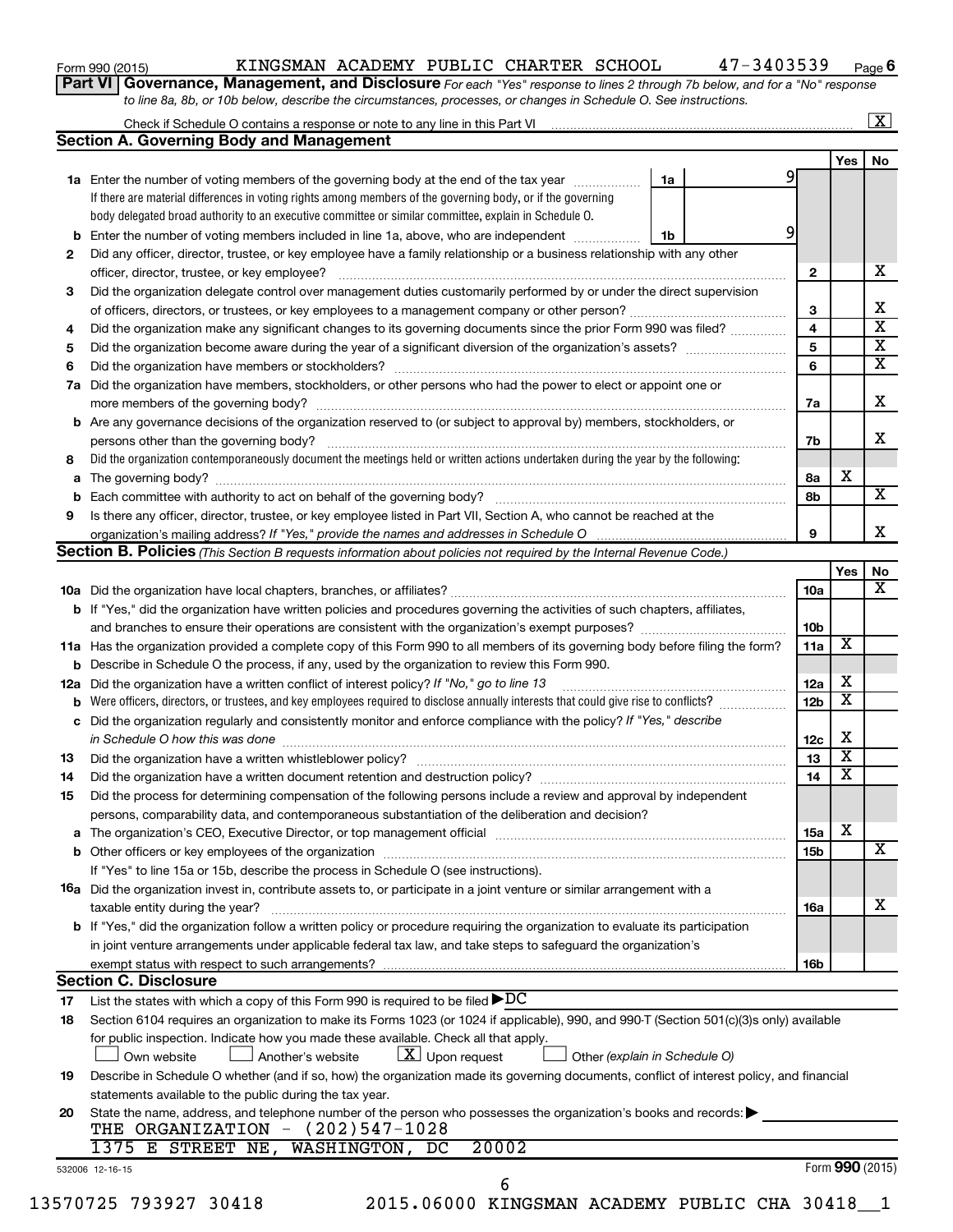$\Box$ 

| Part VII Compensation of Officers, Directors, Trustees, Key Employees, Highest Compensated |  |  |  |  |
|--------------------------------------------------------------------------------------------|--|--|--|--|
| <b>Employees, and Independent Contractors</b>                                              |  |  |  |  |

#### Check if Schedule O contains a response or note to any line in this Part VII

**Section A. Officers, Directors, Trustees, Key Employees, and Highest Compensated Employees**

**1a**  Complete this table for all persons required to be listed. Report compensation for the calendar year ending with or within the organization's tax year.

**•** List all of the organization's current officers, directors, trustees (whether individuals or organizations), regardless of amount of compensation.

**•** List all of the organization's **current** key employees, if any. See instructions for definition of "key employee." Enter -0- in columns  $(D)$ ,  $(E)$ , and  $(F)$  if no compensation was paid.

**•** List the organization's five current highest compensated employees (other than an officer, director, trustee, or key employee) who received report-

**•** List all of the organization's former officers, key employees, and highest compensated employees who received more than \$100,000 of able compensation (Box 5 of Form W-2 and/or Box 7 of Form 1099-MISC) of more than \$100,000 from the organization and any related organizations. reportable compensation from the organization and any related organizations.

**•** List all of the organization's former directors or trustees that received, in the capacity as a former director or trustee of the organization, more than \$10,000 of reportable compensation from the organization and any related organizations.

List persons in the following order: individual trustees or directors; institutional trustees; officers; key employees; highest compensated employees; and former such persons.

|  |  |  | Check this box if neither the organization nor any related organization compensated any current officer, director, or trustee. |  |  |
|--|--|--|--------------------------------------------------------------------------------------------------------------------------------|--|--|
|  |  |  |                                                                                                                                |  |  |

| (A)                          | (B)                  |                                |                                                                  | (C)         |              |                                 |        | (D)                             | (E)             | (F)                      |
|------------------------------|----------------------|--------------------------------|------------------------------------------------------------------|-------------|--------------|---------------------------------|--------|---------------------------------|-----------------|--------------------------|
| Name and Title               | Average              |                                | (do not check more than one                                      | Position    |              |                                 |        | Reportable                      | Reportable      | Estimated                |
|                              | hours per            |                                | box, unless person is both an<br>officer and a director/trustee) |             |              |                                 |        | compensation                    | compensation    | amount of                |
|                              | week                 |                                |                                                                  |             |              |                                 |        | from                            | from related    | other                    |
|                              | (list any            |                                |                                                                  |             |              |                                 |        | the                             | organizations   | compensation             |
|                              | hours for<br>related |                                |                                                                  |             |              |                                 |        | organization<br>(W-2/1099-MISC) | (W-2/1099-MISC) | from the<br>organization |
|                              | organizations        |                                |                                                                  |             |              |                                 |        |                                 |                 | and related              |
|                              | below                |                                |                                                                  |             |              |                                 |        |                                 |                 | organizations            |
|                              | line)                | Individual trustee or director | Institutional trustee                                            | Officer     | Key employee | Highest compensated<br>employee | Former |                                 |                 |                          |
| (1)<br>STEVE MESSNER         | 5.00                 |                                |                                                                  |             |              |                                 |        |                                 |                 |                          |
| PRESIDENT AND CHAIRMAN       |                      | $\mathbf X$                    |                                                                  | $\mathbf X$ |              |                                 |        | $\mathbf 0$ .                   | 0.              | $\mathbf 0$ .            |
| INDRA CHALK<br>(2)           | 5.00                 |                                |                                                                  |             |              |                                 |        |                                 |                 |                          |
| VP AND VICE CHAIR            |                      | $\mathbf X$                    |                                                                  | $\mathbf X$ |              |                                 |        | $\mathbf 0$ .                   | 0.              | $\mathbf 0$ .            |
| JAHNISA TATE LOADHOLT<br>(3) | 3.00                 |                                |                                                                  |             |              |                                 |        |                                 |                 |                          |
| <b>SECRETARY</b>             |                      | $\mathbf X$                    |                                                                  | $\mathbf X$ |              |                                 |        | $\mathbf 0$ .                   | 0.              | $\mathbf 0$ .            |
| (4)<br><b>MARIA BLAEUER</b>  | 3.00                 |                                |                                                                  |             |              |                                 |        |                                 |                 |                          |
| TREASURER                    |                      | X                              |                                                                  | $\mathbf X$ |              |                                 |        | $\mathbf 0$ .                   | 0.              | $\mathbf 0$ .            |
| PETER OLLE<br>(5)            | 1.00                 |                                |                                                                  |             |              |                                 |        |                                 |                 |                          |
| TRUSTEE                      |                      | X                              |                                                                  |             |              |                                 |        | $\mathbf 0$ .                   | 0.              | $\mathbf 0$ .            |
| (6)<br>MICHELLE TELLOCK      | 1.00                 |                                |                                                                  |             |              |                                 |        |                                 |                 |                          |
| TRUSTEE                      |                      | $\mathbf X$                    |                                                                  |             |              |                                 |        | $\mathbf 0$ .                   | 0.              | $\mathbf 0$ .            |
| (7)<br>DR. KIMBERLY A. LEWIS | 1.00                 |                                |                                                                  |             |              |                                 |        |                                 |                 |                          |
| <b>TRUSTEE</b>               |                      | X                              |                                                                  |             |              |                                 |        | $\mathbf 0$ .                   | 0.              | $\mathbf 0$ .            |
| (8)<br>TONYA NASH            | 1.00                 |                                |                                                                  |             |              |                                 |        |                                 |                 |                          |
| TRUSTEE                      |                      | $\mathbf X$                    |                                                                  |             |              |                                 |        | $\mathbf 0$ .                   | 0.              | $\mathbf 0$ .            |
| TOMIKA YOUNG<br>(9)          | 1.00                 |                                |                                                                  |             |              |                                 |        |                                 |                 |                          |
| TRUSTEE                      |                      | $\mathbf X$                    |                                                                  |             |              |                                 |        | 0.                              | 0.              | $0$ .                    |
| (10) SHANNON T. HODGE        | 40.00                |                                |                                                                  |             |              |                                 |        |                                 |                 |                          |
| EXECUTIVE DIRECTOR           |                      |                                |                                                                  | $\mathbf X$ |              |                                 |        | 74,774.                         | 0.              | 2,719.                   |
|                              |                      |                                |                                                                  |             |              |                                 |        |                                 |                 |                          |
|                              |                      |                                |                                                                  |             |              |                                 |        |                                 |                 |                          |
|                              |                      |                                |                                                                  |             |              |                                 |        |                                 |                 |                          |
|                              |                      |                                |                                                                  |             |              |                                 |        |                                 |                 |                          |
|                              |                      |                                |                                                                  |             |              |                                 |        |                                 |                 |                          |
|                              |                      |                                |                                                                  |             |              |                                 |        |                                 |                 |                          |
|                              |                      |                                |                                                                  |             |              |                                 |        |                                 |                 |                          |
|                              |                      |                                |                                                                  |             |              |                                 |        |                                 |                 |                          |
|                              |                      |                                |                                                                  |             |              |                                 |        |                                 |                 |                          |
|                              |                      |                                |                                                                  |             |              |                                 |        |                                 |                 |                          |
|                              |                      |                                |                                                                  |             |              |                                 |        |                                 |                 |                          |
|                              |                      |                                |                                                                  |             |              |                                 |        |                                 |                 |                          |
|                              |                      |                                |                                                                  |             |              |                                 |        |                                 |                 |                          |
|                              |                      |                                |                                                                  |             |              |                                 |        |                                 |                 |                          |

7

532007 12-16-15

Form (2015) **990**

13570725 793927 30418 2015.06000 KINGSMAN ACADEMY PUBLIC CHA 30418\_\_1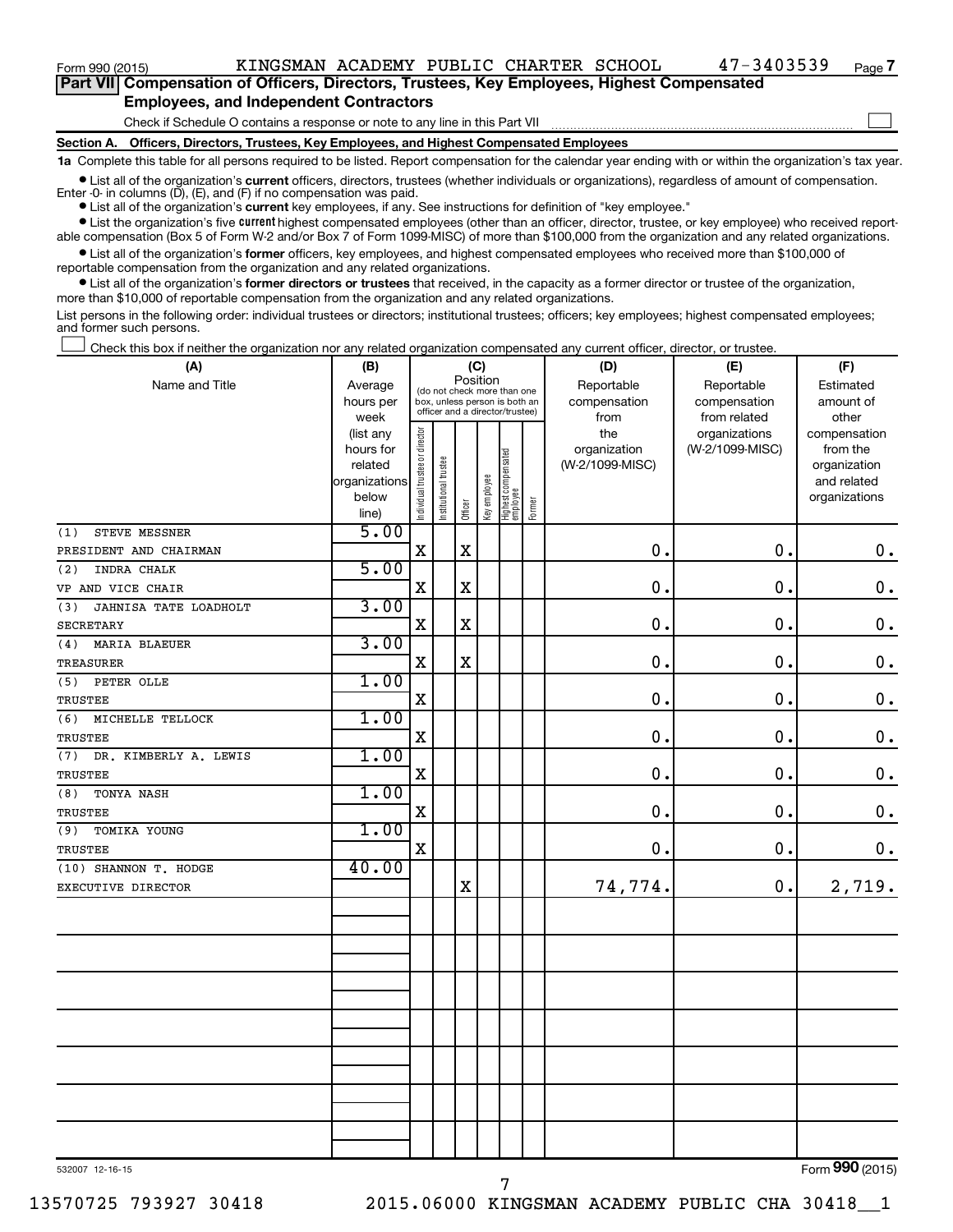|   | KINGSMAN ACADEMY PUBLIC CHARTER SCHOOL<br>Form 990 (2015)                                                                                                                                                                                                                                                                                                     |                                                          |                                |                       |                 |              |                                                                                                 |        |                                                  | 47-3403539                                                         |          |     |                                                                          | Page 8           |
|---|---------------------------------------------------------------------------------------------------------------------------------------------------------------------------------------------------------------------------------------------------------------------------------------------------------------------------------------------------------------|----------------------------------------------------------|--------------------------------|-----------------------|-----------------|--------------|-------------------------------------------------------------------------------------------------|--------|--------------------------------------------------|--------------------------------------------------------------------|----------|-----|--------------------------------------------------------------------------|------------------|
|   | Part VII Section A. Officers, Directors, Trustees, Key Employees, and Highest Compensated Employees (continued)                                                                                                                                                                                                                                               |                                                          |                                |                       |                 |              |                                                                                                 |        |                                                  |                                                                    |          |     |                                                                          |                  |
|   | (A)<br>Name and title                                                                                                                                                                                                                                                                                                                                         | (B)<br>Average<br>hours per<br>week<br>(list any         |                                |                       | (C)<br>Position |              | (do not check more than one<br>box, unless person is both an<br>officer and a director/trustee) |        | (D)<br>Reportable<br>compensation<br>from<br>the | (E)<br>Reportable<br>compensation<br>from related<br>organizations |          |     | (F)<br>Estimated<br>amount of<br>other                                   |                  |
|   |                                                                                                                                                                                                                                                                                                                                                               | hours for<br>related<br> organizations<br>below<br>line) | Individual trustee or director | Institutional trustee | Officer         | Key employee | Highest compensated<br>  employee                                                               | Former | organization<br>(W-2/1099-MISC)                  | (W-2/1099-MISC)                                                    |          |     | compensation<br>from the<br>organization<br>and related<br>organizations |                  |
|   |                                                                                                                                                                                                                                                                                                                                                               |                                                          |                                |                       |                 |              |                                                                                                 |        |                                                  |                                                                    |          |     |                                                                          |                  |
|   |                                                                                                                                                                                                                                                                                                                                                               |                                                          |                                |                       |                 |              |                                                                                                 |        |                                                  |                                                                    |          |     |                                                                          |                  |
|   |                                                                                                                                                                                                                                                                                                                                                               |                                                          |                                |                       |                 |              |                                                                                                 |        |                                                  |                                                                    |          |     |                                                                          |                  |
|   |                                                                                                                                                                                                                                                                                                                                                               |                                                          |                                |                       |                 |              |                                                                                                 |        |                                                  |                                                                    |          |     |                                                                          |                  |
|   |                                                                                                                                                                                                                                                                                                                                                               |                                                          |                                |                       |                 |              |                                                                                                 |        |                                                  |                                                                    |          |     |                                                                          |                  |
|   |                                                                                                                                                                                                                                                                                                                                                               |                                                          |                                |                       |                 |              |                                                                                                 |        |                                                  |                                                                    |          |     |                                                                          |                  |
|   | 1b Sub-total                                                                                                                                                                                                                                                                                                                                                  |                                                          |                                |                       |                 |              |                                                                                                 |        | 74,774.                                          |                                                                    | Ο.       |     | 2,719.                                                                   |                  |
|   | c Total from continuation sheets to Part VII, Section A [11, 11, 11, 11, 11]                                                                                                                                                                                                                                                                                  |                                                          |                                |                       |                 |              |                                                                                                 |        | $\overline{0}$ .<br>74, 774.                     |                                                                    | σ.<br>σ. |     | 2,719.                                                                   | $\overline{0}$ . |
| 2 | Total number of individuals (including but not limited to those listed above) who received more than \$100,000 of reportable<br>compensation from the organization $\blacktriangleright$                                                                                                                                                                      |                                                          |                                |                       |                 |              |                                                                                                 |        |                                                  |                                                                    |          |     | Yes                                                                      | 0<br>No          |
| 3 | Did the organization list any former officer, director, or trustee, key employee, or highest compensated employee on<br>line 1a? If "Yes," complete Schedule J for such individual [11] manufacture manufacture 1a? If "Yes," complete Schedule J for such individual                                                                                         |                                                          |                                |                       |                 |              |                                                                                                 |        |                                                  |                                                                    |          | 3   |                                                                          | x                |
| 5 | For any individual listed on line 1a, is the sum of reportable compensation and other compensation from the organization<br>and related organizations greater than \$150,000? If "Yes," complete Schedule J for such individual<br>Did any person listed on line 1a receive or accrue compensation from any unrelated organization or individual for services |                                                          |                                |                       |                 |              |                                                                                                 |        |                                                  |                                                                    |          | 4   |                                                                          | x                |
|   | rendered to the organization? If "Yes," complete Schedule J for such person                                                                                                                                                                                                                                                                                   |                                                          |                                |                       |                 |              |                                                                                                 |        |                                                  |                                                                    |          | 5   |                                                                          | x                |
| 1 | <b>Section B. Independent Contractors</b><br>Complete this table for your five highest compensated independent contractors that received more than \$100,000 of compensation from                                                                                                                                                                             |                                                          |                                |                       |                 |              |                                                                                                 |        |                                                  |                                                                    |          |     |                                                                          |                  |
|   | the organization. Report compensation for the calendar year ending with or within the organization's tax year.<br>(A)<br>Name and business address                                                                                                                                                                                                            |                                                          |                                | <b>NONE</b>           |                 |              |                                                                                                 |        | (B)<br>Description of services                   |                                                                    |          | (C) | Compensation                                                             |                  |
|   |                                                                                                                                                                                                                                                                                                                                                               |                                                          |                                |                       |                 |              |                                                                                                 |        |                                                  |                                                                    |          |     |                                                                          |                  |
|   |                                                                                                                                                                                                                                                                                                                                                               |                                                          |                                |                       |                 |              |                                                                                                 |        |                                                  |                                                                    |          |     |                                                                          |                  |
|   |                                                                                                                                                                                                                                                                                                                                                               |                                                          |                                |                       |                 |              |                                                                                                 |        |                                                  |                                                                    |          |     |                                                                          |                  |
|   |                                                                                                                                                                                                                                                                                                                                                               |                                                          |                                |                       |                 |              |                                                                                                 |        |                                                  |                                                                    |          |     |                                                                          |                  |
| 2 | Total number of independent contractors (including but not limited to those listed above) who received more than<br>\$100,000 of compensation from the organization                                                                                                                                                                                           |                                                          |                                |                       |                 | 0            |                                                                                                 |        |                                                  |                                                                    |          |     |                                                                          |                  |
|   |                                                                                                                                                                                                                                                                                                                                                               |                                                          |                                |                       |                 |              |                                                                                                 |        |                                                  |                                                                    |          |     | Form 990 (2015)                                                          |                  |

532008 12-16-15

Form (2015) **990**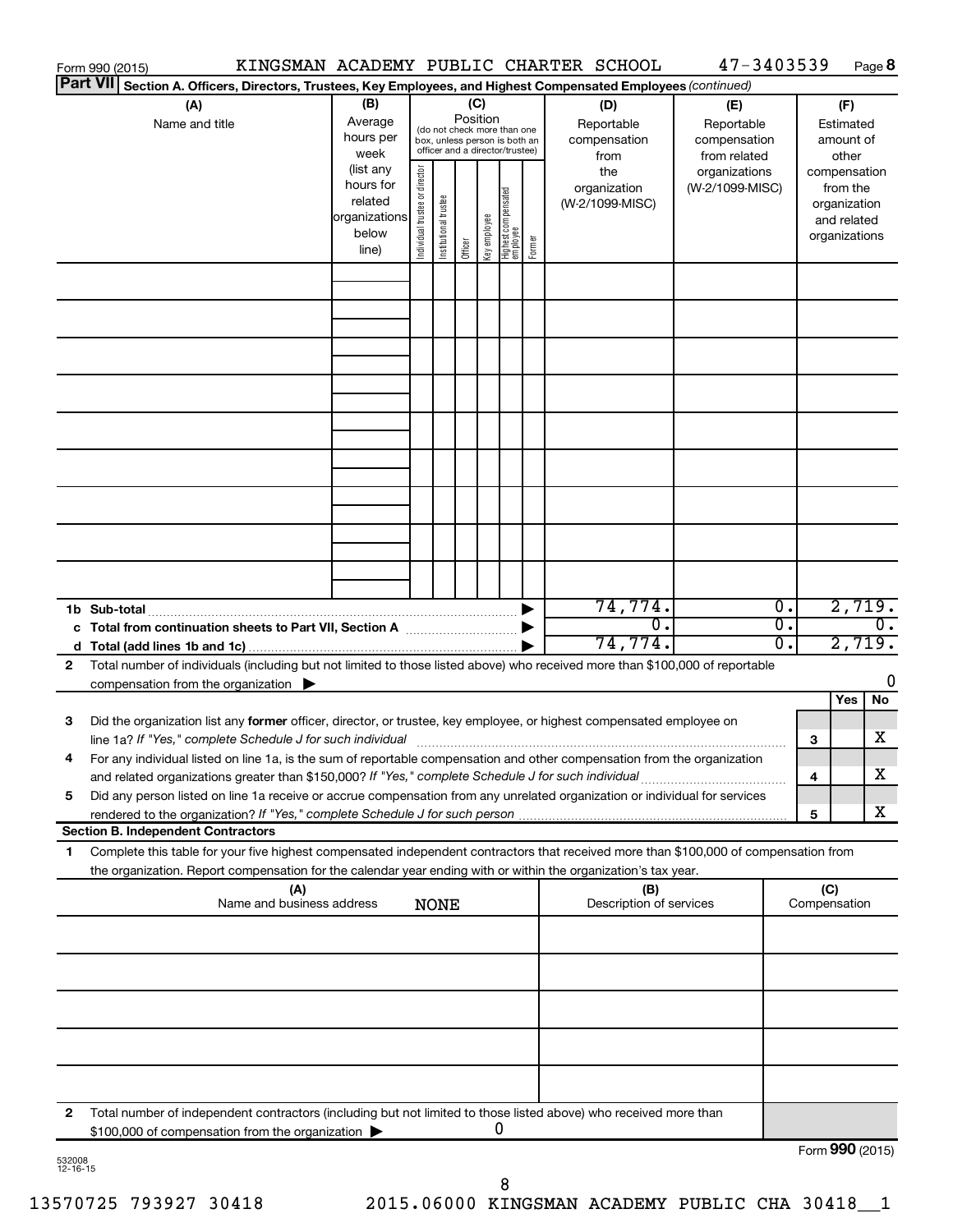|                                                           |                  | KINGSMAN ACADEMY PUBLIC CHARTER SCHOOL<br>Form 990 (2015)                                                                                                                              |                       |                                     |                                                     | 47-3403539                       | Page 9                                                      |
|-----------------------------------------------------------|------------------|----------------------------------------------------------------------------------------------------------------------------------------------------------------------------------------|-----------------------|-------------------------------------|-----------------------------------------------------|----------------------------------|-------------------------------------------------------------|
|                                                           | <b>Part VIII</b> | <b>Statement of Revenue</b>                                                                                                                                                            |                       |                                     |                                                     |                                  |                                                             |
|                                                           |                  |                                                                                                                                                                                        |                       |                                     |                                                     |                                  | $\boxed{\mathbf{X}}$                                        |
|                                                           |                  |                                                                                                                                                                                        |                       | Total revenue                       | Related or<br>exempt function<br>revenue            | Unrelated<br>business<br>revenue | Revenue excluded<br>from tax under<br>sections<br>512 - 514 |
|                                                           |                  | 1a<br>1 a Federated campaigns                                                                                                                                                          |                       |                                     |                                                     |                                  |                                                             |
| Contributions, Gifts, Grants<br>and Other Similar Amounts |                  | 1 <sub>b</sub>                                                                                                                                                                         |                       |                                     |                                                     |                                  |                                                             |
|                                                           |                  | 1 <sub>c</sub><br>c Fundraising events                                                                                                                                                 |                       |                                     |                                                     |                                  |                                                             |
|                                                           |                  | 1 <sub>d</sub><br>d Related organizations                                                                                                                                              |                       |                                     |                                                     |                                  |                                                             |
|                                                           |                  | 1e<br>e Government grants (contributions)                                                                                                                                              | 856, 258.             |                                     |                                                     |                                  |                                                             |
|                                                           |                  | f All other contributions, gifts, grants, and                                                                                                                                          | 30,411.               |                                     |                                                     |                                  |                                                             |
|                                                           |                  | similar amounts not included above<br>1f                                                                                                                                               |                       |                                     |                                                     |                                  |                                                             |
|                                                           |                  | g Noncash contributions included in lines 1a-1f: \$                                                                                                                                    |                       | 886,669.                            |                                                     |                                  |                                                             |
|                                                           |                  |                                                                                                                                                                                        | <b>Business Code</b>  |                                     |                                                     |                                  |                                                             |
|                                                           |                  | 2 a PER PUPIL APPROPRIATIO                                                                                                                                                             | 900099                | $\overline{6}$ ,991,694. 6,991,694. |                                                     |                                  |                                                             |
|                                                           |                  | b PER PUPIL FACILITY ALL                                                                                                                                                               | 900099                |                                     | $\frac{806,431.}{3,669.}$ $\frac{806,431.}{3,669.}$ |                                  |                                                             |
|                                                           |                  | <b>UNIFORM AND MERCHANDIS</b>                                                                                                                                                          | 900099                |                                     |                                                     |                                  |                                                             |
| Program Service<br>Revenue                                | d                |                                                                                                                                                                                        |                       |                                     |                                                     |                                  |                                                             |
|                                                           | е                |                                                                                                                                                                                        |                       |                                     |                                                     |                                  |                                                             |
|                                                           | f                | All other program service revenue                                                                                                                                                      |                       |                                     |                                                     |                                  |                                                             |
|                                                           |                  |                                                                                                                                                                                        | $\blacktriangleright$ | 7,801,794.                          |                                                     |                                  |                                                             |
|                                                           | 3                | Investment income (including dividends, interest, and                                                                                                                                  |                       | 1,407.                              |                                                     |                                  |                                                             |
|                                                           |                  |                                                                                                                                                                                        |                       |                                     |                                                     |                                  | 1,407.                                                      |
|                                                           | 4<br>5           | Income from investment of tax-exempt bond proceeds                                                                                                                                     |                       |                                     |                                                     |                                  |                                                             |
|                                                           |                  | (i) Real                                                                                                                                                                               | (ii) Personal         |                                     |                                                     |                                  |                                                             |
|                                                           |                  | 31,805.<br>6 a Gross rents                                                                                                                                                             |                       |                                     |                                                     |                                  |                                                             |
|                                                           |                  | <b>b</b> Less: rental expenses                                                                                                                                                         | $\overline{0}$ .      |                                     |                                                     |                                  |                                                             |
|                                                           |                  | 31,805.<br>c Rental income or (loss)                                                                                                                                                   |                       |                                     |                                                     |                                  |                                                             |
|                                                           |                  |                                                                                                                                                                                        | ▶                     | 31,805.                             |                                                     |                                  | 31,805.                                                     |
|                                                           |                  | (i) Securities<br>7 a Gross amount from sales of                                                                                                                                       | (ii) Other            |                                     |                                                     |                                  |                                                             |
|                                                           |                  | assets other than inventory                                                                                                                                                            |                       |                                     |                                                     |                                  |                                                             |
|                                                           |                  | <b>b</b> Less: cost or other basis                                                                                                                                                     |                       |                                     |                                                     |                                  |                                                             |
|                                                           |                  | and sales expenses                                                                                                                                                                     |                       |                                     |                                                     |                                  |                                                             |
|                                                           |                  |                                                                                                                                                                                        |                       |                                     |                                                     |                                  |                                                             |
|                                                           |                  | 8 a Gross income from fundraising events (not                                                                                                                                          |                       |                                     |                                                     |                                  |                                                             |
| <b>Other Revenue</b>                                      |                  | including \$<br>$\overline{\phantom{a}}$ of<br>contributions reported on line 1c). See                                                                                                 |                       |                                     |                                                     |                                  |                                                             |
|                                                           |                  |                                                                                                                                                                                        |                       |                                     |                                                     |                                  |                                                             |
|                                                           |                  |                                                                                                                                                                                        | b                     |                                     |                                                     |                                  |                                                             |
|                                                           |                  | c Net income or (loss) from fundraising events                                                                                                                                         |                       |                                     |                                                     |                                  |                                                             |
|                                                           |                  | 9 a Gross income from gaming activities. See                                                                                                                                           |                       |                                     |                                                     |                                  |                                                             |
|                                                           |                  |                                                                                                                                                                                        |                       |                                     |                                                     |                                  |                                                             |
|                                                           |                  |                                                                                                                                                                                        |                       |                                     |                                                     |                                  |                                                             |
|                                                           |                  |                                                                                                                                                                                        |                       |                                     |                                                     |                                  |                                                             |
|                                                           |                  | 10 a Gross sales of inventory, less returns                                                                                                                                            |                       |                                     |                                                     |                                  |                                                             |
|                                                           |                  |                                                                                                                                                                                        |                       |                                     |                                                     |                                  |                                                             |
|                                                           |                  | <b>b</b> Less: cost of goods sold $\ldots$ <b>b</b>                                                                                                                                    |                       |                                     |                                                     |                                  |                                                             |
|                                                           |                  |                                                                                                                                                                                        |                       |                                     |                                                     |                                  |                                                             |
|                                                           | 11 a             | Miscellaneous Revenue                                                                                                                                                                  | <b>Business Code</b>  |                                     |                                                     |                                  |                                                             |
|                                                           | b                |                                                                                                                                                                                        |                       |                                     |                                                     |                                  |                                                             |
|                                                           | с                | <u> 1989 - Johann Stein, mars an deutscher Stein († 1958)</u><br><u> 1989 - Johann Harry Harry Harry Harry Harry Harry Harry Harry Harry Harry Harry Harry Harry Harry Harry Harry</u> |                       |                                     |                                                     |                                  |                                                             |
|                                                           | d                |                                                                                                                                                                                        |                       |                                     |                                                     |                                  |                                                             |
|                                                           |                  |                                                                                                                                                                                        |                       |                                     |                                                     |                                  |                                                             |
|                                                           | 12               |                                                                                                                                                                                        |                       |                                     |                                                     | 0.1                              | 33,212.                                                     |
| 532009 12-16-15                                           |                  |                                                                                                                                                                                        |                       |                                     |                                                     |                                  | Form 990 (2015)                                             |

532009 12-16-15

9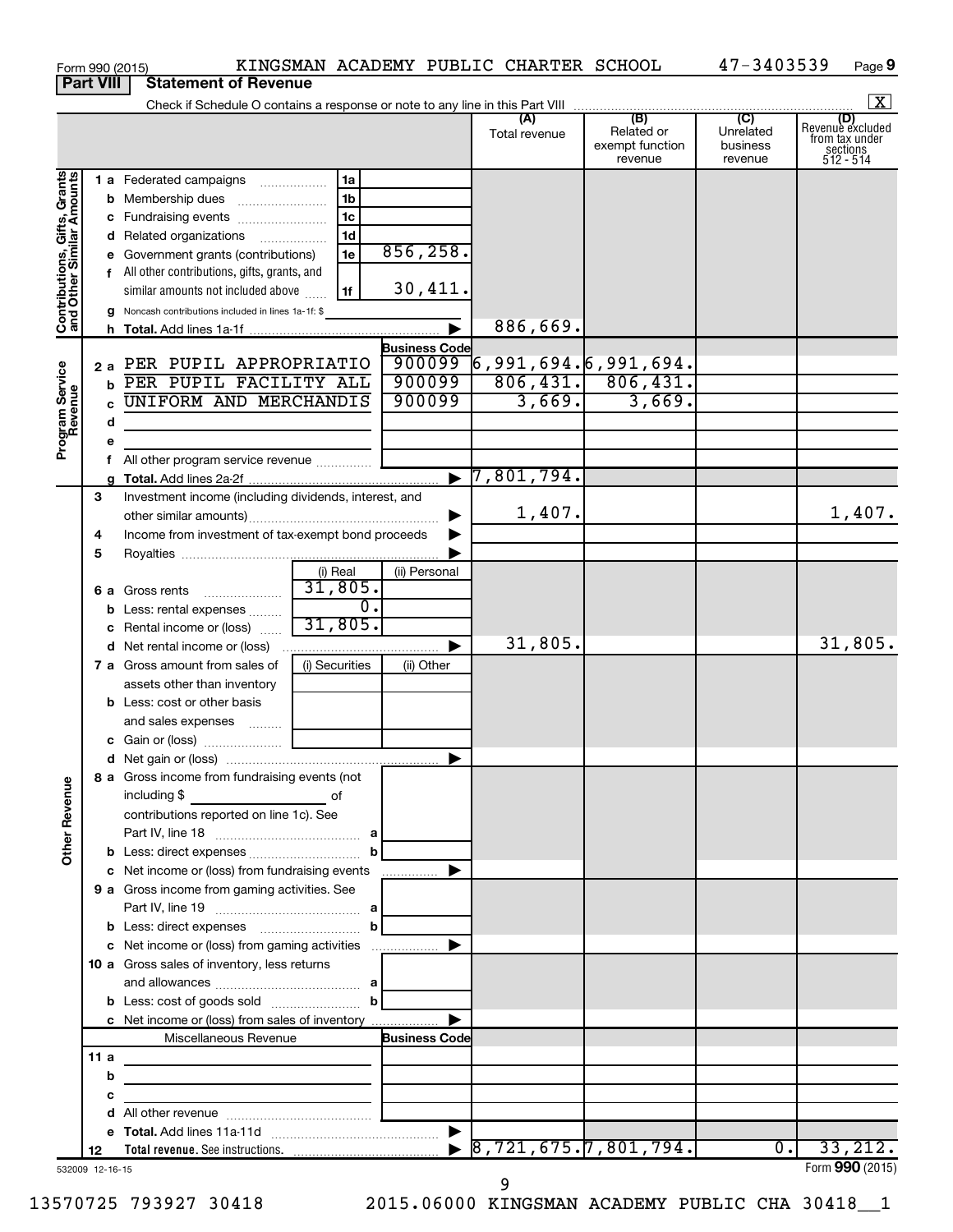**Part IX | Statement of Functional Expenses** 

|              | Section 501(c)(3) and 501(c)(4) organizations must complete all columns. All other organizations must complete column (A).                                  |                       |                                    |                                           |                         |
|--------------|-------------------------------------------------------------------------------------------------------------------------------------------------------------|-----------------------|------------------------------------|-------------------------------------------|-------------------------|
|              | Check if Schedule O contains a response or note to any line in this Part IX                                                                                 |                       |                                    |                                           | (D)                     |
|              | Do not include amounts reported on lines 6b,<br>7b, 8b, 9b, and 10b of Part VIII.                                                                           | (A)<br>Total expenses | (B)<br>Program service<br>expenses | (C)<br>Management and<br>general expenses | Fundraising<br>expenses |
| 1            | Grants and other assistance to domestic organizations                                                                                                       |                       |                                    |                                           |                         |
|              | and domestic governments. See Part IV, line 21                                                                                                              |                       |                                    |                                           |                         |
| $\mathbf{2}$ | Grants and other assistance to domestic                                                                                                                     |                       |                                    |                                           |                         |
|              | individuals. See Part IV, line 22                                                                                                                           |                       |                                    |                                           |                         |
| 3            | Grants and other assistance to foreign                                                                                                                      |                       |                                    |                                           |                         |
|              | organizations, foreign governments, and foreign                                                                                                             |                       |                                    |                                           |                         |
|              | individuals. See Part IV, lines 15 and 16                                                                                                                   |                       |                                    |                                           |                         |
| 4            | Benefits paid to or for members                                                                                                                             |                       |                                    |                                           |                         |
| 5            | Compensation of current officers, directors,                                                                                                                |                       |                                    |                                           |                         |
|              | trustees, and key employees                                                                                                                                 | 173, 223.             | 159,365.                           | 13,858.                                   |                         |
| 6            | Compensation not included above, to disqualified                                                                                                            |                       |                                    |                                           |                         |
|              | persons (as defined under section 4958(f)(1)) and                                                                                                           |                       |                                    |                                           |                         |
|              | persons described in section 4958(c)(3)(B)<br><b>Barbara</b>                                                                                                | 4,335,436.            | 3,988,601.                         | 346,835.                                  |                         |
| 7            | Other salaries and wages                                                                                                                                    |                       |                                    |                                           |                         |
| 8            | Pension plan accruals and contributions (include<br>section 401(k) and 403(b) employer contributions)                                                       |                       |                                    |                                           |                         |
|              |                                                                                                                                                             | 330,734.              | 304, 276.                          | 26,458.                                   |                         |
| 9<br>10      |                                                                                                                                                             | 346,964.              | 319,207.                           | 27,757.                                   |                         |
| 11           | Fees for services (non-employees):                                                                                                                          |                       |                                    |                                           |                         |
|              |                                                                                                                                                             |                       |                                    |                                           |                         |
| b            |                                                                                                                                                             | 80,595.               | 74,147.                            | 6,448.                                    |                         |
|              |                                                                                                                                                             | 81,453.               | 74,937.                            | 6,516.                                    |                         |
| d            |                                                                                                                                                             |                       |                                    |                                           |                         |
|              | e Professional fundraising services. See Part IV, line 17                                                                                                   |                       |                                    |                                           |                         |
| f            | Investment management fees                                                                                                                                  |                       |                                    |                                           |                         |
| g            | Other. (If line 11g amount exceeds 10% of line 25,                                                                                                          |                       |                                    |                                           |                         |
|              | column (A) amount, list line 11g expenses on Sch O.)                                                                                                        | 245,818.              | 226, 153.                          | 19,665.                                   |                         |
| 12           |                                                                                                                                                             |                       |                                    |                                           |                         |
| 13           |                                                                                                                                                             | 88,319.               | 81, 254.                           | 7,065.                                    |                         |
| 14           |                                                                                                                                                             | 98, 216.              | 90, 359.                           | 7,857.                                    |                         |
| 15           |                                                                                                                                                             |                       |                                    |                                           |                         |
| 16           |                                                                                                                                                             | 692, 915.             | 637,482.                           | 55,433.                                   |                         |
| 17           |                                                                                                                                                             |                       |                                    |                                           |                         |
| 18           | Payments of travel or entertainment expenses                                                                                                                |                       |                                    |                                           |                         |
|              | for any federal, state, or local public officials                                                                                                           |                       |                                    |                                           |                         |
| 19           | Conferences, conventions, and meetings                                                                                                                      | 426,522.              | 392,400.                           | 34, 122.                                  |                         |
| 20           | Interest                                                                                                                                                    |                       |                                    |                                           |                         |
| 21           |                                                                                                                                                             | 282, 145.             | 259,573.                           | 22,572.                                   |                         |
| 22           | Depreciation, depletion, and amortization                                                                                                                   | 51,651.               | 47,519.                            | 4,132.                                    |                         |
| 23<br>24     | Insurance<br>Other expenses. Itemize expenses not covered                                                                                                   |                       |                                    |                                           |                         |
|              | above. (List miscellaneous expenses in line 24e. If line<br>24e amount exceeds 10% of line 25, column (A)<br>amount, list line 24e expenses on Schedule O.) |                       |                                    |                                           |                         |
|              | DIRECT STUDENT COSTS                                                                                                                                        | 564, 543.             | 564, 543.                          |                                           |                         |
| b            | PROFESSIONAL DEVELOPMEN                                                                                                                                     | 38,400.               | 35,328.                            | 3,072.                                    |                         |
|              | OTHER GENERAL EXPENSES                                                                                                                                      | 32,548.               | 29,944.                            | 2,604.                                    |                         |
| d            | <b>SUBSCRIPTIONS</b><br>DUES AND                                                                                                                            | 14,322.               | 13, 176.                           | 1,146.                                    |                         |
|              | e All other expenses                                                                                                                                        | 14,281.               | 8,848.                             | 5,433.                                    |                         |
| 25           | Total functional expenses. Add lines 1 through 24e                                                                                                          | 7,898,085.            | 7,307,112.                         | 590, 973.                                 | $\overline{0}$ .        |
| 26           | Joint costs. Complete this line only if the organization                                                                                                    |                       |                                    |                                           |                         |
|              | reported in column (B) joint costs from a combined                                                                                                          |                       |                                    |                                           |                         |
|              | educational campaign and fundraising solicitation.                                                                                                          |                       |                                    |                                           |                         |
|              | Check here $\blacktriangleright$<br>if following SOP 98-2 (ASC 958-720)                                                                                     |                       |                                    |                                           |                         |

532010 12-16-15

Form (2015) **990**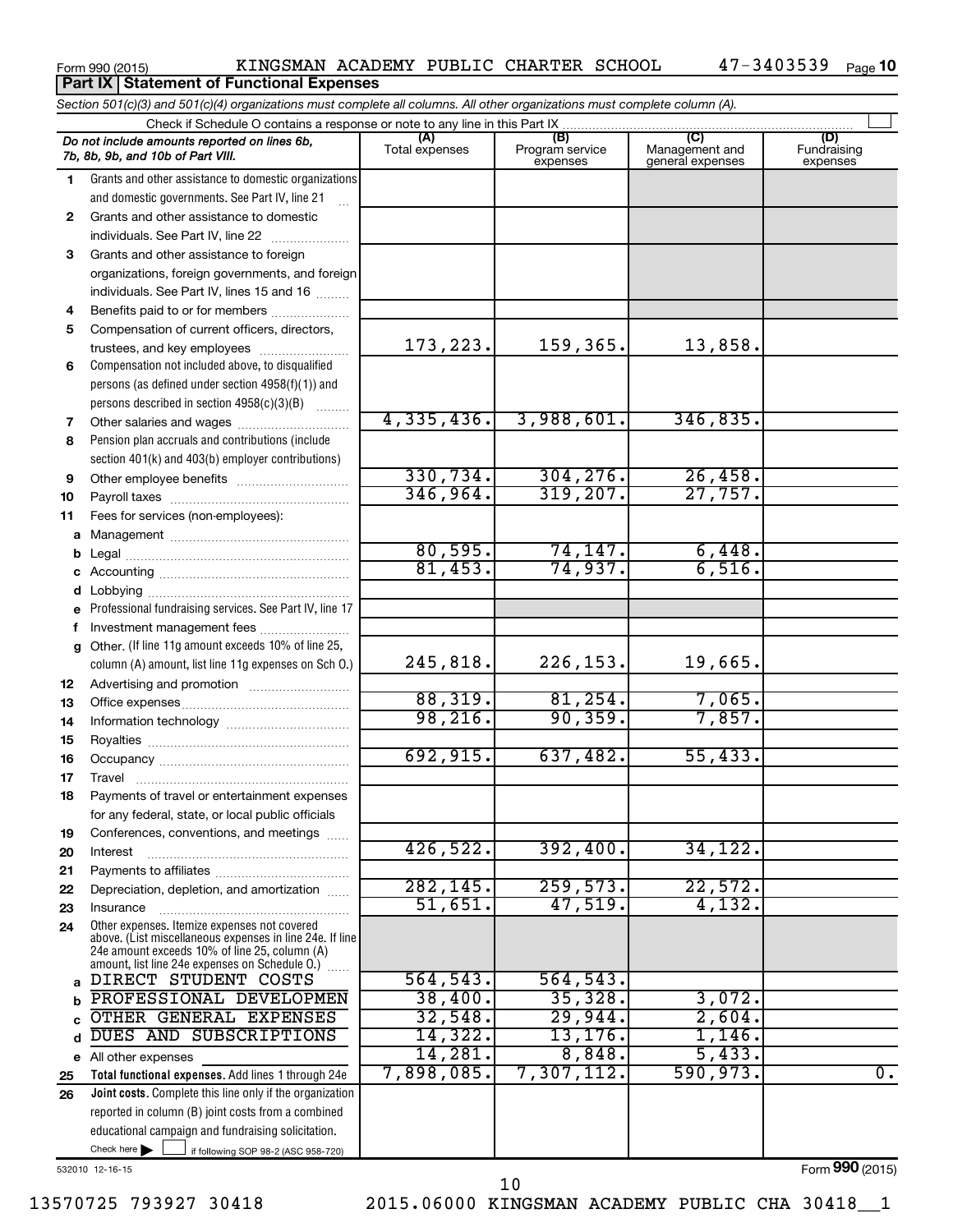**Net Assets or Fund Balances**

Net Assets or Fund Balances

| 7  |                                                                                                                                                                                                                                                                                                                                                                                          |  |            | 7               |             |
|----|------------------------------------------------------------------------------------------------------------------------------------------------------------------------------------------------------------------------------------------------------------------------------------------------------------------------------------------------------------------------------------------|--|------------|-----------------|-------------|
| 8  |                                                                                                                                                                                                                                                                                                                                                                                          |  |            | 8               |             |
| 9  | Prepaid expenses and deferred charges                                                                                                                                                                                                                                                                                                                                                    |  |            | 9               | 28,988.     |
|    | <b>10a</b> Land, buildings, and equipment: cost or other                                                                                                                                                                                                                                                                                                                                 |  |            |                 |             |
|    | basis. Complete Part VI of Schedule D $\begin{array}{ c c c c c }\n\hline\n10a & 9,987,567. \text{ \textcolor{red}{\textbf{1}}}\n\hline\n\textcolor{red}{\textbf{L}}\n\hline\n\textcolor{red}{\textbf{L}}\n\hline\n\textcolor{red}{\textbf{L}}\n\hline\n\textcolor{red}{\textbf{L}}\n\hline\n\textcolor{red}{\textbf{L}}\n\hline\n\textcolor{red}{\textbf{L}}\n\hline\n\textcolor{red}{$ |  |            |                 |             |
|    |                                                                                                                                                                                                                                                                                                                                                                                          |  | 0.         | 10 <sub>c</sub> | 9,705,422.  |
| 11 |                                                                                                                                                                                                                                                                                                                                                                                          |  |            | 11              |             |
| 12 |                                                                                                                                                                                                                                                                                                                                                                                          |  |            | 12              |             |
| 13 |                                                                                                                                                                                                                                                                                                                                                                                          |  |            | 13              |             |
| 14 |                                                                                                                                                                                                                                                                                                                                                                                          |  |            | 14              |             |
| 15 |                                                                                                                                                                                                                                                                                                                                                                                          |  | σ.         | 15              | 214, 208.   |
| 16 |                                                                                                                                                                                                                                                                                                                                                                                          |  | 29,324.    | 16              | 11,834,577. |
| 17 |                                                                                                                                                                                                                                                                                                                                                                                          |  | 30,637.    | 17              | 672,661.    |
| 18 |                                                                                                                                                                                                                                                                                                                                                                                          |  |            | 18              |             |
| 19 |                                                                                                                                                                                                                                                                                                                                                                                          |  |            | 19              |             |
| 20 |                                                                                                                                                                                                                                                                                                                                                                                          |  |            | 20              | 9,385,831.  |
| 21 | Escrow or custodial account liability. Complete Part IV of Schedule D                                                                                                                                                                                                                                                                                                                    |  |            | 21              |             |
| 22 | Loans and other payables to current and former officers, directors, trustees,                                                                                                                                                                                                                                                                                                            |  |            |                 |             |
|    | key employees, highest compensated employees, and disqualified persons.                                                                                                                                                                                                                                                                                                                  |  |            |                 |             |
|    |                                                                                                                                                                                                                                                                                                                                                                                          |  |            | 22              |             |
| 23 | Secured mortgages and notes payable to unrelated third parties                                                                                                                                                                                                                                                                                                                           |  |            | 23              | 868, 235.   |
| 24 | Unsecured notes and loans payable to unrelated third parties                                                                                                                                                                                                                                                                                                                             |  |            | 24              |             |
| 25 | Other liabilities (including federal income tax, payables to related third                                                                                                                                                                                                                                                                                                               |  |            |                 |             |
|    | parties, and other liabilities not included on lines 17-24). Complete Part X of                                                                                                                                                                                                                                                                                                          |  |            |                 |             |
|    | Schedule D                                                                                                                                                                                                                                                                                                                                                                               |  | 0.         | 25              | 85,573.     |
| 26 |                                                                                                                                                                                                                                                                                                                                                                                          |  | 30,637.    | 26              | 11,012,300. |
|    | Organizations that follow SFAS 117 (ASC 958), check here $\blacktriangleright \begin{array}{c} \boxed{X} \\ \end{array}$ and                                                                                                                                                                                                                                                             |  |            |                 |             |
|    | complete lines 27 through 29, and lines 33 and 34.                                                                                                                                                                                                                                                                                                                                       |  |            |                 |             |
| 27 |                                                                                                                                                                                                                                                                                                                                                                                          |  | $-1, 313.$ | 27              | 822, 277.   |
| 28 |                                                                                                                                                                                                                                                                                                                                                                                          |  |            | 28              |             |
| 29 | Permanently restricted net assets                                                                                                                                                                                                                                                                                                                                                        |  |            | 29              |             |
|    | Organizations that do not follow SFAS 117 (ASC 958), check here ▶ □                                                                                                                                                                                                                                                                                                                      |  |            |                 |             |
|    | and complete lines 30 through 34.                                                                                                                                                                                                                                                                                                                                                        |  |            |                 |             |
| 30 |                                                                                                                                                                                                                                                                                                                                                                                          |  |            | 30              |             |
| 31 | Paid-in or capital surplus, or land, building, or equipment fund                                                                                                                                                                                                                                                                                                                         |  |            | 31              |             |
| 32 | Retained earnings, endowment, accumulated income, or other funds                                                                                                                                                                                                                                                                                                                         |  |            | 32              |             |
| 33 |                                                                                                                                                                                                                                                                                                                                                                                          |  | $-1, 313.$ | 33              | 822, 277.   |
| 34 | Total liabilities and net assets/fund balances                                                                                                                                                                                                                                                                                                                                           |  | 29,324.    | 34              | 11,834,577. |

**Part X** | **Balance Sheet** 

**3** Pledges and grants receivable, net ~~~~~~~~~~~~~~~~~~~~~ **4** Accounts receivable, net ~~~~~~~~~~~~~~~~~~~~~~~~~~ **5** Loans and other receivables from current and former officers, directors,

Cash - non-interest-bearing ~~~~~~~~~~~~~~~~~~~~~~~~~ Savings and temporary cash investments ~~~~~~~~~~~~~~~~~~

Check if Schedule O contains a response or note to any line in this Part X

**6** Loans and other receivables from other disqualified persons (as defined under

section 4958(f)(1)), persons described in section 4958(c)(3)(B), and contributing employers and sponsoring organizations of section 501(c)(9) voluntary

employees' beneficiary organizations (see instr). Complete Part II of Sch L ......

trustees, key employees, and highest compensated employees. Complete Part II of Schedule L ~~~~~~~~~~~~~~~~~~~~~~~~~~~~

Form 990 (2015) KINGSMAN ACADEMY PUBLIC CHARTER SCHOOL 47-3403539 Page 47-3403539 Page 11

**(A) (B)**

Beginning of year | | End of year

 $29,324. 4$   $223,442.$ 

**5**

**6**

 $\perp$ 

1,229,761. 432,756.

Form (2015) **990**

**1 2**

**Assets**

**Liabilities**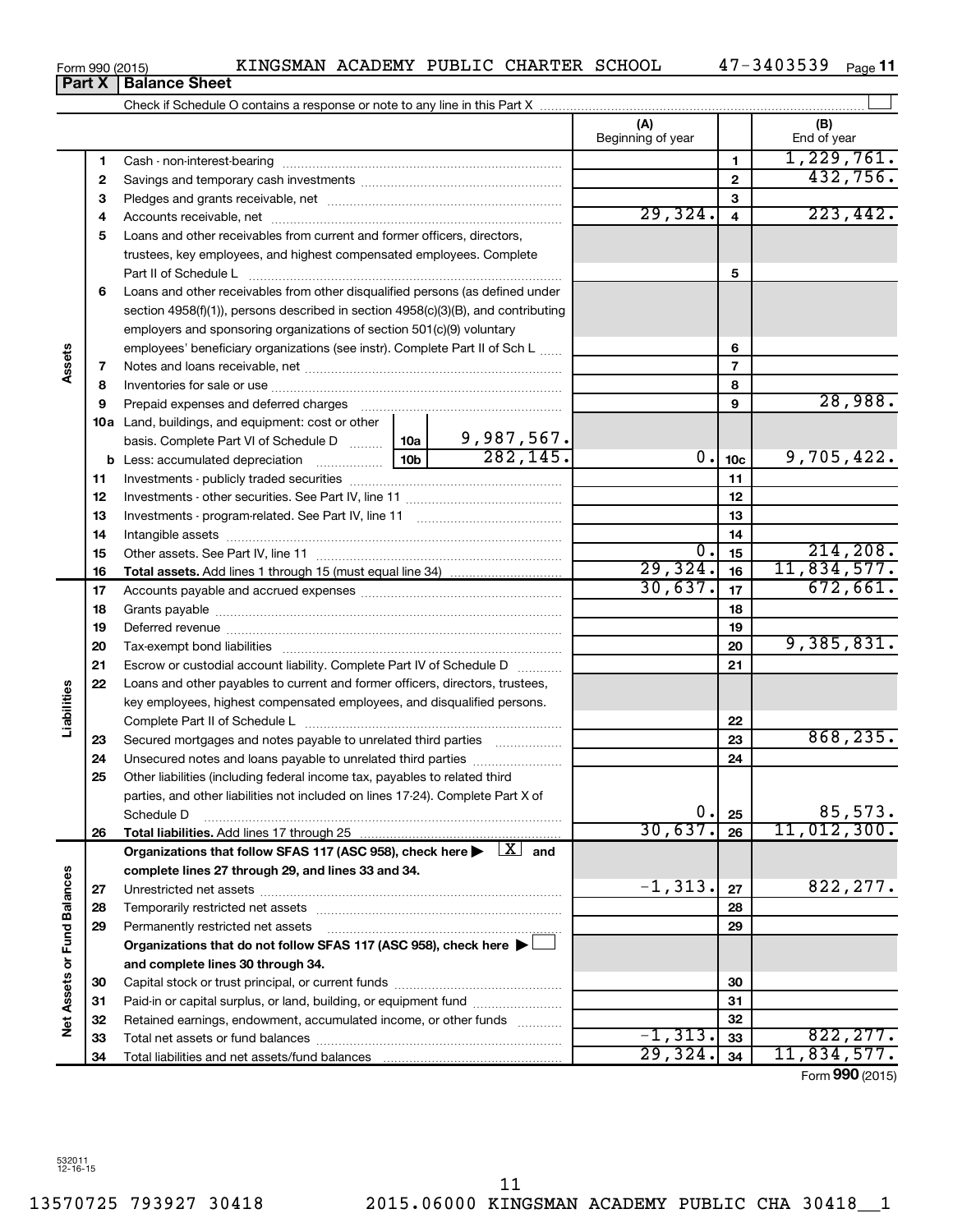|    | KINGSMAN ACADEMY PUBLIC CHARTER SCHOOL<br>Form 990 (2015)                                                                       |                         | 47-3403539     |            | Page 12          |
|----|---------------------------------------------------------------------------------------------------------------------------------|-------------------------|----------------|------------|------------------|
|    | Part XI   Reconciliation of Net Assets                                                                                          |                         |                |            |                  |
|    |                                                                                                                                 |                         |                |            |                  |
|    |                                                                                                                                 |                         |                |            |                  |
| 1  |                                                                                                                                 | $\mathbf{1}$            | 8,721,675.     |            |                  |
| 2  |                                                                                                                                 | $\mathbf{2}$            | 7,898,085.     |            |                  |
| 3  | Revenue less expenses. Subtract line 2 from line 1                                                                              | 3                       |                |            | 823,590.         |
| 4  |                                                                                                                                 | $\overline{\mathbf{4}}$ |                |            | $-1, 313.$       |
| 5  |                                                                                                                                 | 5                       |                |            |                  |
| 6  | Donated services and use of facilities                                                                                          | 6                       |                |            |                  |
| 7  | Investment expenses                                                                                                             | $\overline{7}$          |                |            |                  |
| 8  | Prior period adjustments                                                                                                        | 8                       |                |            |                  |
| 9  |                                                                                                                                 | 9                       |                |            | $\overline{0}$ . |
| 10 | Net assets or fund balances at end of year. Combine lines 3 through 9 (must equal Part X, line 33,                              |                         |                |            |                  |
|    | column (B))                                                                                                                     | 10                      |                |            | 822, 277.        |
|    | Part XII Financial Statements and Reporting                                                                                     |                         |                |            |                  |
|    |                                                                                                                                 |                         |                |            |                  |
|    |                                                                                                                                 |                         |                | <b>Yes</b> | No               |
| 1  | Accounting method used to prepare the Form 990: $\Box$ Cash $\Box$ Accrual<br>$\Box$ Other                                      |                         |                |            |                  |
|    | If the organization changed its method of accounting from a prior year or checked "Other," explain in Schedule O.               |                         |                |            |                  |
|    |                                                                                                                                 |                         | 2a             |            | x                |
|    | If "Yes," check a box below to indicate whether the financial statements for the year were compiled or reviewed on a            |                         |                |            |                  |
|    | separate basis, consolidated basis, or both:                                                                                    |                         |                |            |                  |
|    | Both consolidated and separate basis<br>Separate basis<br>Consolidated basis                                                    |                         |                |            |                  |
|    |                                                                                                                                 |                         | 2 <sub>b</sub> | х          |                  |
|    | If "Yes," check a box below to indicate whether the financial statements for the year were audited on a separate basis,         |                         |                |            |                  |
|    | consolidated basis, or both:                                                                                                    |                         |                |            |                  |
|    | $ \mathbf{X} $ Separate basis<br>Consolidated basis<br>Both consolidated and separate basis                                     |                         |                |            |                  |
|    | c If "Yes" to line 2a or 2b, does the organization have a committee that assumes responsibility for oversight of the audit,     |                         |                |            |                  |
|    |                                                                                                                                 |                         | 2c             |            | x                |
|    | If the organization changed either its oversight process or selection process during the tax year, explain in Schedule O.       |                         |                |            |                  |
|    | 3a As a result of a federal award, was the organization required to undergo an audit or audits as set forth in the Single Audit |                         |                |            |                  |
|    |                                                                                                                                 |                         | За             | x          |                  |
|    | b If "Yes," did the organization undergo the required audit or audits? If the organization did not undergo the required audit   |                         |                |            |                  |
|    |                                                                                                                                 |                         | 3 <sub>b</sub> | х          |                  |

Form (2015) **990**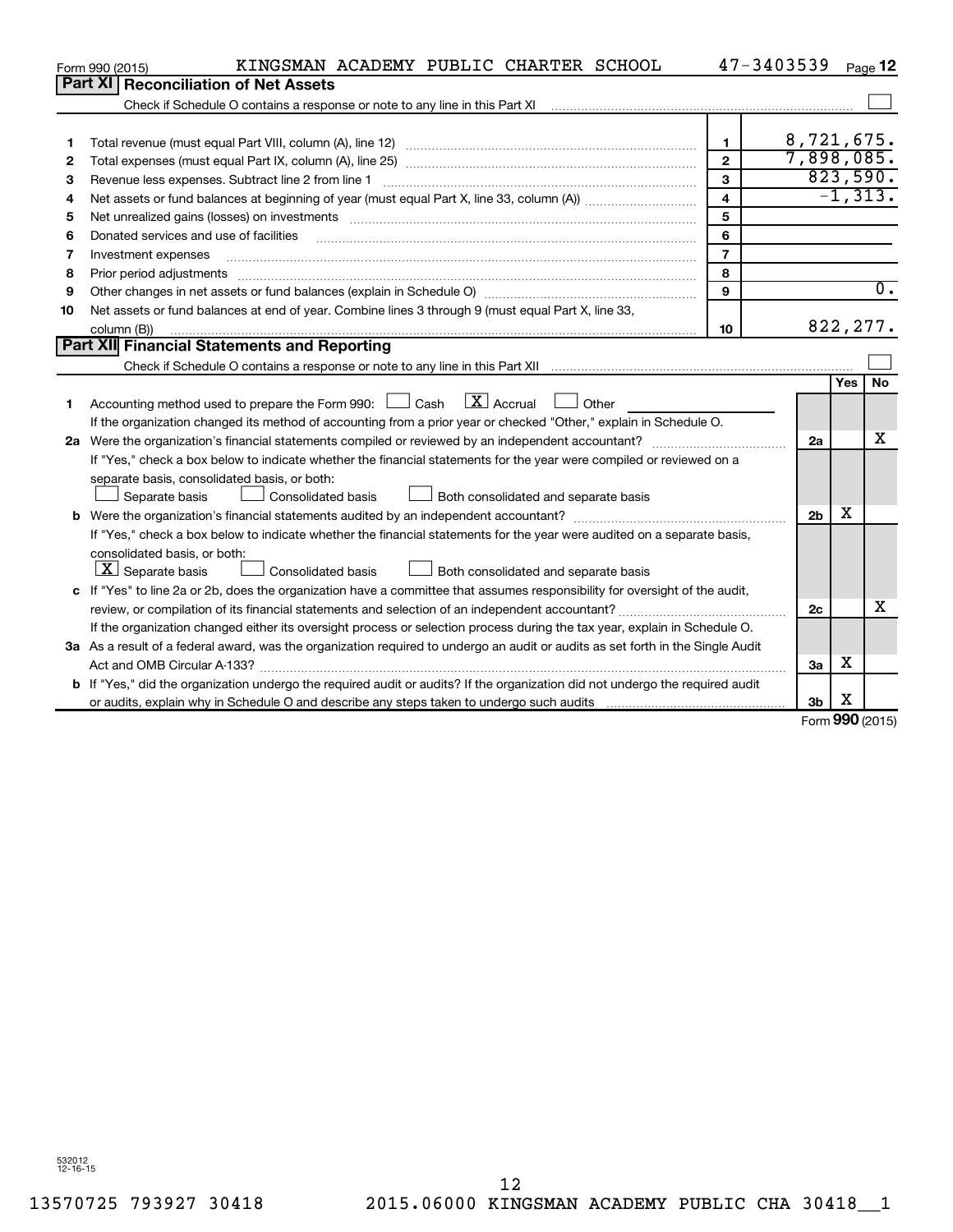| <b>SCHEDULE A</b> |  |
|-------------------|--|
|-------------------|--|

| (Form 990 or 990-EZ |  |  |  |  |
|---------------------|--|--|--|--|
|---------------------|--|--|--|--|

# Form 990 or 990-EZ) Public Charity Status and Public Support<br>
Complete if the organization is a section 501(c)(3) organization or a section<br> **2015**

**4947(a)(1) nonexempt charitable trust. | Attach to Form 990 or Form 990-EZ.** 

| ٠                                  |  |
|------------------------------------|--|
| <b>Open to Public</b><br>.cnootion |  |

OMB No. 1545-0047

| Department of the Treasury |  |
|----------------------------|--|
| Internal Revenue Service   |  |

|        | Internal Revenue Service<br>Inspection<br>Information about Schedule A (Form 990 or 990-EZ) and its instructions is at WWW.irs.gov/form990.                                                                                                               |                          |                                               |  |          |                                                                                                                                    |  |                          |                     |                        |                                                                                                                                               |
|--------|-----------------------------------------------------------------------------------------------------------------------------------------------------------------------------------------------------------------------------------------------------------|--------------------------|-----------------------------------------------|--|----------|------------------------------------------------------------------------------------------------------------------------------------|--|--------------------------|---------------------|------------------------|-----------------------------------------------------------------------------------------------------------------------------------------------|
|        |                                                                                                                                                                                                                                                           | Name of the organization |                                               |  |          |                                                                                                                                    |  |                          |                     |                        | <b>Employer identification number</b>                                                                                                         |
|        |                                                                                                                                                                                                                                                           |                          |                                               |  |          | KINGSMAN ACADEMY PUBLIC CHARTER SCHOOL                                                                                             |  |                          |                     |                        | 47-3403539                                                                                                                                    |
| Part I |                                                                                                                                                                                                                                                           |                          |                                               |  |          | Reason for Public Charity Status (All organizations must complete this part.) See instructions.                                    |  |                          |                     |                        |                                                                                                                                               |
|        |                                                                                                                                                                                                                                                           |                          |                                               |  |          | The organization is not a private foundation because it is: (For lines 1 through 11, check only one box.)                          |  |                          |                     |                        |                                                                                                                                               |
| 1      |                                                                                                                                                                                                                                                           |                          |                                               |  |          | A church, convention of churches, or association of churches described in section 170(b)(1)(A)(i).                                 |  |                          |                     |                        |                                                                                                                                               |
| 2      | $\mathbf{X}$                                                                                                                                                                                                                                              |                          |                                               |  |          | A school described in section 170(b)(1)(A)(ii). (Attach Schedule E (Form 990 or 990-EZ).)                                          |  |                          |                     |                        |                                                                                                                                               |
| 3      |                                                                                                                                                                                                                                                           |                          |                                               |  |          | A hospital or a cooperative hospital service organization described in section 170(b)(1)(A)(iii).                                  |  |                          |                     |                        |                                                                                                                                               |
| 4      |                                                                                                                                                                                                                                                           |                          |                                               |  |          |                                                                                                                                    |  |                          |                     |                        | A medical research organization operated in conjunction with a hospital described in section 170(b)(1)(A)(iii). Enter the hospital's name,    |
|        |                                                                                                                                                                                                                                                           | city, and state:         |                                               |  |          |                                                                                                                                    |  |                          |                     |                        |                                                                                                                                               |
| 5      |                                                                                                                                                                                                                                                           |                          |                                               |  |          | An organization operated for the benefit of a college or university owned or operated by a governmental unit described in          |  |                          |                     |                        |                                                                                                                                               |
|        |                                                                                                                                                                                                                                                           |                          | section 170(b)(1)(A)(iv). (Complete Part II.) |  |          |                                                                                                                                    |  |                          |                     |                        |                                                                                                                                               |
| 6      |                                                                                                                                                                                                                                                           |                          |                                               |  |          | A federal, state, or local government or governmental unit described in section 170(b)(1)(A)(v).                                   |  |                          |                     |                        |                                                                                                                                               |
| 7      |                                                                                                                                                                                                                                                           |                          |                                               |  |          |                                                                                                                                    |  |                          |                     |                        | An organization that normally receives a substantial part of its support from a governmental unit or from the general public described in     |
|        |                                                                                                                                                                                                                                                           |                          | section 170(b)(1)(A)(vi). (Complete Part II.) |  |          |                                                                                                                                    |  |                          |                     |                        |                                                                                                                                               |
| 8      |                                                                                                                                                                                                                                                           |                          |                                               |  |          | A community trust described in section 170(b)(1)(A)(vi). (Complete Part II.)                                                       |  |                          |                     |                        |                                                                                                                                               |
| 9      |                                                                                                                                                                                                                                                           |                          |                                               |  |          |                                                                                                                                    |  |                          |                     |                        | An organization that normally receives: (1) more than 33 1/3% of its support from contributions, membership fees, and gross receipts from     |
|        |                                                                                                                                                                                                                                                           |                          |                                               |  |          |                                                                                                                                    |  |                          |                     |                        | activities related to its exempt functions - subject to certain exceptions, and (2) no more than 33 1/3% of its support from gross investment |
|        |                                                                                                                                                                                                                                                           |                          |                                               |  |          |                                                                                                                                    |  |                          |                     |                        | income and unrelated business taxable income (less section 511 tax) from businesses acquired by the organization after June 30, 1975.         |
|        |                                                                                                                                                                                                                                                           |                          | See section 509(a)(2). (Complete Part III.)   |  |          |                                                                                                                                    |  |                          |                     |                        |                                                                                                                                               |
| 10     |                                                                                                                                                                                                                                                           |                          |                                               |  |          | An organization organized and operated exclusively to test for public safety. See section 509(a)(4).                               |  |                          |                     |                        |                                                                                                                                               |
| 11     |                                                                                                                                                                                                                                                           |                          |                                               |  |          |                                                                                                                                    |  |                          |                     |                        | An organization organized and operated exclusively for the benefit of, to perform the functions of, or to carry out the purposes of one or    |
|        |                                                                                                                                                                                                                                                           |                          |                                               |  |          | more publicly supported organizations described in section 509(a)(1) or section 509(a)(2). See section 509(a)(3). Check the box in |  |                          |                     |                        |                                                                                                                                               |
|        |                                                                                                                                                                                                                                                           |                          |                                               |  |          | lines 11a through 11d that describes the type of supporting organization and complete lines 11e, 11f, and 11g.                     |  |                          |                     |                        |                                                                                                                                               |
| a      |                                                                                                                                                                                                                                                           |                          |                                               |  |          | Type I. A supporting organization operated, supervised, or controlled by its supported organization(s), typically by giving        |  |                          |                     |                        |                                                                                                                                               |
|        |                                                                                                                                                                                                                                                           |                          |                                               |  |          | the supported organization(s) the power to regularly appoint or elect a majority of the directors or trustees of the supporting    |  |                          |                     |                        |                                                                                                                                               |
|        |                                                                                                                                                                                                                                                           |                          |                                               |  |          | organization. You must complete Part IV, Sections A and B.                                                                         |  |                          |                     |                        |                                                                                                                                               |
| b      |                                                                                                                                                                                                                                                           |                          |                                               |  |          | Type II. A supporting organization supervised or controlled in connection with its supported organization(s), by having            |  |                          |                     |                        |                                                                                                                                               |
|        |                                                                                                                                                                                                                                                           |                          |                                               |  |          | control or management of the supporting organization vested in the same persons that control or manage the supported               |  |                          |                     |                        |                                                                                                                                               |
|        |                                                                                                                                                                                                                                                           |                          |                                               |  |          | organization(s). You must complete Part IV, Sections A and C.                                                                      |  |                          |                     |                        |                                                                                                                                               |
|        |                                                                                                                                                                                                                                                           |                          |                                               |  |          | Type III functionally integrated. A supporting organization operated in connection with, and functionally integrated with,         |  |                          |                     |                        |                                                                                                                                               |
|        |                                                                                                                                                                                                                                                           |                          |                                               |  |          | its supported organization(s) (see instructions). You must complete Part IV, Sections A, D, and E.                                 |  |                          |                     |                        |                                                                                                                                               |
| d      |                                                                                                                                                                                                                                                           |                          |                                               |  |          |                                                                                                                                    |  |                          |                     |                        |                                                                                                                                               |
|        | Type III non-functionally integrated. A supporting organization operated in connection with its supported organization(s)<br>that is not functionally integrated. The organization generally must satisfy a distribution requirement and an attentiveness |                          |                                               |  |          |                                                                                                                                    |  |                          |                     |                        |                                                                                                                                               |
|        | requirement (see instructions). You must complete Part IV, Sections A and D, and Part V.                                                                                                                                                                  |                          |                                               |  |          |                                                                                                                                    |  |                          |                     |                        |                                                                                                                                               |
| e      | Check this box if the organization received a written determination from the IRS that it is a Type I, Type II, Type III                                                                                                                                   |                          |                                               |  |          |                                                                                                                                    |  |                          |                     |                        |                                                                                                                                               |
|        | functionally integrated, or Type III non-functionally integrated supporting organization.                                                                                                                                                                 |                          |                                               |  |          |                                                                                                                                    |  |                          |                     |                        |                                                                                                                                               |
|        | Ť.                                                                                                                                                                                                                                                        |                          |                                               |  |          |                                                                                                                                    |  |                          |                     |                        |                                                                                                                                               |
|        |                                                                                                                                                                                                                                                           |                          |                                               |  |          | Provide the following information about the supported organization(s).                                                             |  |                          |                     |                        |                                                                                                                                               |
|        |                                                                                                                                                                                                                                                           | (i) Name of supported    |                                               |  | (ii) EIN | (iii) Type of organization                                                                                                         |  | (iv) Is the organization |                     | (v) Amount of monetary | (vi) Amount of                                                                                                                                |
|        |                                                                                                                                                                                                                                                           | organization             |                                               |  |          | (described on lines 1-9                                                                                                            |  | listed in your           | governing document? | support (see           | other support (see                                                                                                                            |
|        |                                                                                                                                                                                                                                                           |                          |                                               |  |          | above (see instructions))                                                                                                          |  | Yes                      | No                  | instructions)          | instructions)                                                                                                                                 |
|        |                                                                                                                                                                                                                                                           |                          |                                               |  |          |                                                                                                                                    |  |                          |                     |                        |                                                                                                                                               |
|        |                                                                                                                                                                                                                                                           |                          |                                               |  |          |                                                                                                                                    |  |                          |                     |                        |                                                                                                                                               |
|        |                                                                                                                                                                                                                                                           |                          |                                               |  |          |                                                                                                                                    |  |                          |                     |                        |                                                                                                                                               |
|        |                                                                                                                                                                                                                                                           |                          |                                               |  |          |                                                                                                                                    |  |                          |                     |                        |                                                                                                                                               |
|        |                                                                                                                                                                                                                                                           |                          |                                               |  |          |                                                                                                                                    |  |                          |                     |                        |                                                                                                                                               |

**Total**

Form 990 or 990-EZ. 532021 09-23-15

LHA **For Paperwork Reduction Act Notice, see the Instructions for** 

13570725 793927 30418 2015.06000 KINGSMAN ACADEMY PUBLIC CHA 30418\_\_1 13

**Schedule A (Form 990 or 990-EZ) 2015**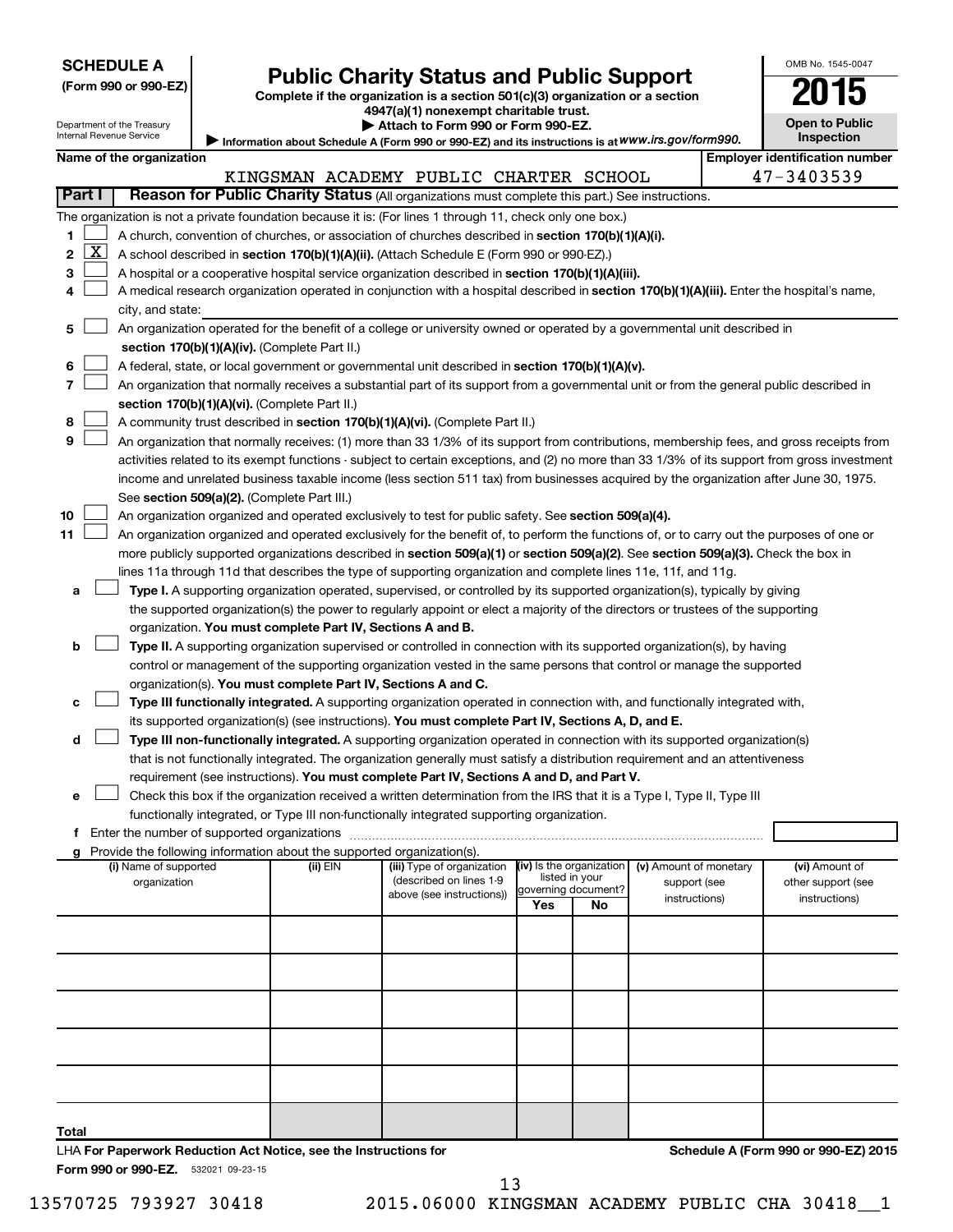#### $47 - 3403539$  Page 2 Schedule A (Form 990 or 990-EZ) 2015 KINGSMAN ACADEMY PUBLIC CHARTER SCHOOL 47-3403539 Page

(Complete only if you checked the box on line 5, 7, or 8 of Part I or if the organization failed to qualify under Part III. If the organization fails to qualify under the tests listed below, please complete Part III.) **Part II Support Schedule for Organizations Described in Sections 170(b)(1)(A)(iv) and 170(b)(1)(A)(vi)**

|    | <b>Section A. Public Support</b>                                                                                                           |          |          |            |            |                                      |           |
|----|--------------------------------------------------------------------------------------------------------------------------------------------|----------|----------|------------|------------|--------------------------------------|-----------|
|    | Calendar year (or fiscal year beginning in)                                                                                                | (a) 2011 | (b) 2012 | $(c)$ 2013 | $(d)$ 2014 | (e) 2015                             | (f) Total |
|    | 1 Gifts, grants, contributions, and                                                                                                        |          |          |            |            |                                      |           |
|    | membership fees received. (Do not                                                                                                          |          |          |            |            |                                      |           |
|    | include any "unusual grants.")                                                                                                             |          |          |            |            |                                      |           |
|    | 2 Tax revenues levied for the organ-                                                                                                       |          |          |            |            |                                      |           |
|    | ization's benefit and either paid to                                                                                                       |          |          |            |            |                                      |           |
|    | or expended on its behalf                                                                                                                  |          |          |            |            |                                      |           |
|    | 3 The value of services or facilities                                                                                                      |          |          |            |            |                                      |           |
|    | furnished by a governmental unit to                                                                                                        |          |          |            |            |                                      |           |
|    | the organization without charge                                                                                                            |          |          |            |            |                                      |           |
|    | 4 Total. Add lines 1 through 3                                                                                                             |          |          |            |            |                                      |           |
|    | 5 The portion of total contributions                                                                                                       |          |          |            |            |                                      |           |
|    | by each person (other than a                                                                                                               |          |          |            |            |                                      |           |
|    | governmental unit or publicly                                                                                                              |          |          |            |            |                                      |           |
|    | supported organization) included                                                                                                           |          |          |            |            |                                      |           |
|    | on line 1 that exceeds 2% of the                                                                                                           |          |          |            |            |                                      |           |
|    | amount shown on line 11,                                                                                                                   |          |          |            |            |                                      |           |
|    | column (f)                                                                                                                                 |          |          |            |            |                                      |           |
|    | 6 Public support. Subtract line 5 from line 4.                                                                                             |          |          |            |            |                                      |           |
|    | <b>Section B. Total Support</b>                                                                                                            |          |          |            |            |                                      |           |
|    | Calendar year (or fiscal year beginning in)                                                                                                | (a) 2011 | (b) 2012 | $(c)$ 2013 | $(d)$ 2014 | (e) 2015                             | (f) Total |
|    | 7 Amounts from line 4                                                                                                                      |          |          |            |            |                                      |           |
| 8  | Gross income from interest,                                                                                                                |          |          |            |            |                                      |           |
|    | dividends, payments received on                                                                                                            |          |          |            |            |                                      |           |
|    | securities loans, rents, royalties                                                                                                         |          |          |            |            |                                      |           |
|    | and income from similar sources                                                                                                            |          |          |            |            |                                      |           |
| 9  | Net income from unrelated business                                                                                                         |          |          |            |            |                                      |           |
|    | activities, whether or not the                                                                                                             |          |          |            |            |                                      |           |
|    | business is regularly carried on                                                                                                           |          |          |            |            |                                      |           |
|    | 10 Other income. Do not include gain                                                                                                       |          |          |            |            |                                      |           |
|    | or loss from the sale of capital                                                                                                           |          |          |            |            |                                      |           |
|    | assets (Explain in Part VI.)                                                                                                               |          |          |            |            |                                      |           |
|    | 11 Total support. Add lines 7 through 10                                                                                                   |          |          |            |            |                                      |           |
|    | <b>12</b> Gross receipts from related activities, etc. (see instructions)                                                                  |          |          |            |            | 12                                   |           |
|    | 13 First five years. If the Form 990 is for the organization's first, second, third, fourth, or fifth tax year as a section 501(c)(3)      |          |          |            |            |                                      |           |
|    | organization, check this box and stop here                                                                                                 |          |          |            |            |                                      |           |
|    | <b>Section C. Computation of Public Support Percentage</b>                                                                                 |          |          |            |            |                                      |           |
|    |                                                                                                                                            |          |          |            |            | 14                                   | %         |
|    | 15<br>%                                                                                                                                    |          |          |            |            |                                      |           |
|    | 16a 33 1/3% support test - 2015. If the organization did not check the box on line 13, and line 14 is 33 1/3% or more, check this box and  |          |          |            |            |                                      |           |
|    |                                                                                                                                            |          |          |            |            |                                      |           |
|    | b 33 1/3% support test - 2014. If the organization did not check a box on line 13 or 16a, and line 15 is 33 1/3% or more, check this box   |          |          |            |            |                                      |           |
|    |                                                                                                                                            |          |          |            |            |                                      |           |
|    | 17a 10% -facts-and-circumstances test - 2015. If the organization did not check a box on line 13, 16a, or 16b, and line 14 is 10% or more, |          |          |            |            |                                      |           |
|    | and if the organization meets the "facts-and-circumstances" test, check this box and stop here. Explain in Part VI how the organization    |          |          |            |            |                                      |           |
|    | meets the "facts-and-circumstances" test. The organization qualifies as a publicly supported organization <i>manumumumum</i>               |          |          |            |            |                                      |           |
|    | b 10% -facts-and-circumstances test - 2014. If the organization did not check a box on line 13, 16a, 16b, or 17a, and line 15 is 10% or    |          |          |            |            |                                      |           |
|    | more, and if the organization meets the "facts-and-circumstances" test, check this box and stop here. Explain in Part VI how the           |          |          |            |            |                                      |           |
|    | organization meets the "facts-and-circumstances" test. The organization qualifies as a publicly supported organization                     |          |          |            |            |                                      |           |
| 18 | Private foundation. If the organization did not check a box on line 13, 16a, 16b, 17a, or 17b, check this box and see instructions         |          |          |            |            |                                      |           |
|    |                                                                                                                                            |          |          |            |            | Schedule A (Form 990 or 990-EZ) 2015 |           |

532022 09-23-15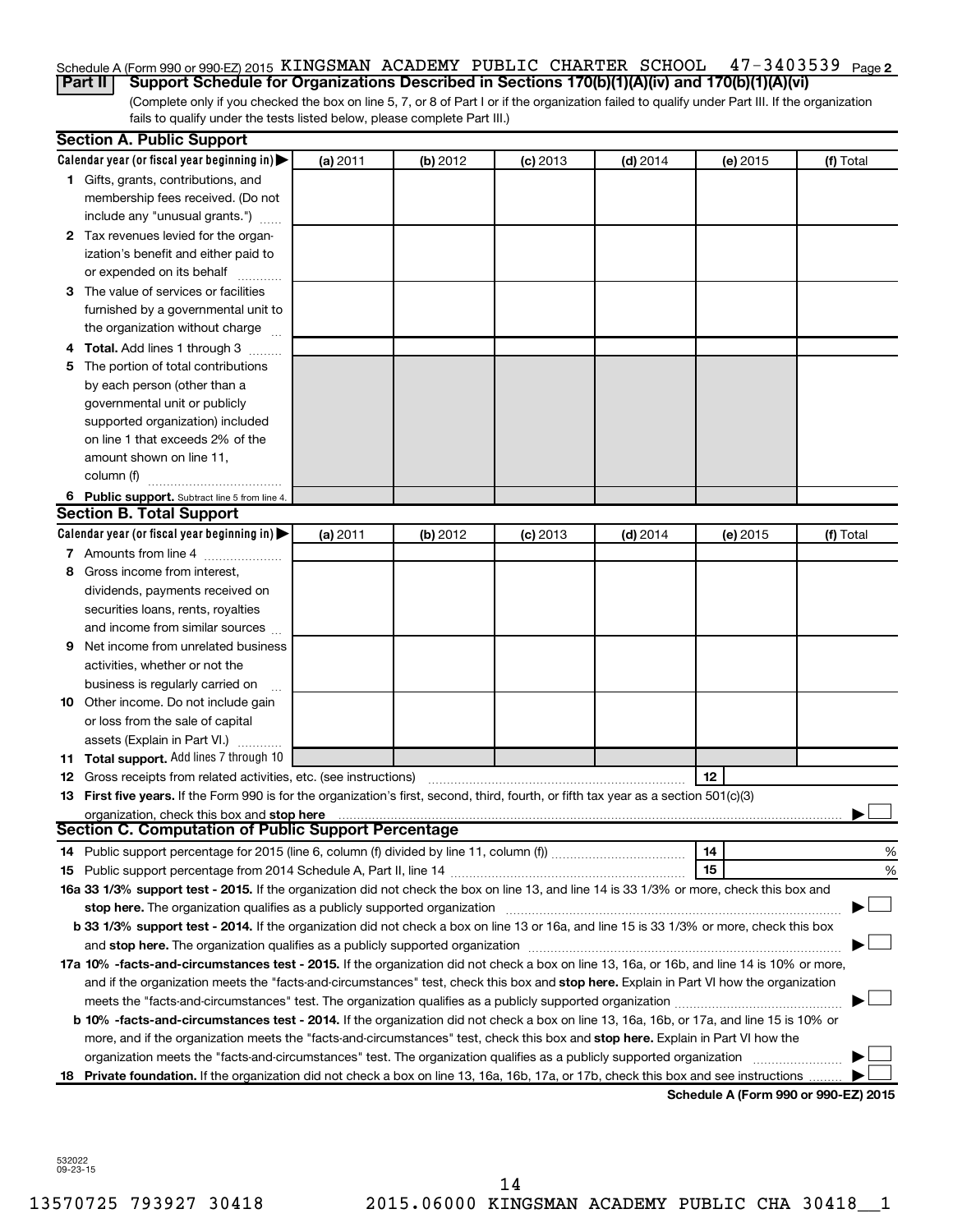#### $47 - 3403539$  Page 3 Schedule A (Form 990 or 990-EZ) 2015 KINGSMAN ACADEMY PUBLIC CHARTER SCHOOL 47-3403539 Page **Part III Support Schedule for Organizations Described in Section 509(a)(2)**

(Complete only if you checked the box on line 9 of Part I or if the organization failed to qualify under Part II. If the organization fails to qualify under the tests listed below, please complete Part II.)

| <b>Section A. Public Support</b>                                                                                                                                                         |          |          |            |            |          |                                      |
|------------------------------------------------------------------------------------------------------------------------------------------------------------------------------------------|----------|----------|------------|------------|----------|--------------------------------------|
| Calendar year (or fiscal year beginning in)                                                                                                                                              | (a) 2011 | (b) 2012 | $(c)$ 2013 | $(d)$ 2014 | (e) 2015 | (f) Total                            |
| 1 Gifts, grants, contributions, and                                                                                                                                                      |          |          |            |            |          |                                      |
| membership fees received. (Do not                                                                                                                                                        |          |          |            |            |          |                                      |
| include any "unusual grants.")                                                                                                                                                           |          |          |            |            |          |                                      |
| 2 Gross receipts from admissions,<br>merchandise sold or services per-<br>formed, or facilities furnished in<br>any activity that is related to the<br>organization's tax-exempt purpose |          |          |            |            |          |                                      |
| <b>3</b> Gross receipts from activities that                                                                                                                                             |          |          |            |            |          |                                      |
| are not an unrelated trade or bus-                                                                                                                                                       |          |          |            |            |          |                                      |
| iness under section 513                                                                                                                                                                  |          |          |            |            |          |                                      |
| 4 Tax revenues levied for the organ-                                                                                                                                                     |          |          |            |            |          |                                      |
| ization's benefit and either paid to                                                                                                                                                     |          |          |            |            |          |                                      |
| or expended on its behalf                                                                                                                                                                |          |          |            |            |          |                                      |
| 5 The value of services or facilities                                                                                                                                                    |          |          |            |            |          |                                      |
| furnished by a governmental unit to                                                                                                                                                      |          |          |            |            |          |                                      |
| the organization without charge                                                                                                                                                          |          |          |            |            |          |                                      |
| <b>6 Total.</b> Add lines 1 through 5                                                                                                                                                    |          |          |            |            |          |                                      |
| 7a Amounts included on lines 1, 2, and                                                                                                                                                   |          |          |            |            |          |                                      |
| 3 received from disqualified persons                                                                                                                                                     |          |          |            |            |          |                                      |
| <b>b</b> Amounts included on lines 2 and 3 received<br>from other than disqualified persons that<br>exceed the greater of \$5,000 or 1% of the<br>amount on line 13 for the year         |          |          |            |            |          |                                      |
| c Add lines 7a and 7b                                                                                                                                                                    |          |          |            |            |          |                                      |
| 8 Public support. (Subtract line 7c from line 6.)                                                                                                                                        |          |          |            |            |          |                                      |
| <b>Section B. Total Support</b>                                                                                                                                                          |          |          |            |            |          |                                      |
| Calendar year (or fiscal year beginning in) $\blacktriangleright$                                                                                                                        | (a) 2011 | (b) 2012 | $(c)$ 2013 | $(d)$ 2014 | (e) 2015 | (f) Total                            |
| 9 Amounts from line 6                                                                                                                                                                    |          |          |            |            |          |                                      |
| <b>10a</b> Gross income from interest,<br>dividends, payments received on<br>securities loans, rents, royalties<br>and income from similar sources                                       |          |          |            |            |          |                                      |
| <b>b</b> Unrelated business taxable income                                                                                                                                               |          |          |            |            |          |                                      |
| (less section 511 taxes) from businesses                                                                                                                                                 |          |          |            |            |          |                                      |
| acquired after June 30, 1975<br>$\overline{\phantom{a}}$                                                                                                                                 |          |          |            |            |          |                                      |
| c Add lines 10a and 10b                                                                                                                                                                  |          |          |            |            |          |                                      |
| <b>11</b> Net income from unrelated business<br>activities not included in line 10b.<br>whether or not the business is<br>regularly carried on                                           |          |          |            |            |          |                                      |
| <b>12</b> Other income. Do not include gain<br>or loss from the sale of capital<br>assets (Explain in Part VI.)                                                                          |          |          |            |            |          |                                      |
| <b>13</b> Total support. (Add lines 9, 10c, 11, and 12.)                                                                                                                                 |          |          |            |            |          |                                      |
| 14 First five years. If the Form 990 is for the organization's first, second, third, fourth, or fifth tax year as a section 501(c)(3) organization,                                      |          |          |            |            |          |                                      |
| check this box and stop here <i>macuum macuum macuum macuum macuum macuum macuum macuum macuum</i>                                                                                       |          |          |            |            |          |                                      |
| Section C. Computation of Public Support Percentage                                                                                                                                      |          |          |            |            |          |                                      |
|                                                                                                                                                                                          |          |          |            |            | 15       | %                                    |
| 16 Public support percentage from 2014 Schedule A, Part III, line 15                                                                                                                     |          |          |            |            | 16       | %                                    |
| Section D. Computation of Investment Income Percentage                                                                                                                                   |          |          |            |            |          |                                      |
|                                                                                                                                                                                          |          |          |            |            | 17       | %                                    |
| 18 Investment income percentage from 2014 Schedule A, Part III, line 17                                                                                                                  |          |          |            |            | 18       | %                                    |
| 19a 33 1/3% support tests - 2015. If the organization did not check the box on line 14, and line 15 is more than 33 1/3%, and line 17 is not                                             |          |          |            |            |          |                                      |
| more than 33 1/3%, check this box and stop here. The organization qualifies as a publicly supported organization                                                                         |          |          |            |            |          |                                      |
| b 33 1/3% support tests - 2014. If the organization did not check a box on line 14 or line 19a, and line 16 is more than 33 1/3%, and                                                    |          |          |            |            |          |                                      |
| line 18 is not more than 33 1/3%, check this box and stop here. The organization qualifies as a publicly supported organization                                                          |          |          |            |            |          |                                      |
|                                                                                                                                                                                          |          |          |            |            |          |                                      |
| 532023 09-23-15                                                                                                                                                                          |          |          | 15         |            |          | Schedule A (Form 990 or 990-EZ) 2015 |

13570725 793927 30418 2015.06000 KINGSMAN ACADEMY PUBLIC CHA 30418\_\_1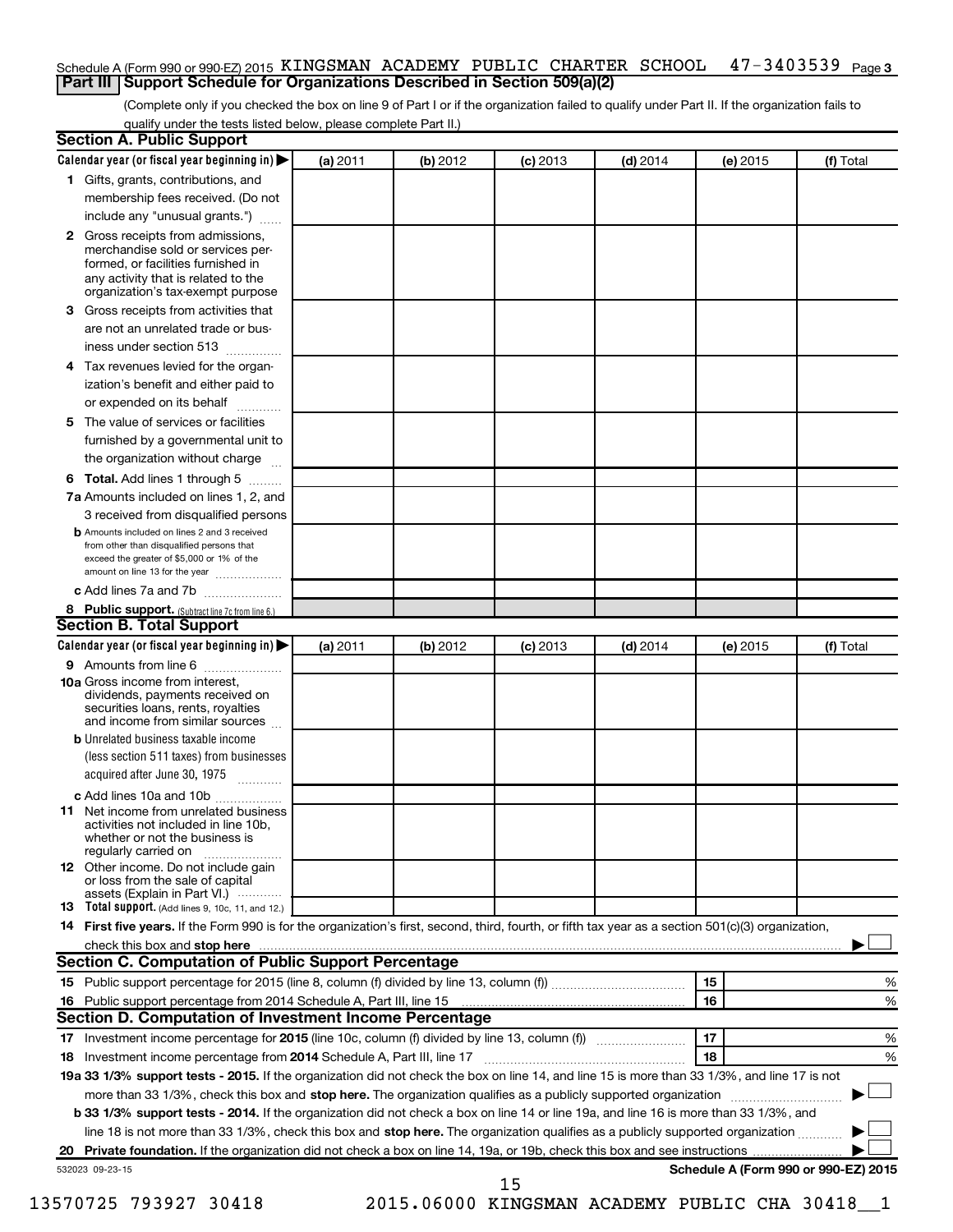#### $47 - 3403539$  Page 4 Schedule A (Form 990 or 990-EZ) 2015 KINGSMAN ACADEMY PUBLIC CHARTER SCHOOL 47-3403539 Page

### **Part IV Supporting Organizations**

(Complete only if you checked a box in line 11 on Part I. If you checked 11a of Part I, complete Sections A and B. If you checked 11b of Part I, complete Sections A and C. If you checked 11c of Part I, complete Sections A, D, and E. If you checked 11d of Part I, complete Sections A and D, and complete Part V.)

#### **Section A. All Supporting Organizations**

- **1** Are all of the organization's supported organizations listed by name in the organization's governing documents? If "No" describe in Part VI how the supported organizations are designated. If designated by *class or purpose, describe the designation. If historic and continuing relationship, explain.*
- **2** Did the organization have any supported organization that does not have an IRS determination of status under section 509(a)(1) or (2)? If "Yes," explain in Part VI how the organization determined that the supported *organization was described in section 509(a)(1) or (2).*
- **3a** Did the organization have a supported organization described in section 501(c)(4), (5), or (6)? If "Yes," answer *(b) and (c) below.*
- **b** Did the organization confirm that each supported organization qualified under section 501(c)(4), (5), or (6) and satisfied the public support tests under section 509(a)(2)? If "Yes," describe in Part VI when and how the *organization made the determination.*
- **c** Did the organization ensure that all support to such organizations was used exclusively for section 170(c)(2)(B) purposes? If "Yes," explain in Part VI what controls the organization put in place to ensure such use.
- **4 a** *If* Was any supported organization not organized in the United States ("foreign supported organization")? *"Yes," and if you checked 11a or 11b in Part I, answer (b) and (c) below.*
- **b** Did the organization have ultimate control and discretion in deciding whether to make grants to the foreign supported organization? If "Yes," describe in Part VI how the organization had such control and discretion *despite being controlled or supervised by or in connection with its supported organizations.*
- **c** Did the organization support any foreign supported organization that does not have an IRS determination under sections 501(c)(3) and 509(a)(1) or (2)? If "Yes," explain in Part VI what controls the organization used *to ensure that all support to the foreign supported organization was used exclusively for section 170(c)(2)(B) purposes.*
- **5a** Did the organization add, substitute, or remove any supported organizations during the tax year? If "Yes," answer (b) and (c) below (if applicable). Also, provide detail in Part VI, including (i) the names and EIN *numbers of the supported organizations added, substituted, or removed; (ii) the reasons for each such action; (iii) the authority under the organization's organizing document authorizing such action; and (iv) how the action was accomplished (such as by amendment to the organizing document).*
- **b Type I or Type II only.** Was any added or substituted supported organization part of a class already designated in the organization's organizing document?
- **c Substitutions only.**  Was the substitution the result of an event beyond the organization's control?
- **6** Did the organization provide support (whether in the form of grants or the provision of services or facilities) to support or benefit one or more of the filing organization's supported organizations? If "Yes," provide detail in anyone other than (i) its supported organizations, (ii) individuals that are part of the charitable class benefited by one or more of its supported organizations, or (iii) other supporting organizations that also *Part VI.*
- **7** Did the organization provide a grant, loan, compensation, or other similar payment to a substantial contributor regard to a substantial contributor? If "Yes," complete Part I of Schedule L (Form 990 or 990-EZ). (defined in section 4958(c)(3)(C)), a family member of a substantial contributor, or a 35% controlled entity with
- **8** Did the organization make a loan to a disqualified person (as defined in section 4958) not described in line 7? *If "Yes," complete Part I of Schedule L (Form 990 or 990-EZ).*
- **9 a** Was the organization controlled directly or indirectly at any time during the tax year by one or more in section 509(a)(1) or (2))? If "Yes," provide detail in Part VI. disqualified persons as defined in section 4946 (other than foundation managers and organizations described
- **b** Did one or more disqualified persons (as defined in line 9a) hold a controlling interest in any entity in which the supporting organization had an interest? If "Yes," provide detail in Part VI.
- **c** Did a disqualified person (as defined in line 9a) have an ownership interest in, or derive any personal benefit from, assets in which the supporting organization also had an interest? If "Yes," provide detail in Part VI.
- **10 a** Was the organization subject to the excess business holdings rules of section 4943 because of section supporting organizations)? If "Yes," answer 10b below. 4943(f) (regarding certain Type II supporting organizations, and all Type III non-functionally integrated
	- **b** Did the organization have any excess business holdings in the tax year? (Use Schedule C, Form 4720, to *determine whether the organization had excess business holdings.)*

532024 09-23-15

**Schedule A (Form 990 or 990-EZ) 2015**

**Yes No**

**1**

**2**

**3a**

**3b**

**3c**

**4a**

**4b**

**4c**

**5a**

**5b 5c**

**6**

**7**

**8**

**9a**

**9b**

**9c**

**10a**

**10b**

16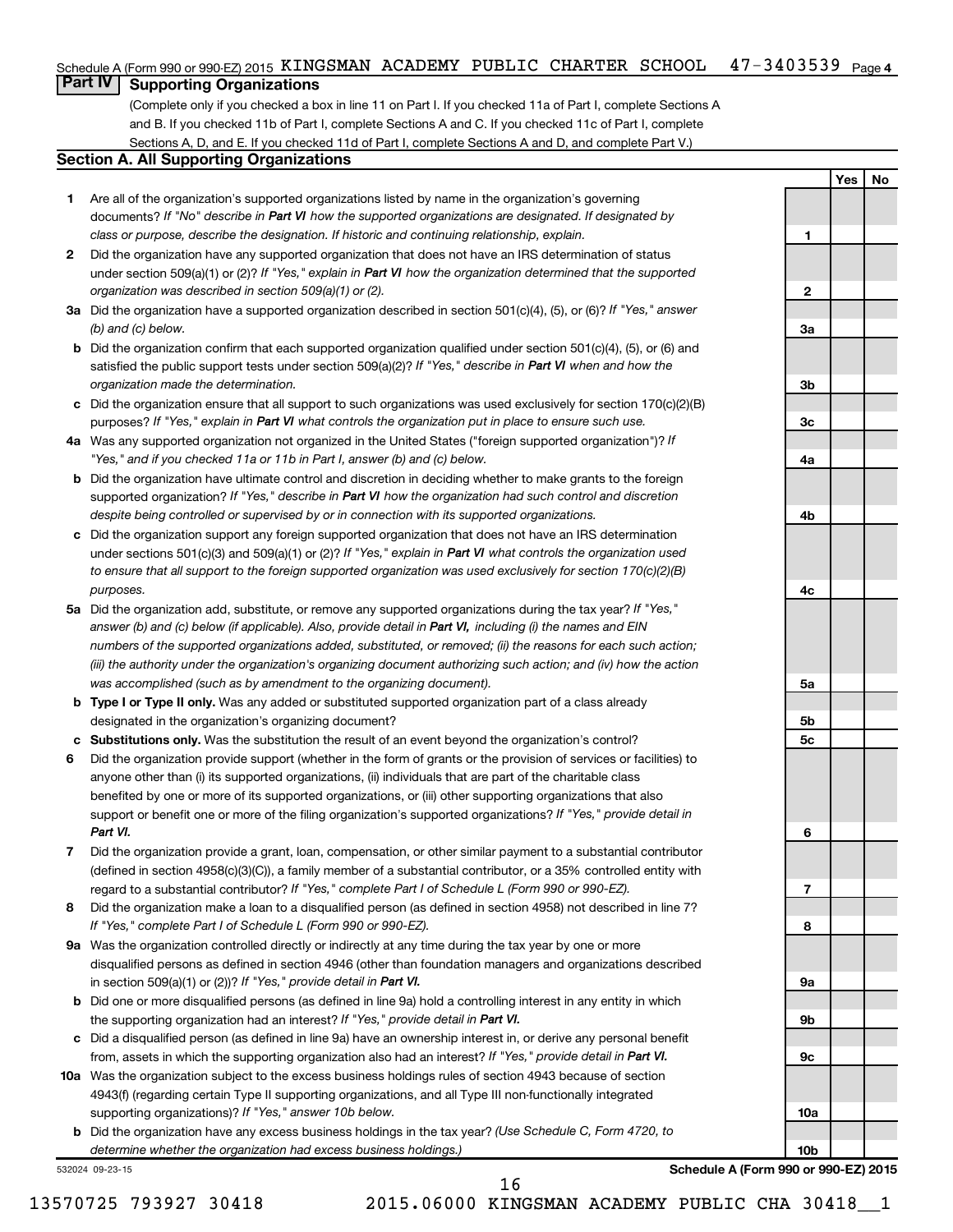#### Schedule A (Form 990 or 990-EZ) 2015 K⊥NGSMAN ACADEMY PUBLIC CHARTER SCHOOL 4 7 − 3 4 U 3 5 3 9 Page 5 **Part IV Supporting Organizations** *(continued)* KINGSMAN ACADEMY PUBLIC CHARTER SCHOOL 47-3403539

|              | <u>communed</u> of same and recommunities                                                                                       |              |     |    |
|--------------|---------------------------------------------------------------------------------------------------------------------------------|--------------|-----|----|
|              |                                                                                                                                 |              | Yes | No |
| 11           | Has the organization accepted a gift or contribution from any of the following persons?                                         |              |     |    |
|              | a A person who directly or indirectly controls, either alone or together with persons described in (b) and (c)                  |              |     |    |
|              | below, the governing body of a supported organization?                                                                          | 11a          |     |    |
|              | <b>b</b> A family member of a person described in (a) above?                                                                    | 11b          |     |    |
|              | c A 35% controlled entity of a person described in (a) or (b) above? If "Yes" to a, b, or c, provide detail in Part VI.         | 11c          |     |    |
|              | <b>Section B. Type I Supporting Organizations</b>                                                                               |              |     |    |
|              |                                                                                                                                 |              | Yes | No |
| 1.           | Did the directors, trustees, or membership of one or more supported organizations have the power to                             |              |     |    |
|              | regularly appoint or elect at least a majority of the organization's directors or trustees at all times during the              |              |     |    |
|              | tax year? If "No," describe in Part VI how the supported organization(s) effectively operated, supervised, or                   |              |     |    |
|              | controlled the organization's activities. If the organization had more than one supported organization,                         |              |     |    |
|              | describe how the powers to appoint and/or remove directors or trustees were allocated among the supported                       |              |     |    |
|              | organizations and what conditions or restrictions, if any, applied to such powers during the tax year.                          | 1            |     |    |
| $\mathbf{2}$ | Did the organization operate for the benefit of any supported organization other than the supported                             |              |     |    |
|              | organization(s) that operated, supervised, or controlled the supporting organization? If "Yes," explain in                      |              |     |    |
|              | Part VI how providing such benefit carried out the purposes of the supported organization(s) that operated,                     |              |     |    |
|              | supervised, or controlled the supporting organization.                                                                          | $\mathbf{2}$ |     |    |
|              | <b>Section C. Type II Supporting Organizations</b>                                                                              |              |     |    |
|              |                                                                                                                                 |              | Yes | No |
| 1.           | Were a majority of the organization's directors or trustees during the tax year also a majority of the directors                |              |     |    |
|              | or trustees of each of the organization's supported organization(s)? If "No," describe in Part VI how control                   |              |     |    |
|              | or management of the supporting organization was vested in the same persons that controlled or managed                          |              |     |    |
|              | the supported organization(s).                                                                                                  | 1            |     |    |
|              | <b>Section D. All Type III Supporting Organizations</b>                                                                         |              |     |    |
|              |                                                                                                                                 |              | Yes | No |
| 1.           | Did the organization provide to each of its supported organizations, by the last day of the fifth month of the                  |              |     |    |
|              | organization's tax year, (i) a written notice describing the type and amount of support provided during the prior tax           |              |     |    |
|              | year, (ii) a copy of the Form 990 that was most recently filed as of the date of notification, and (iii) copies of the          |              |     |    |
|              | organization's governing documents in effect on the date of notification, to the extent not previously provided?                | 1            |     |    |
| 2            | Were any of the organization's officers, directors, or trustees either (i) appointed or elected by the supported                |              |     |    |
|              | organization(s) or (ii) serving on the governing body of a supported organization? If "No," explain in Part VI how              |              |     |    |
|              | the organization maintained a close and continuous working relationship with the supported organization(s).                     | 2            |     |    |
| З            | By reason of the relationship described in (2), did the organization's supported organizations have a                           |              |     |    |
|              | significant voice in the organization's investment policies and in directing the use of the organization's                      |              |     |    |
|              | income or assets at all times during the tax year? If "Yes," describe in Part VI the role the organization's                    |              |     |    |
|              | supported organizations played in this regard.                                                                                  | 3            |     |    |
|              | Section E. Type III Functionally-Integrated Supporting Organizations                                                            |              |     |    |
| 1            | Check the box next to the method that the organization used to satisfy the Integral Part Test during the yeafsee instructions): |              |     |    |
| a            | The organization satisfied the Activities Test. Complete line 2 below.                                                          |              |     |    |
| b            | The organization is the parent of each of its supported organizations. Complete line 3 below.                                   |              |     |    |
| c            | The organization supported a governmental entity. Describe in Part VI how you supported a government entity (see instructions). |              |     |    |
| 2            | Activities Test. Answer (a) and (b) below.                                                                                      |              | Yes | No |
| a            | Did substantially all of the organization's activities during the tax year directly further the exempt purposes of              |              |     |    |
|              | the supported organization(s) to which the organization was responsive? If "Yes," then in Part VI identify                      |              |     |    |
|              | those supported organizations and explain<br>how these activities directly furthered their exempt purposes,                     |              |     |    |
|              | how the organization was responsive to those supported organizations, and how the organization determined                       |              |     |    |
|              | that these activities constituted substantially all of its activities.                                                          | 2a           |     |    |
| b            | Did the activities described in (a) constitute activities that, but for the organization's involvement, one or more             |              |     |    |
|              | of the organization's supported organization(s) would have been engaged in? If "Yes," explain in Part VI the                    |              |     |    |
|              | reasons for the organization's position that its supported organization(s) would have engaged in these                          |              |     |    |
|              | activities but for the organization's involvement.                                                                              | 2b           |     |    |
| з            | Parent of Supported Organizations. Answer (a) and (b) below.                                                                    |              |     |    |
| a            | Did the organization have the power to regularly appoint or elect a majority of the officers, directors, or                     |              |     |    |
|              | trustees of each of the supported organizations? Provide details in Part VI.                                                    | За           |     |    |
| b            | Did the organization exercise a substantial degree of direction over the policies, programs, and activities of each             |              |     |    |
|              | of its supported organizations? If "Yes," describe in Part VI the role played by the organization in this regard.               | Зb           |     |    |
|              | Schedule A (Form 990 or 990-EZ) 2015<br>532025 09-23-15                                                                         |              |     |    |

13570725 793927 30418 2015.06000 KINGSMAN ACADEMY PUBLIC CHA 30418\_\_1 17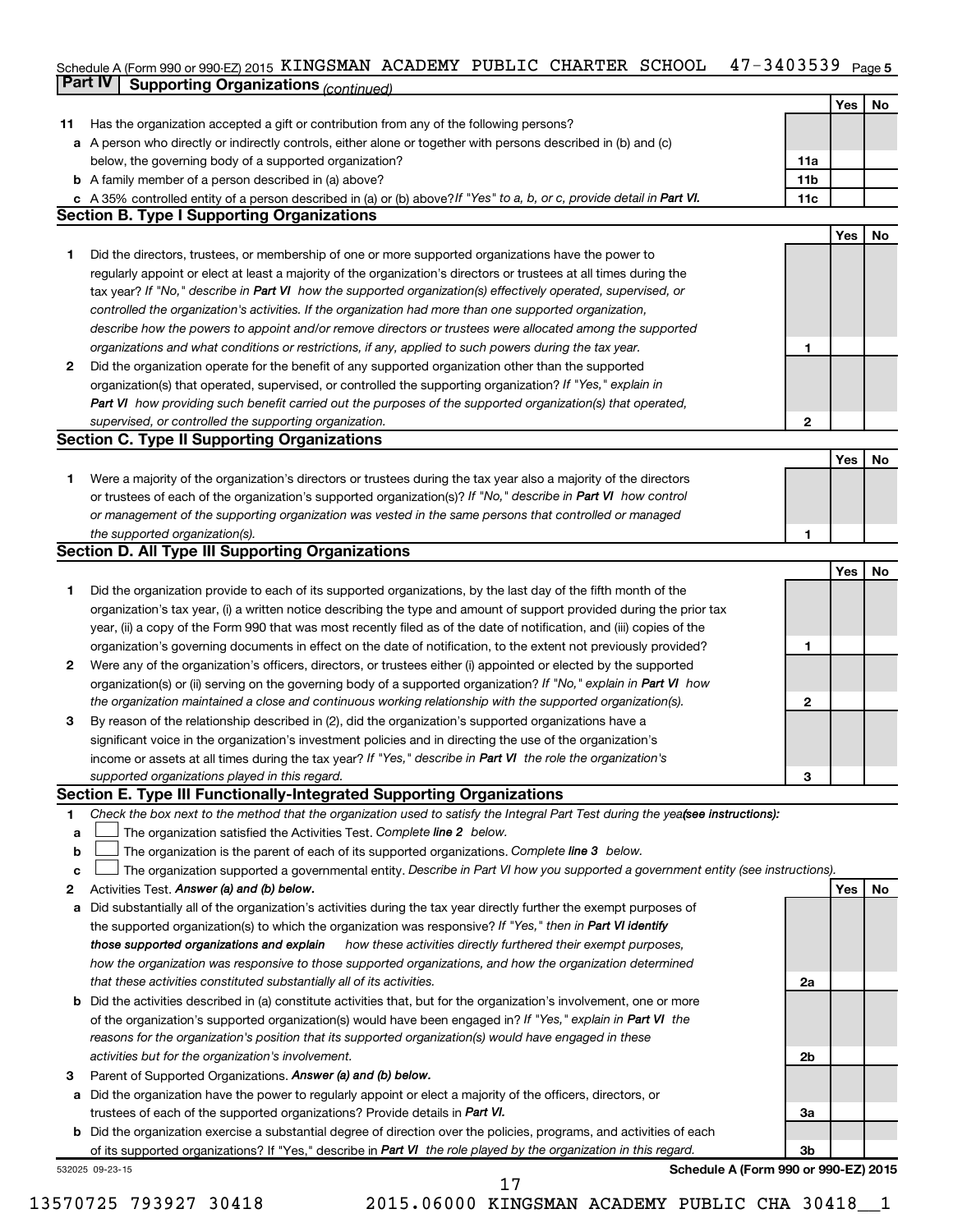#### 47-3403539 Page 6 Schedule A (Form 990 or 990-EZ) 2015 KINGSMAN ACADEMY PUBLIC CHARTER SCHOOL 47-3403539 Page **Part V Type III Non-Functionally Integrated 509(a)(3) Supporting Organizations**

1 **Letter on Reck here if the organization satisfied the Integral Part Test as a qualifying trust on Nov. 20, 1970. See instructions. All** other Type III non-functionally integrated supporting organizations must complete Sections A through E.

|                                         | Section A - Adjusted Net Income                                              | (A) Prior Year | (B) Current Year<br>(optional) |                                |
|-----------------------------------------|------------------------------------------------------------------------------|----------------|--------------------------------|--------------------------------|
| 1                                       | Net short-term capital gain                                                  | 1              |                                |                                |
| 2                                       | Recoveries of prior-year distributions                                       | $\mathbf{2}$   |                                |                                |
| З                                       | Other gross income (see instructions)                                        | 3              |                                |                                |
| 4                                       | Add lines 1 through 3                                                        | 4              |                                |                                |
| 5                                       | Depreciation and depletion                                                   | 5              |                                |                                |
| 6                                       | Portion of operating expenses paid or incurred for production or             |                |                                |                                |
|                                         | collection of gross income or for management, conservation, or               |                |                                |                                |
|                                         | maintenance of property held for production of income (see instructions)     | 6              |                                |                                |
| 7                                       | Other expenses (see instructions)                                            | $\overline{7}$ |                                |                                |
| 8                                       | Adjusted Net Income (subtract lines 5, 6 and 7 from line 4)                  | 8              |                                |                                |
|                                         | <b>Section B - Minimum Asset Amount</b>                                      |                | (A) Prior Year                 | (B) Current Year<br>(optional) |
| 1                                       | Aggregate fair market value of all non-exempt-use assets (see                |                |                                |                                |
|                                         | instructions for short tax year or assets held for part of year):            |                |                                |                                |
|                                         | <b>a</b> Average monthly value of securities                                 | 1a             |                                |                                |
|                                         | <b>b</b> Average monthly cash balances                                       | 1 <sub>b</sub> |                                |                                |
|                                         | c Fair market value of other non-exempt-use assets                           | 1c             |                                |                                |
|                                         | <b>d</b> Total (add lines 1a, 1b, and 1c)                                    | 1d             |                                |                                |
|                                         | e Discount claimed for blockage or other                                     |                |                                |                                |
|                                         | factors (explain in detail in <b>Part VI</b> ):                              |                |                                |                                |
| $\mathbf{2}$                            | Acquisition indebtedness applicable to non-exempt-use assets                 | $\mathbf{2}$   |                                |                                |
| 3                                       | Subtract line 2 from line 1d                                                 | 3              |                                |                                |
| 4                                       | Cash deemed held for exempt use. Enter 1-1/2% of line 3 (for greater amount, |                |                                |                                |
|                                         | see instructions).                                                           | 4              |                                |                                |
| 5                                       | Net value of non-exempt-use assets (subtract line 4 from line 3)             | 5              |                                |                                |
| 6                                       | Multiply line 5 by .035                                                      | 6              |                                |                                |
| 7                                       | Recoveries of prior-year distributions                                       | $\overline{7}$ |                                |                                |
| 8                                       | Minimum Asset Amount (add line 7 to line 6)                                  | 8              |                                |                                |
| <b>Section C - Distributable Amount</b> |                                                                              |                |                                | <b>Current Year</b>            |
| 1                                       | Adjusted net income for prior year (from Section A, line 8, Column A)        | 1              |                                |                                |
| 2                                       | Enter 85% of line 1                                                          | $\mathbf{2}$   |                                |                                |
| З                                       | Minimum asset amount for prior year (from Section B, line 8, Column A)       | 3              |                                |                                |
| 4                                       | Enter greater of line 2 or line 3                                            | 4              |                                |                                |
| 5                                       | Income tax imposed in prior year                                             | 5              |                                |                                |
| 6                                       | <b>Distributable Amount.</b> Subtract line 5 from line 4, unless subject to  |                |                                |                                |
|                                         | emergency temporary reduction (see instructions)                             | 6              |                                |                                |
|                                         |                                                                              |                |                                |                                |

**7** Check here if the current year is the organization's first as a non-functionally-integrated Type III supporting organization (see † instructions).

**Schedule A (Form 990 or 990-EZ) 2015**

532026 09-23-15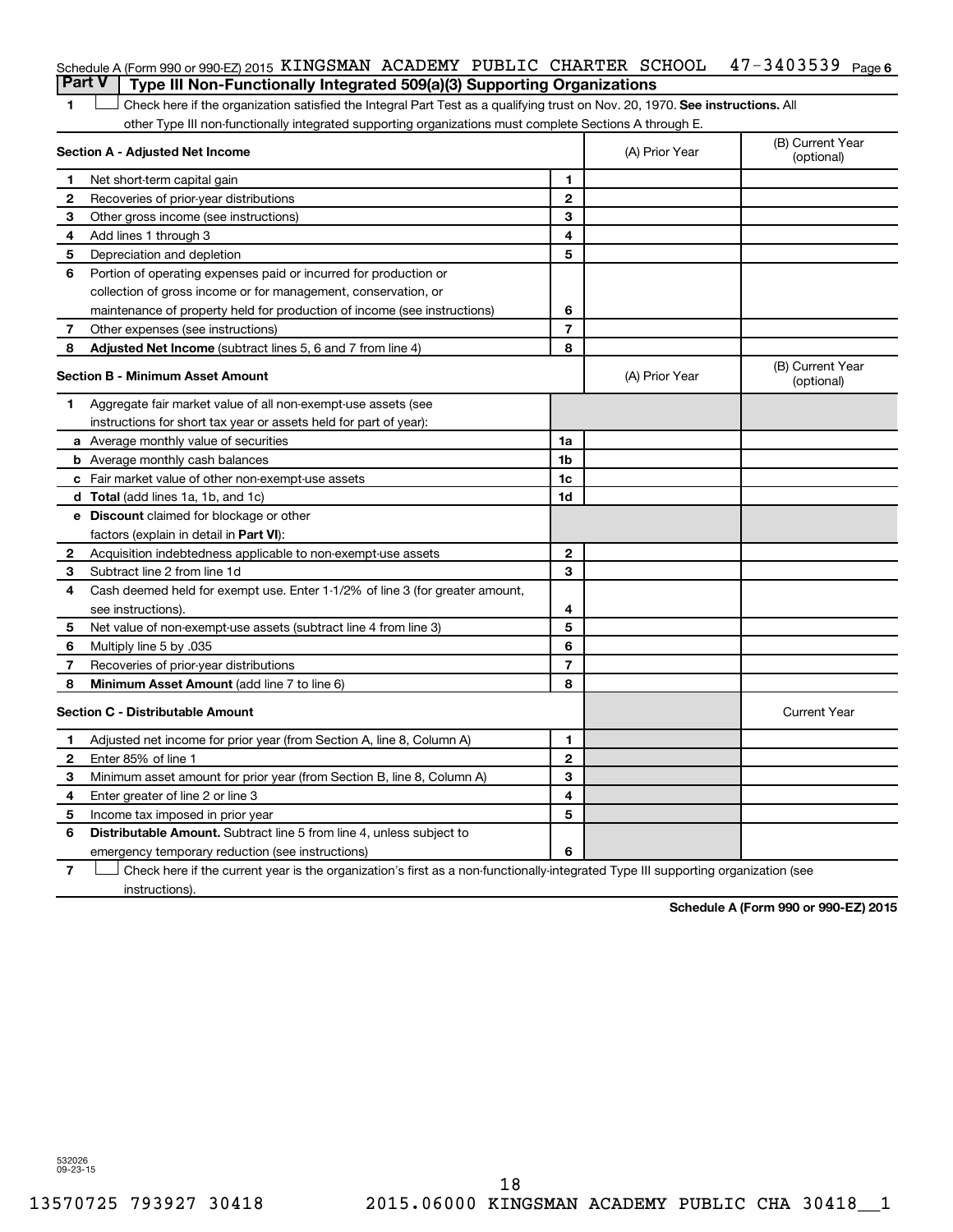#### 47-3403539 Page 7 Schedule A (Form 990 or 990-EZ) 2015 KINGSMAN ACADEMY PUBLIC CHARTER SCHOOL 47-3403539 Page

|              | <b>Part V</b><br>Type III Non-Functionally Integrated 509(a)(3) Supporting Organizations (continued) |                             |                                       |                                         |  |  |  |  |  |
|--------------|------------------------------------------------------------------------------------------------------|-----------------------------|---------------------------------------|-----------------------------------------|--|--|--|--|--|
|              | <b>Current Year</b><br><b>Section D - Distributions</b>                                              |                             |                                       |                                         |  |  |  |  |  |
| 1            | Amounts paid to supported organizations to accomplish exempt purposes                                |                             |                                       |                                         |  |  |  |  |  |
| 2            | Amounts paid to perform activity that directly furthers exempt purposes of supported                 |                             |                                       |                                         |  |  |  |  |  |
|              | organizations, in excess of income from activity                                                     |                             |                                       |                                         |  |  |  |  |  |
| 3            | Administrative expenses paid to accomplish exempt purposes of supported organizations                |                             |                                       |                                         |  |  |  |  |  |
| 4            | Amounts paid to acquire exempt-use assets                                                            |                             |                                       |                                         |  |  |  |  |  |
| 5            | Qualified set-aside amounts (prior IRS approval required)                                            |                             |                                       |                                         |  |  |  |  |  |
| 6            | Other distributions (describe in Part VI). See instructions.                                         |                             |                                       |                                         |  |  |  |  |  |
| 7            | <b>Total annual distributions.</b> Add lines 1 through 6.                                            |                             |                                       |                                         |  |  |  |  |  |
| 8            | Distributions to attentive supported organizations to which the organization is responsive           |                             |                                       |                                         |  |  |  |  |  |
|              | (provide details in Part VI). See instructions.                                                      |                             |                                       |                                         |  |  |  |  |  |
| 9            | Distributable amount for 2015 from Section C, line 6                                                 |                             |                                       |                                         |  |  |  |  |  |
| 10           | Line 8 amount divided by Line 9 amount                                                               |                             |                                       |                                         |  |  |  |  |  |
|              |                                                                                                      | (i)                         | (ii)                                  | (iii)                                   |  |  |  |  |  |
|              | Section E - Distribution Allocations (see instructions)                                              | <b>Excess Distributions</b> | <b>Underdistributions</b><br>Pre-2015 | <b>Distributable</b><br>Amount for 2015 |  |  |  |  |  |
|              |                                                                                                      |                             |                                       |                                         |  |  |  |  |  |
| 1            | Distributable amount for 2015 from Section C, line 6                                                 |                             |                                       |                                         |  |  |  |  |  |
| $\mathbf{2}$ | Underdistributions, if any, for years prior to 2015                                                  |                             |                                       |                                         |  |  |  |  |  |
|              | (reasonable cause required-see instructions)                                                         |                             |                                       |                                         |  |  |  |  |  |
| 3            | Excess distributions carryover, if any, to 2015:                                                     |                             |                                       |                                         |  |  |  |  |  |
| а            |                                                                                                      |                             |                                       |                                         |  |  |  |  |  |
| b            |                                                                                                      |                             |                                       |                                         |  |  |  |  |  |
| с            |                                                                                                      |                             |                                       |                                         |  |  |  |  |  |
|              | d From 2013                                                                                          |                             |                                       |                                         |  |  |  |  |  |
|              | e From 2014                                                                                          |                             |                                       |                                         |  |  |  |  |  |
| f            | <b>Total</b> of lines 3a through e                                                                   |                             |                                       |                                         |  |  |  |  |  |
|              | <b>g</b> Applied to underdistributions of prior years                                                |                             |                                       |                                         |  |  |  |  |  |
|              | <b>h</b> Applied to 2015 distributable amount                                                        |                             |                                       |                                         |  |  |  |  |  |
|              | Carryover from 2010 not applied (see instructions)                                                   |                             |                                       |                                         |  |  |  |  |  |
|              | Remainder. Subtract lines 3g, 3h, and 3i from 3f.                                                    |                             |                                       |                                         |  |  |  |  |  |
| 4            | Distributions for 2015 from Section D,                                                               |                             |                                       |                                         |  |  |  |  |  |
|              | $line 7$ :                                                                                           |                             |                                       |                                         |  |  |  |  |  |
|              | a Applied to underdistributions of prior years                                                       |                             |                                       |                                         |  |  |  |  |  |
|              | <b>b</b> Applied to 2015 distributable amount                                                        |                             |                                       |                                         |  |  |  |  |  |
| с            | Remainder. Subtract lines 4a and 4b from 4.                                                          |                             |                                       |                                         |  |  |  |  |  |
| 5            | Remaining underdistributions for years prior to 2015, if                                             |                             |                                       |                                         |  |  |  |  |  |
|              | any. Subtract lines 3g and 4a from line 2 (if amount                                                 |                             |                                       |                                         |  |  |  |  |  |
|              | greater than zero, see instructions).                                                                |                             |                                       |                                         |  |  |  |  |  |
| 6            | Remaining underdistributions for 2015. Subtract lines 3h                                             |                             |                                       |                                         |  |  |  |  |  |
|              | and 4b from line 1 (if amount greater than zero, see                                                 |                             |                                       |                                         |  |  |  |  |  |
|              | instructions).                                                                                       |                             |                                       |                                         |  |  |  |  |  |
| $\mathbf{7}$ | Excess distributions carryover to 2016. Add lines 3j                                                 |                             |                                       |                                         |  |  |  |  |  |
|              | and 4c.                                                                                              |                             |                                       |                                         |  |  |  |  |  |
| 8            | Breakdown of line 7:                                                                                 |                             |                                       |                                         |  |  |  |  |  |
| a<br>b       |                                                                                                      |                             |                                       |                                         |  |  |  |  |  |
|              | c Excess from 2013                                                                                   |                             |                                       |                                         |  |  |  |  |  |
|              | d Excess from 2014                                                                                   |                             |                                       |                                         |  |  |  |  |  |
|              | e Excess from 2015                                                                                   |                             |                                       |                                         |  |  |  |  |  |
|              |                                                                                                      |                             |                                       |                                         |  |  |  |  |  |

**Schedule A (Form 990 or 990-EZ) 2015**

532027 09-23-15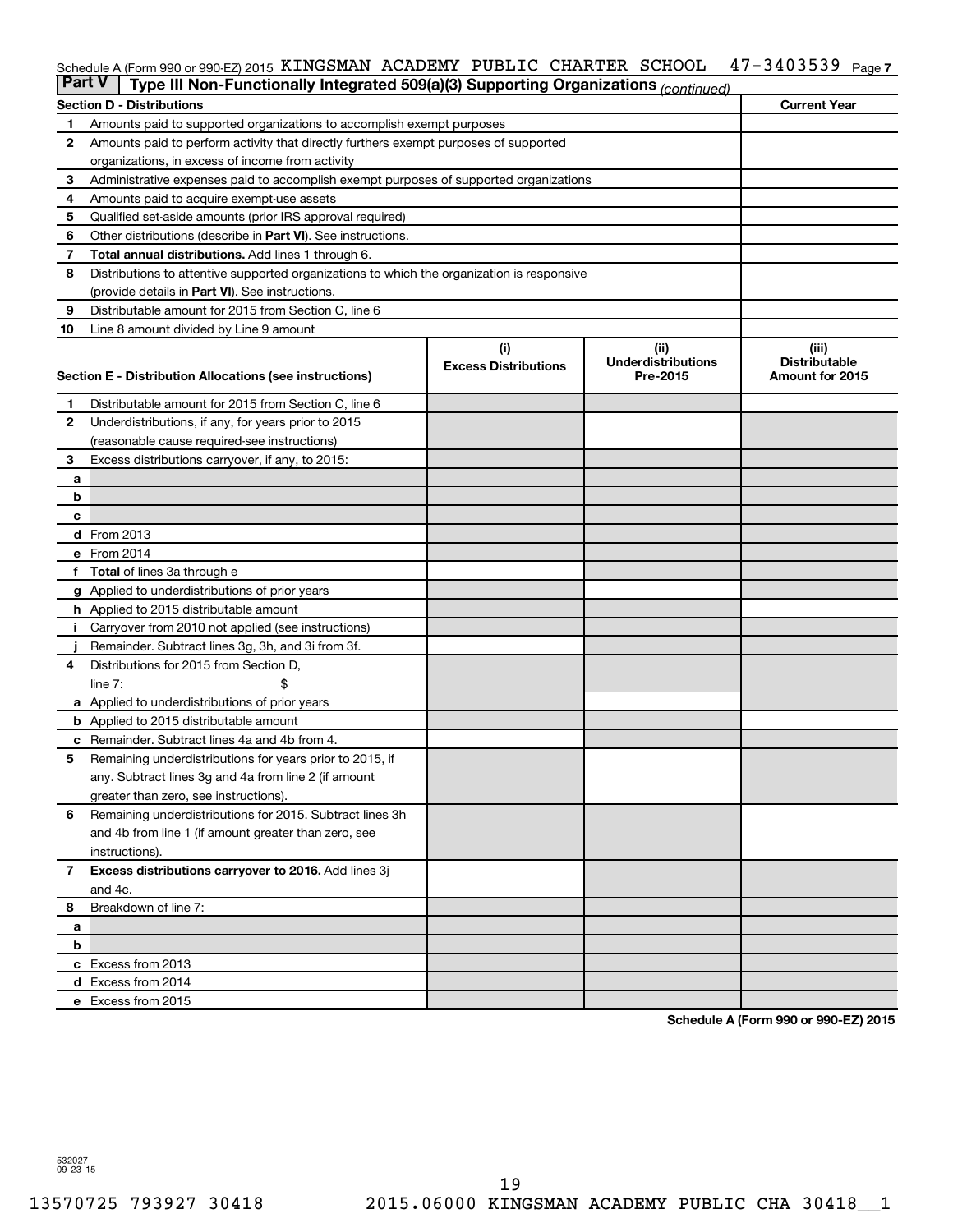|                 | Schedule A (Form 990 or 990-EZ) 2015 KINGSMAN ACADEMY PUBLIC CHARTER SCHOOL                                                                            |  |    |  | $47 - 3403539$ Page 8                                                                                                                                                                                                                                                         |  |
|-----------------|--------------------------------------------------------------------------------------------------------------------------------------------------------|--|----|--|-------------------------------------------------------------------------------------------------------------------------------------------------------------------------------------------------------------------------------------------------------------------------------|--|
| <b>Part VI</b>  |                                                                                                                                                        |  |    |  | Supplemental Information. Provide the explanations required by Part II, line 10; Part II, line 17a or 17b; Part III, line 12;<br>Part IV, Section A, lines 1, 2, 3b, 3c, 4b, 4c, 5a, 6, 9a, 9b, 9c, 11a, 11b, and 11c; Part IV, Section B, lines 1 and 2; Part IV, Section C, |  |
|                 |                                                                                                                                                        |  |    |  | line 1; Part IV, Section D, lines 2 and 3; Part IV, Section E, lines 1c, 2a, 2b, 3a and 3b; Part V, line 1; Part V, Section B, line 1e; Part V,                                                                                                                               |  |
|                 | Section D, lines 5, 6, and 8; and Part V, Section E, lines 2, 5, and 6. Also complete this part for any additional information.<br>(See instructions.) |  |    |  |                                                                                                                                                                                                                                                                               |  |
|                 |                                                                                                                                                        |  |    |  |                                                                                                                                                                                                                                                                               |  |
|                 |                                                                                                                                                        |  |    |  |                                                                                                                                                                                                                                                                               |  |
|                 |                                                                                                                                                        |  |    |  |                                                                                                                                                                                                                                                                               |  |
|                 |                                                                                                                                                        |  |    |  |                                                                                                                                                                                                                                                                               |  |
|                 |                                                                                                                                                        |  |    |  |                                                                                                                                                                                                                                                                               |  |
|                 |                                                                                                                                                        |  |    |  |                                                                                                                                                                                                                                                                               |  |
|                 |                                                                                                                                                        |  |    |  |                                                                                                                                                                                                                                                                               |  |
|                 |                                                                                                                                                        |  |    |  |                                                                                                                                                                                                                                                                               |  |
|                 |                                                                                                                                                        |  |    |  |                                                                                                                                                                                                                                                                               |  |
|                 |                                                                                                                                                        |  |    |  |                                                                                                                                                                                                                                                                               |  |
|                 |                                                                                                                                                        |  |    |  |                                                                                                                                                                                                                                                                               |  |
|                 |                                                                                                                                                        |  |    |  |                                                                                                                                                                                                                                                                               |  |
|                 |                                                                                                                                                        |  |    |  |                                                                                                                                                                                                                                                                               |  |
|                 |                                                                                                                                                        |  |    |  |                                                                                                                                                                                                                                                                               |  |
|                 |                                                                                                                                                        |  |    |  |                                                                                                                                                                                                                                                                               |  |
|                 |                                                                                                                                                        |  |    |  |                                                                                                                                                                                                                                                                               |  |
|                 |                                                                                                                                                        |  |    |  |                                                                                                                                                                                                                                                                               |  |
|                 |                                                                                                                                                        |  |    |  |                                                                                                                                                                                                                                                                               |  |
|                 |                                                                                                                                                        |  |    |  |                                                                                                                                                                                                                                                                               |  |
|                 |                                                                                                                                                        |  |    |  |                                                                                                                                                                                                                                                                               |  |
|                 |                                                                                                                                                        |  |    |  |                                                                                                                                                                                                                                                                               |  |
|                 |                                                                                                                                                        |  |    |  |                                                                                                                                                                                                                                                                               |  |
|                 |                                                                                                                                                        |  |    |  |                                                                                                                                                                                                                                                                               |  |
|                 |                                                                                                                                                        |  |    |  |                                                                                                                                                                                                                                                                               |  |
|                 |                                                                                                                                                        |  |    |  |                                                                                                                                                                                                                                                                               |  |
|                 |                                                                                                                                                        |  |    |  |                                                                                                                                                                                                                                                                               |  |
|                 |                                                                                                                                                        |  |    |  |                                                                                                                                                                                                                                                                               |  |
|                 |                                                                                                                                                        |  |    |  |                                                                                                                                                                                                                                                                               |  |
|                 |                                                                                                                                                        |  |    |  |                                                                                                                                                                                                                                                                               |  |
|                 |                                                                                                                                                        |  |    |  |                                                                                                                                                                                                                                                                               |  |
|                 |                                                                                                                                                        |  |    |  |                                                                                                                                                                                                                                                                               |  |
|                 |                                                                                                                                                        |  |    |  |                                                                                                                                                                                                                                                                               |  |
|                 |                                                                                                                                                        |  |    |  |                                                                                                                                                                                                                                                                               |  |
|                 |                                                                                                                                                        |  |    |  |                                                                                                                                                                                                                                                                               |  |
|                 |                                                                                                                                                        |  |    |  |                                                                                                                                                                                                                                                                               |  |
|                 |                                                                                                                                                        |  |    |  |                                                                                                                                                                                                                                                                               |  |
|                 |                                                                                                                                                        |  |    |  |                                                                                                                                                                                                                                                                               |  |
|                 |                                                                                                                                                        |  |    |  |                                                                                                                                                                                                                                                                               |  |
|                 |                                                                                                                                                        |  |    |  |                                                                                                                                                                                                                                                                               |  |
|                 |                                                                                                                                                        |  |    |  |                                                                                                                                                                                                                                                                               |  |
|                 |                                                                                                                                                        |  |    |  |                                                                                                                                                                                                                                                                               |  |
|                 |                                                                                                                                                        |  |    |  |                                                                                                                                                                                                                                                                               |  |
| 532028 09-23-15 |                                                                                                                                                        |  |    |  | Schedule A (Form 990 or 990-EZ) 2015                                                                                                                                                                                                                                          |  |
|                 | ETATOE TOQOOT QA110                                                                                                                                    |  | 20 |  | 2015 06000 VINCOMAN ACADEMY DUBLIC CUA 20119                                                                                                                                                                                                                                  |  |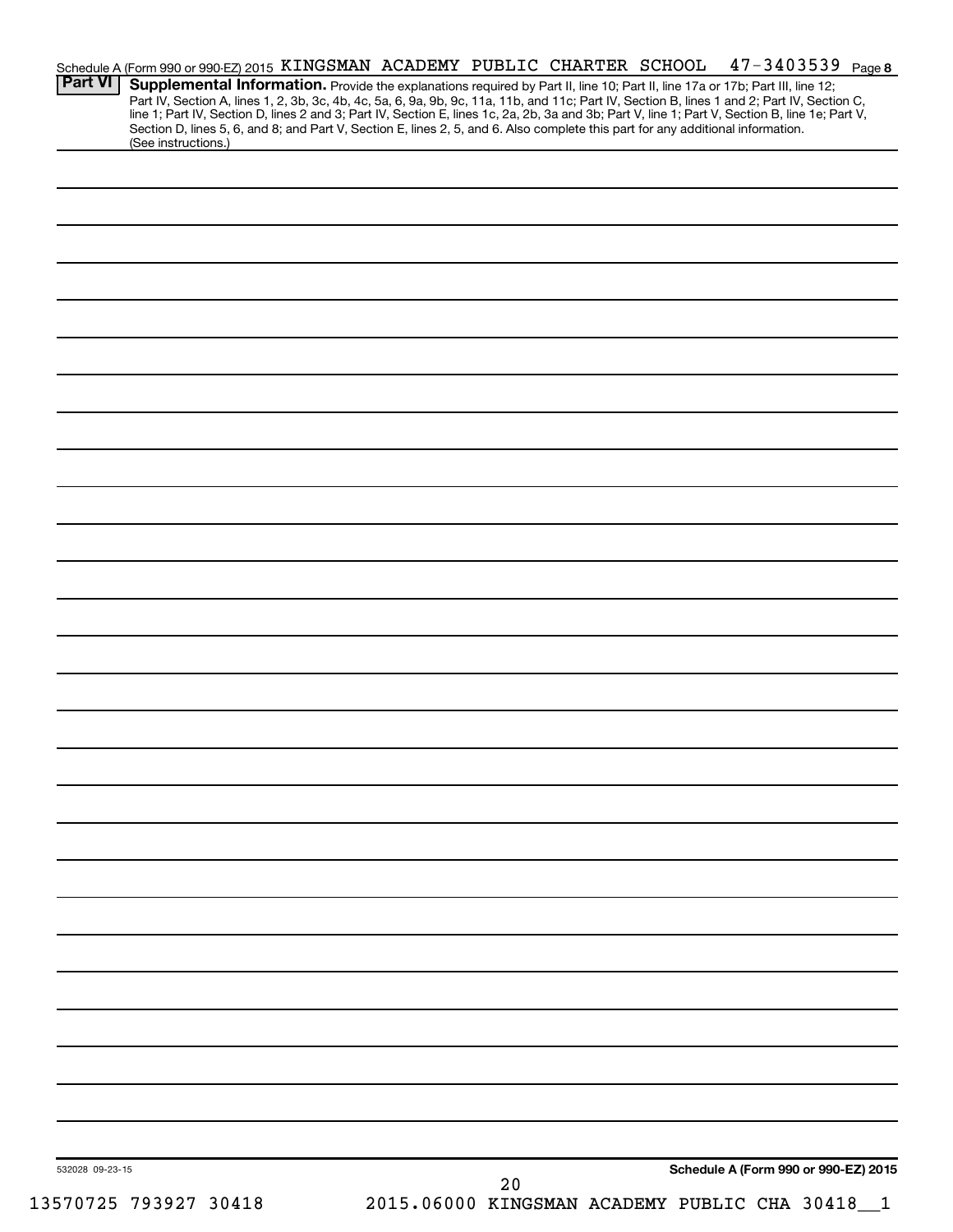Department of the Treasury Internal Revenue Service **(Form 990, 990-EZ,**

**Organization type** (check one):

|  |  | ** PUBLIC DISCLOSURE COPY ** |  |  |
|--|--|------------------------------|--|--|
|--|--|------------------------------|--|--|

# **Schedule B Schedule of Contributors**

**or 990-PF) | Attach to Form 990, Form 990-EZ, or Form 990-PF. | Information about Schedule B (Form 990, 990-EZ, or 990-PF) and** its instructions is at www.irs.gov/form990.

OMB No. 1545-0047

**2015**

**Name of the organization Employer identification number**

|--|

47-3403539

| Filers of:         | <b>Section:</b>                                                           |
|--------------------|---------------------------------------------------------------------------|
| Form 990 or 990-EZ | $\underline{\mathbf{X}}$ 501(c)( $3$ ) (enter number) organization        |
|                    | 4947(a)(1) nonexempt charitable trust not treated as a private foundation |
|                    | 527 political organization                                                |
| Form 990-PF        | 501(c)(3) exempt private foundation                                       |
|                    | 4947(a)(1) nonexempt charitable trust treated as a private foundation     |
|                    | 501(c)(3) taxable private foundation                                      |
|                    |                                                                           |

Check if your organization is covered by the General Rule or a Special Rule.

**Note.**  Only a section 501(c)(7), (8), or (10) organization can check boxes for both the General Rule and a Special Rule. See instructions.

#### **General Rule**

**K** For an organization filing Form 990, 990-EZ, or 990-PF that received, during the year, contributions totaling \$5,000 or more (in money or property) from any one contributor. Complete Parts I and II. See instructions for determining a contributor's total contributions.

#### **Special Rules**

 $\Box$ 

any one contributor, during the year, total contributions of the greater of **(1)** \$5,000 or **(2)** 2% of the amount on (i) Form 990, Part VIII, line 1h, For an organization described in section 501(c)(3) filing Form 990 or 990-EZ that met the 33 1/3% support test of the regulations under sections 509(a)(1) and 170(b)(1)(A)(vi), that checked Schedule A (Form 990 or 990-EZ), Part II, line 13, 16a, or 16b, and that received from or (ii) Form 990-EZ, line 1. Complete Parts I and II.  $\Box$ 

year, total contributions of more than \$1,000 *exclusively* for religious, charitable, scientific, literary, or educational purposes, or for For an organization described in section 501(c)(7), (8), or (10) filing Form 990 or 990-EZ that received from any one contributor, during the the prevention of cruelty to children or animals. Complete Parts I, II, and III.  $\Box$ 

purpose. Do not complete any of the parts unless the General Rule applies to this organization because it received nonexclusively year, contributions exclusively for religious, charitable, etc., purposes, but no such contributions totaled more than \$1,000. If this box is checked, enter here the total contributions that were received during the year for an exclusively religious, charitable, etc., For an organization described in section 501(c)(7), (8), or (10) filing Form 990 or 990-EZ that received from any one contributor, during the religious, charitable, etc., contributions totaling \$5,000 or more during the year  $\ldots$  $\ldots$  $\ldots$  $\ldots$  $\ldots$  $\ldots$ 

**Caution.** An organization that is not covered by the General Rule and/or the Special Rules does not file Schedule B (Form 990, 990-EZ, or 990-PF),  **must** but it answer "No" on Part IV, line 2, of its Form 990; or check the box on line H of its Form 990-EZ or on its Form 990-PF, Part I, line 2, to certify that it does not meet the filing requirements of Schedule B (Form 990, 990-EZ, or 990-PF).

LHA For Paperwork Reduction Act Notice, see the Instructions for Form 990, 990-EZ, or 990-PF. Schedule B (Form 990, 990-EZ, or 990-PF) (2015)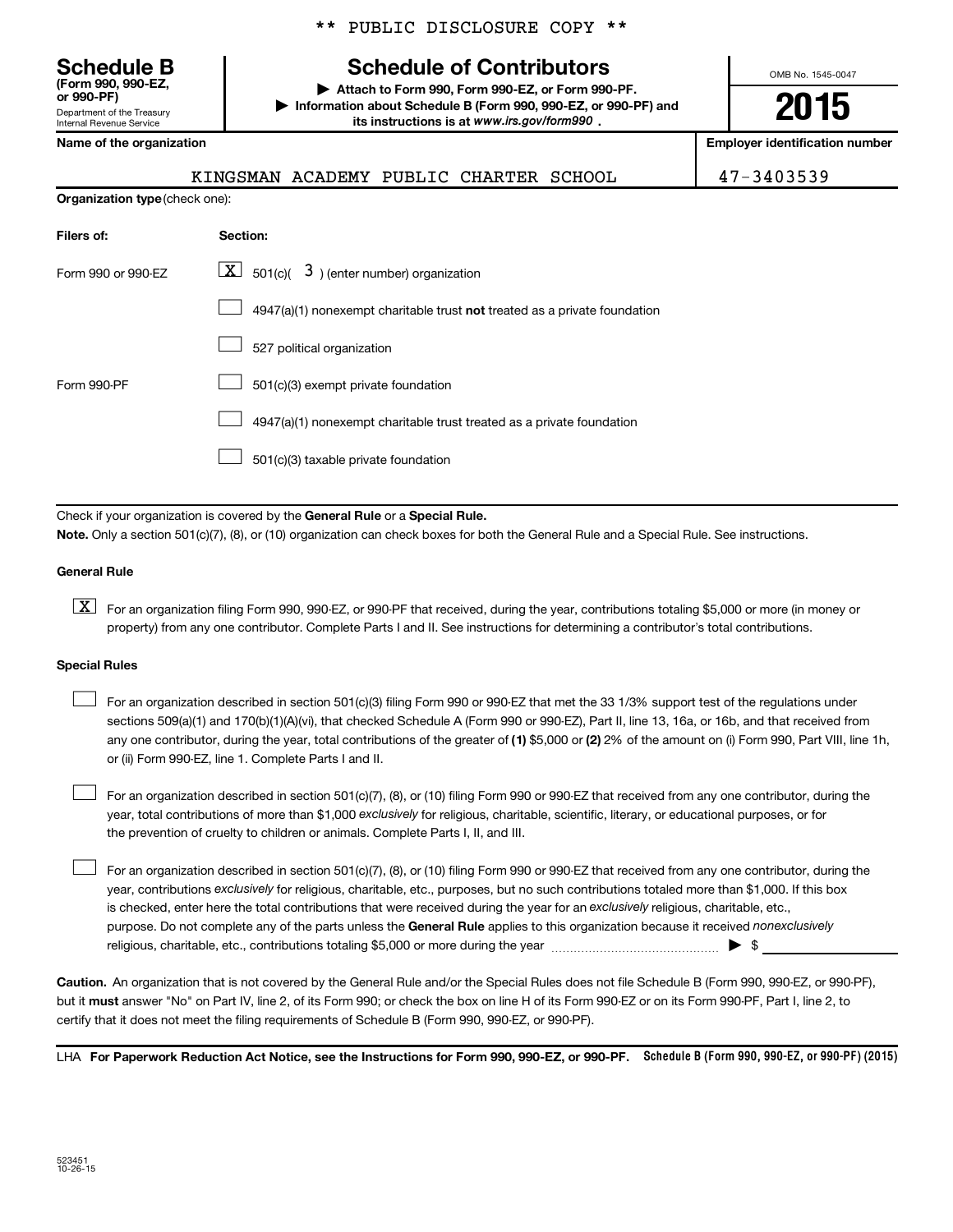**Name of organization Employer identification number (a) No. (b) Name, address, and ZIP + 4 (c) Total contributions (d) Type of contribution Person Payroll Noncash (a) No. (b) Name, address, and ZIP + 4 (c) Total contributions (d) Type of contribution Person Payroll Noncash (a) No. (b) Name, address, and ZIP + 4 (c) Total contributions (d) Type of contribution Person Payroll Noncash (a) No. (b) Name, address, and ZIP + 4 (c) Total contributions (d) Type of contribution Person Payroll Noncash (a) No. (b) Name, address, and ZIP + 4 (c) Total contributions (d) Type of contribution Person Payroll Noncash (a) No. (b) Name, address, and ZIP + 4 (c) Total contributions (d) Type of contribution Part I** Contributors (see instructions). Use duplicate copies of Part I if additional space is needed. \$ (Complete Part II for noncash contributions.) \$ (Complete Part II for noncash contributions.) \$ (Complete Part II for noncash contributions.) \$ (Complete Part II for noncash contributions.) \$ (Complete Part II for noncash contributions.) KINGSMAN ACADEMY PUBLIC CHARTER SCHOOL 47-3403539  $\begin{array}{|c|c|c|c|c|}\hline \ \text{1} & \text{Person} & \text{X} \ \hline \end{array}$ 856,258.

> **Person Payroll Noncash** (Complete Part II for  $\Box$  $\Box$  $\Box$

> > noncash contributions.)

523452 10-26-15

**Schedule B (Form 990, 990-EZ, or 990-PF) (2015)**

 $\lfloor x \rfloor$  $\Box$  $\Box$ 

 $\Box$  $\Box$  $\Box$ 

 $\Box$  $\Box$  $\Box$ 

 $\Box$  $\Box$  $\Box$ 

 $\Box$  $\Box$  $\Box$ 

22

\$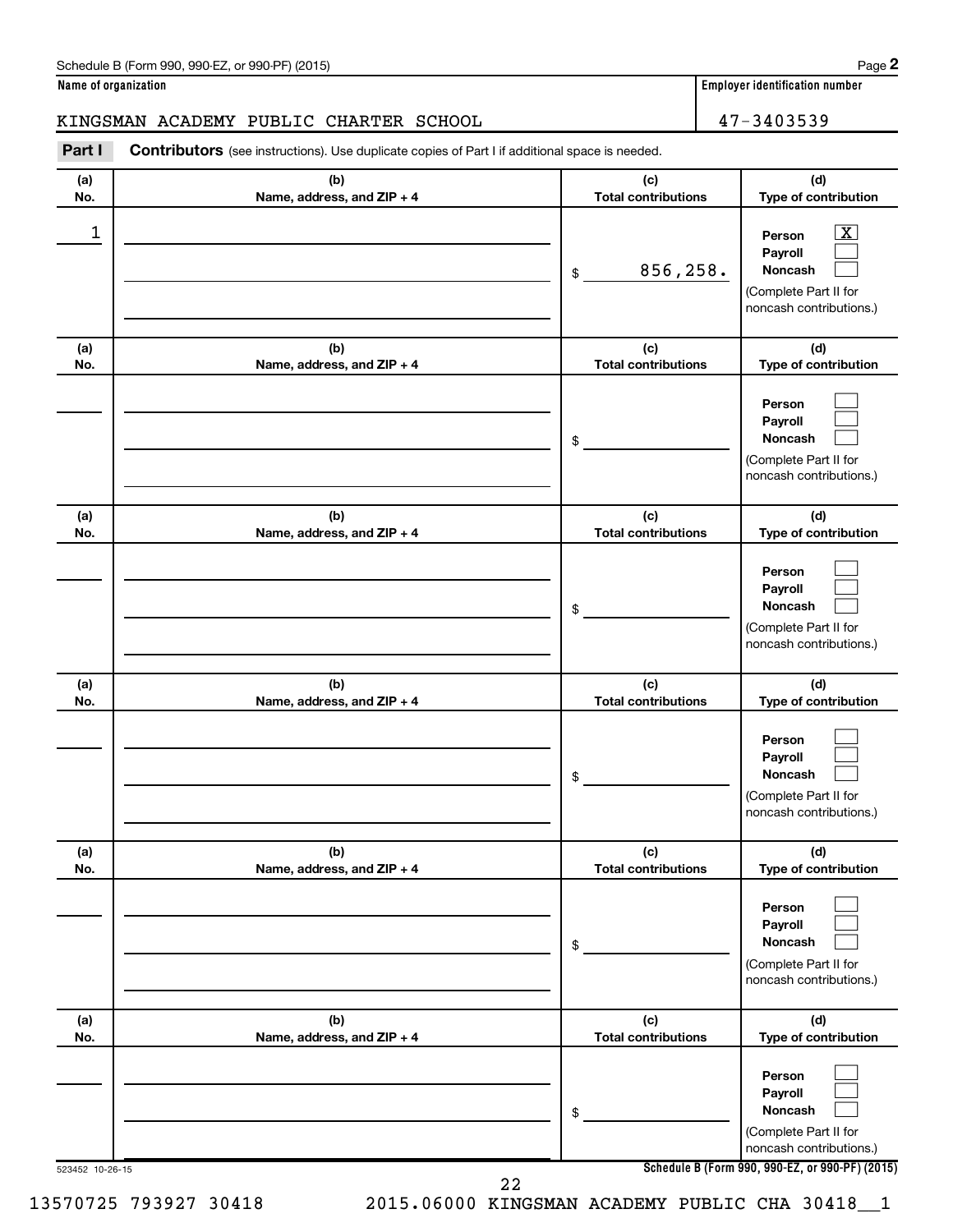### KINGSMAN ACADEMY PUBLIC CHARTER SCHOOL 47-3403539

Part II Noncash Property (see instructions). Use duplicate copies of Part II if additional space is needed.

| (a)<br>No.<br>from<br>Part I | (b)<br>Description of noncash property given | (c)<br>FMV (or estimate)<br>(see instructions) | (d)<br>Date received                            |
|------------------------------|----------------------------------------------|------------------------------------------------|-------------------------------------------------|
|                              |                                              | $\frac{1}{2}$                                  |                                                 |
| (a)<br>No.<br>from<br>Part I | (b)<br>Description of noncash property given | (c)<br>FMV (or estimate)<br>(see instructions) | (d)<br>Date received                            |
|                              |                                              | $\frac{1}{2}$                                  |                                                 |
| (a)<br>No.<br>from<br>Part I | (b)<br>Description of noncash property given | (c)<br>FMV (or estimate)<br>(see instructions) | (d)<br>Date received                            |
|                              |                                              | $\frac{1}{2}$                                  |                                                 |
| (a)<br>No.<br>from<br>Part I | (b)<br>Description of noncash property given | (c)<br>FMV (or estimate)<br>(see instructions) | (d)<br>Date received                            |
|                              |                                              | $\frac{1}{2}$                                  |                                                 |
| (a)<br>No.<br>from<br>Part I | (b)<br>Description of noncash property given | (c)<br>FMV (or estimate)<br>(see instructions) | (d)<br>Date received                            |
|                              |                                              | \$                                             |                                                 |
| (a)<br>No.<br>from<br>Part I | (b)<br>Description of noncash property given | (c)<br>FMV (or estimate)<br>(see instructions) | (d)<br>Date received                            |
|                              |                                              | \$                                             |                                                 |
| 523453 10-26-15              | າາ                                           |                                                | Schedule B (Form 990, 990-EZ, or 990-PF) (2015) |

23

13570725 793927 30418 2015.06000 KINGSMAN ACADEMY PUBLIC CHA 30418\_\_1

**3**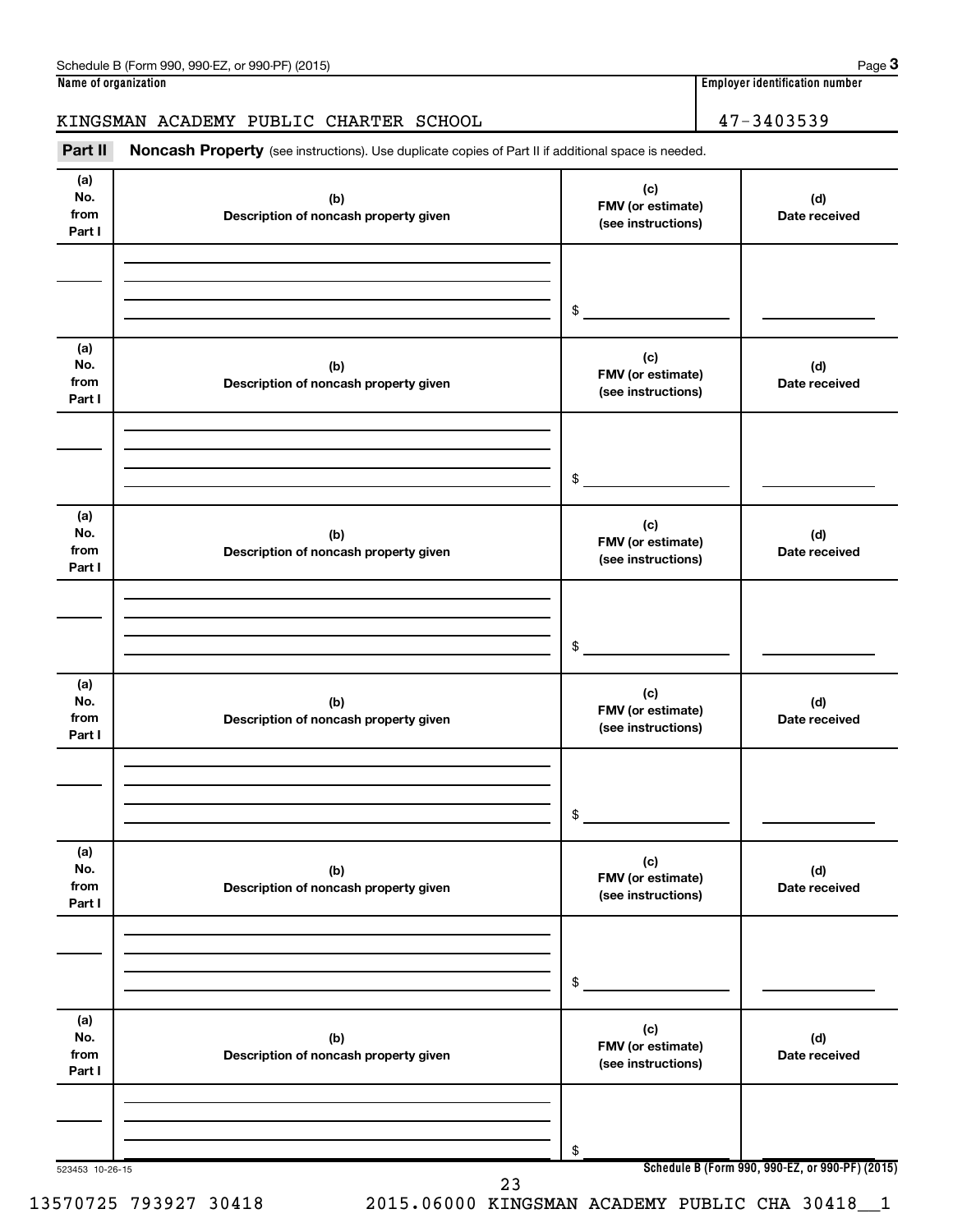|                           | Schedule B (Form 990, 990-EZ, or 990-PF) (2015)                                                                                                                                                                             |                                       | Page 4                                                                                                                                                                 |  |  |  |
|---------------------------|-----------------------------------------------------------------------------------------------------------------------------------------------------------------------------------------------------------------------------|---------------------------------------|------------------------------------------------------------------------------------------------------------------------------------------------------------------------|--|--|--|
| Name of organization      |                                                                                                                                                                                                                             | <b>Employer identification number</b> |                                                                                                                                                                        |  |  |  |
|                           | KINGSMAN ACADEMY PUBLIC CHARTER SCHOOL                                                                                                                                                                                      |                                       | 47-3403539<br>Exclusively religious, charitable, etc., contributions to organizations described in section $501(c)(7)$ , (8), or (10) that total more than \$1,000 for |  |  |  |
| Part III                  | the year from any one contributor. Complete columns (a) through (e) and the following line entry. For organizations                                                                                                         |                                       | $\blacktriangleright$ \$                                                                                                                                               |  |  |  |
|                           | completing Part III, enter the total of exclusively religious, charitable, etc., contributions of \$1,000 or less for the year. (Enter this info. once.)<br>Use duplicate copies of Part III if additional space is needed. |                                       |                                                                                                                                                                        |  |  |  |
| (a) No.<br>from<br>Part I | (b) Purpose of gift                                                                                                                                                                                                         | (c) Use of gift                       | (d) Description of how gift is held                                                                                                                                    |  |  |  |
|                           |                                                                                                                                                                                                                             |                                       |                                                                                                                                                                        |  |  |  |
|                           |                                                                                                                                                                                                                             | (e) Transfer of gift                  |                                                                                                                                                                        |  |  |  |
|                           | Transferee's name, address, and ZIP + 4                                                                                                                                                                                     |                                       | Relationship of transferor to transferee                                                                                                                               |  |  |  |
|                           |                                                                                                                                                                                                                             |                                       |                                                                                                                                                                        |  |  |  |
| (a) No.<br>from<br>Part I | (b) Purpose of gift                                                                                                                                                                                                         | (c) Use of gift                       | (d) Description of how gift is held                                                                                                                                    |  |  |  |
|                           |                                                                                                                                                                                                                             |                                       |                                                                                                                                                                        |  |  |  |
|                           |                                                                                                                                                                                                                             | (e) Transfer of gift                  |                                                                                                                                                                        |  |  |  |
|                           | Transferee's name, address, and ZIP + 4                                                                                                                                                                                     |                                       | Relationship of transferor to transferee                                                                                                                               |  |  |  |
|                           |                                                                                                                                                                                                                             |                                       |                                                                                                                                                                        |  |  |  |
| (a) No.<br>from<br>Part I | (b) Purpose of gift                                                                                                                                                                                                         | (c) Use of gift                       | (d) Description of how gift is held                                                                                                                                    |  |  |  |
|                           |                                                                                                                                                                                                                             |                                       |                                                                                                                                                                        |  |  |  |
|                           |                                                                                                                                                                                                                             | (e) Transfer of gift                  |                                                                                                                                                                        |  |  |  |
|                           | Transferee's name, address, and ZIP + 4                                                                                                                                                                                     |                                       | Relationship of transferor to transferee                                                                                                                               |  |  |  |
|                           |                                                                                                                                                                                                                             |                                       |                                                                                                                                                                        |  |  |  |
| (a) No.<br>from<br>Part I | (b) Purpose of gift                                                                                                                                                                                                         | (c) Use of gift                       | (d) Description of how gift is held                                                                                                                                    |  |  |  |
|                           |                                                                                                                                                                                                                             |                                       |                                                                                                                                                                        |  |  |  |
|                           | (e) Transfer of gift                                                                                                                                                                                                        |                                       |                                                                                                                                                                        |  |  |  |
|                           | Transferee's name, address, and ZIP + 4                                                                                                                                                                                     |                                       | Relationship of transferor to transferee                                                                                                                               |  |  |  |
|                           |                                                                                                                                                                                                                             |                                       |                                                                                                                                                                        |  |  |  |
| 523454 10-26-15           |                                                                                                                                                                                                                             | 24                                    | Schedule B (Form 990, 990-EZ, or 990-PF) (2015)                                                                                                                        |  |  |  |

13570725 793927 30418 2015.06000 KINGSMAN ACADEMY PUBLIC CHA 30418\_\_1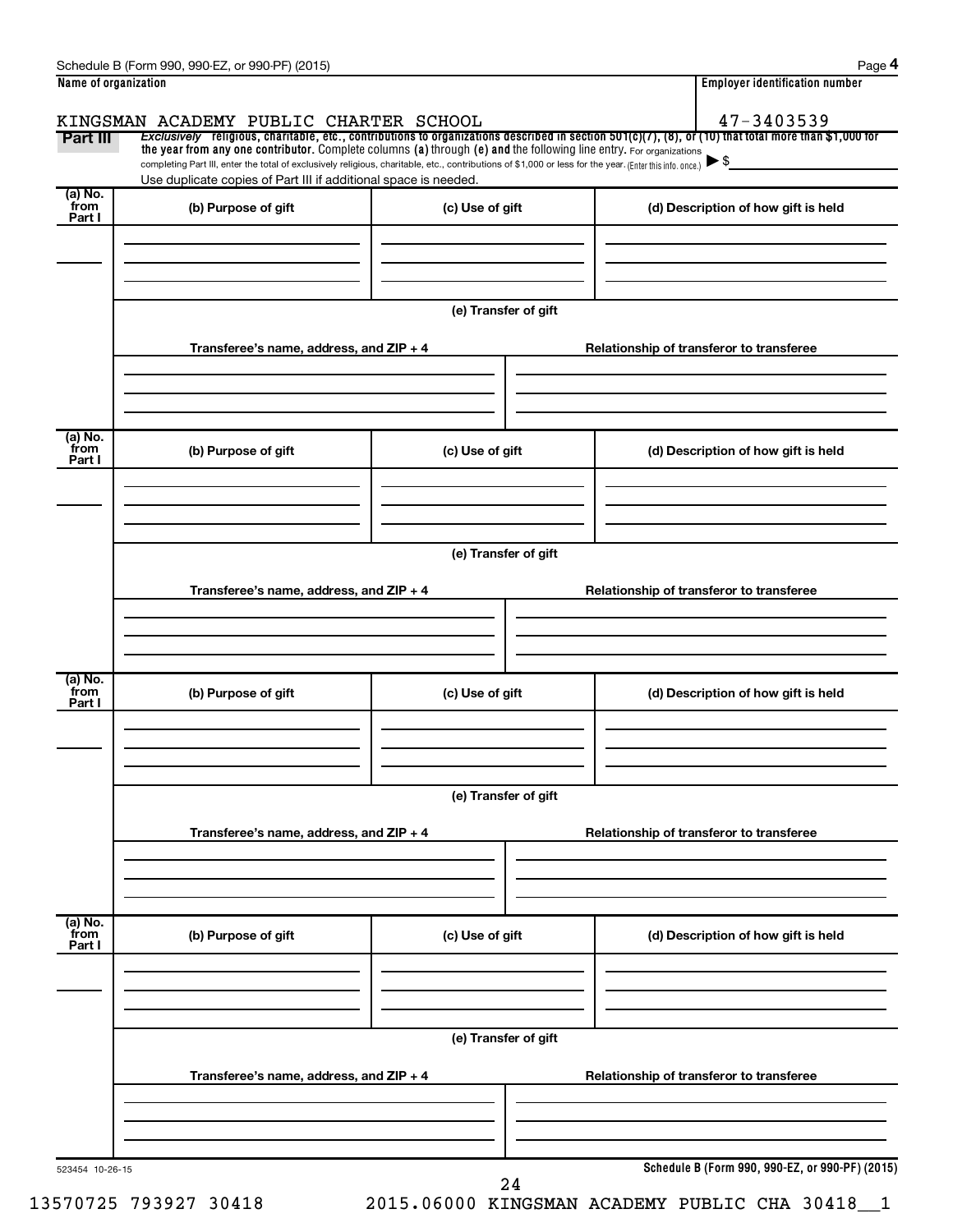| <b>SCHEDULE D</b> |  |
|-------------------|--|
|-------------------|--|

| (Form 990) |  |
|------------|--|
|------------|--|

# **SCHEDULE D Supplemental Financial Statements**<br> **Form 990 2015**<br> **Part IV** line 6.7.8.9.10, 11a, 11b, 11d, 11d, 11d, 11d, 11d, 12a, 0r, 12b

**(Form 990) | Complete if the organization answered "Yes" on Form 990, Part IV, line 6, 7, 8, 9, 10, 11a, 11b, 11c, 11d, 11e, 11f, 12a, or 12b.**

**| Attach to Form 990. | Information about Schedule D (Form 990) and its instructions is at**  *www.irs.gov/form990.*



Department of the Treasury Internal Revenue Service

|         | Name of the organization<br>KINGSMAN ACADEMY PUBLIC CHARTER SCHOOL                                                                                                                                                                      | <b>Employer identification number</b><br>47-3403539 |
|---------|-----------------------------------------------------------------------------------------------------------------------------------------------------------------------------------------------------------------------------------------|-----------------------------------------------------|
| Part I  | Organizations Maintaining Donor Advised Funds or Other Similar Funds or Accounts. Complete if the                                                                                                                                       |                                                     |
|         | organization answered "Yes" on Form 990, Part IV, line 6.                                                                                                                                                                               |                                                     |
|         | (a) Donor advised funds                                                                                                                                                                                                                 | (b) Funds and other accounts                        |
| 1.      |                                                                                                                                                                                                                                         |                                                     |
| 2       | Aggregate value of contributions to (during year)                                                                                                                                                                                       |                                                     |
|         | Aggregate value of grants from (during year)                                                                                                                                                                                            |                                                     |
| З       |                                                                                                                                                                                                                                         |                                                     |
| 4       | Did the organization inform all donors and donor advisors in writing that the assets held in donor advised funds                                                                                                                        |                                                     |
| 5       |                                                                                                                                                                                                                                         | Yes<br><b>No</b>                                    |
|         |                                                                                                                                                                                                                                         |                                                     |
| 6       | Did the organization inform all grantees, donors, and donor advisors in writing that grant funds can be used only<br>for charitable purposes and not for the benefit of the donor or donor advisor, or for any other purpose conferring |                                                     |
|         |                                                                                                                                                                                                                                         | Yes<br>No                                           |
| Part II | impermissible private benefit?<br><b>Conservation Easements.</b> Complete if the organization answered "Yes" on Form 990, Part IV, line 7.                                                                                              |                                                     |
| 1.      | Purpose(s) of conservation easements held by the organization (check all that apply).                                                                                                                                                   |                                                     |
|         | Preservation of land for public use (e.g., recreation or education)                                                                                                                                                                     |                                                     |
|         | Preservation of a historically important land area<br>Protection of natural habitat<br>Preservation of a certified historic structure                                                                                                   |                                                     |
|         | Preservation of open space                                                                                                                                                                                                              |                                                     |
|         |                                                                                                                                                                                                                                         |                                                     |
| 2       | Complete lines 2a through 2d if the organization held a qualified conservation contribution in the form of a conservation easement on the last                                                                                          | Held at the End of the Tax Year                     |
|         | day of the tax year.                                                                                                                                                                                                                    | 2a                                                  |
| a       |                                                                                                                                                                                                                                         | 2 <sub>b</sub>                                      |
| b       |                                                                                                                                                                                                                                         | 2c                                                  |
| с       | Number of conservation easements included in (c) acquired after 8/17/06, and not on a historic structure                                                                                                                                |                                                     |
| d       |                                                                                                                                                                                                                                         | 2d                                                  |
| 3       | Number of conservation easements modified, transferred, released, extinguished, or terminated by the organization during the tax                                                                                                        |                                                     |
|         | year $\blacktriangleright$                                                                                                                                                                                                              |                                                     |
| 4       | Number of states where property subject to conservation easement is located $\blacktriangleright$                                                                                                                                       |                                                     |
| 5       | Does the organization have a written policy regarding the periodic monitoring, inspection, handling of                                                                                                                                  |                                                     |
|         | violations, and enforcement of the conservation easements it holds?                                                                                                                                                                     | Yes<br><b>No</b>                                    |
| 6       | Staff and volunteer hours devoted to monitoring, inspecting, handling of violations, and enforcing conservation easements during the year                                                                                               |                                                     |
|         |                                                                                                                                                                                                                                         |                                                     |
| 7       | Amount of expenses incurred in monitoring, inspecting, handling of violations, and enforcing conservation easements during the year                                                                                                     |                                                     |
|         | $\blacktriangleright$ \$                                                                                                                                                                                                                |                                                     |
| 8       | Does each conservation easement reported on line $2(d)$ above satisfy the requirements of section $170(h)(4)(B)(i)$                                                                                                                     |                                                     |
|         |                                                                                                                                                                                                                                         | Yes<br>No                                           |
| 9       | In Part XIII, describe how the organization reports conservation easements in its revenue and expense statement, and balance sheet, and                                                                                                 |                                                     |
|         | include, if applicable, the text of the footnote to the organization's financial statements that describes the organization's accounting for                                                                                            |                                                     |
|         | conservation easements.                                                                                                                                                                                                                 |                                                     |
|         | Part III   Organizations Maintaining Collections of Art, Historical Treasures, or Other Similar Assets.                                                                                                                                 |                                                     |
|         | Complete if the organization answered "Yes" on Form 990, Part IV, line 8.                                                                                                                                                               |                                                     |
|         | 1a If the organization elected, as permitted under SFAS 116 (ASC 958), not to report in its revenue statement and balance sheet works of art,                                                                                           |                                                     |
|         | historical treasures, or other similar assets held for public exhibition, education, or research in furtherance of public service, provide, in Part XIII,                                                                               |                                                     |
|         | the text of the footnote to its financial statements that describes these items.                                                                                                                                                        |                                                     |
|         | <b>b</b> If the organization elected, as permitted under SFAS 116 (ASC 958), to report in its revenue statement and balance sheet works of art, historical                                                                              |                                                     |
|         | treasures, or other similar assets held for public exhibition, education, or research in furtherance of public service, provide the following amounts                                                                                   |                                                     |
|         | relating to these items:                                                                                                                                                                                                                |                                                     |
|         |                                                                                                                                                                                                                                         |                                                     |
|         | (ii) Assets included in Form 990, Part X [11] [2000] [2010] Assets included in Form 990, Part X [11] [11] [11]                                                                                                                          | $\blacktriangleright$ \$                            |
| 2       | If the organization received or held works of art, historical treasures, or other similar assets for financial gain, provide                                                                                                            |                                                     |
|         | the following amounts required to be reported under SFAS 116 (ASC 958) relating to these items:                                                                                                                                         |                                                     |
| а       |                                                                                                                                                                                                                                         | $\blacktriangleright$ \$                            |
|         |                                                                                                                                                                                                                                         | $\blacktriangleright$ \$                            |
|         | LHA For Paperwork Reduction Act Notice, see the Instructions for Form 990.                                                                                                                                                              | Schedule D (Form 990) 2015                          |
|         |                                                                                                                                                                                                                                         |                                                     |

25

532051 11-02-15

13570725 793927 30418 2015.06000 KINGSMAN ACADEMY PUBLIC CHA 30418\_\_1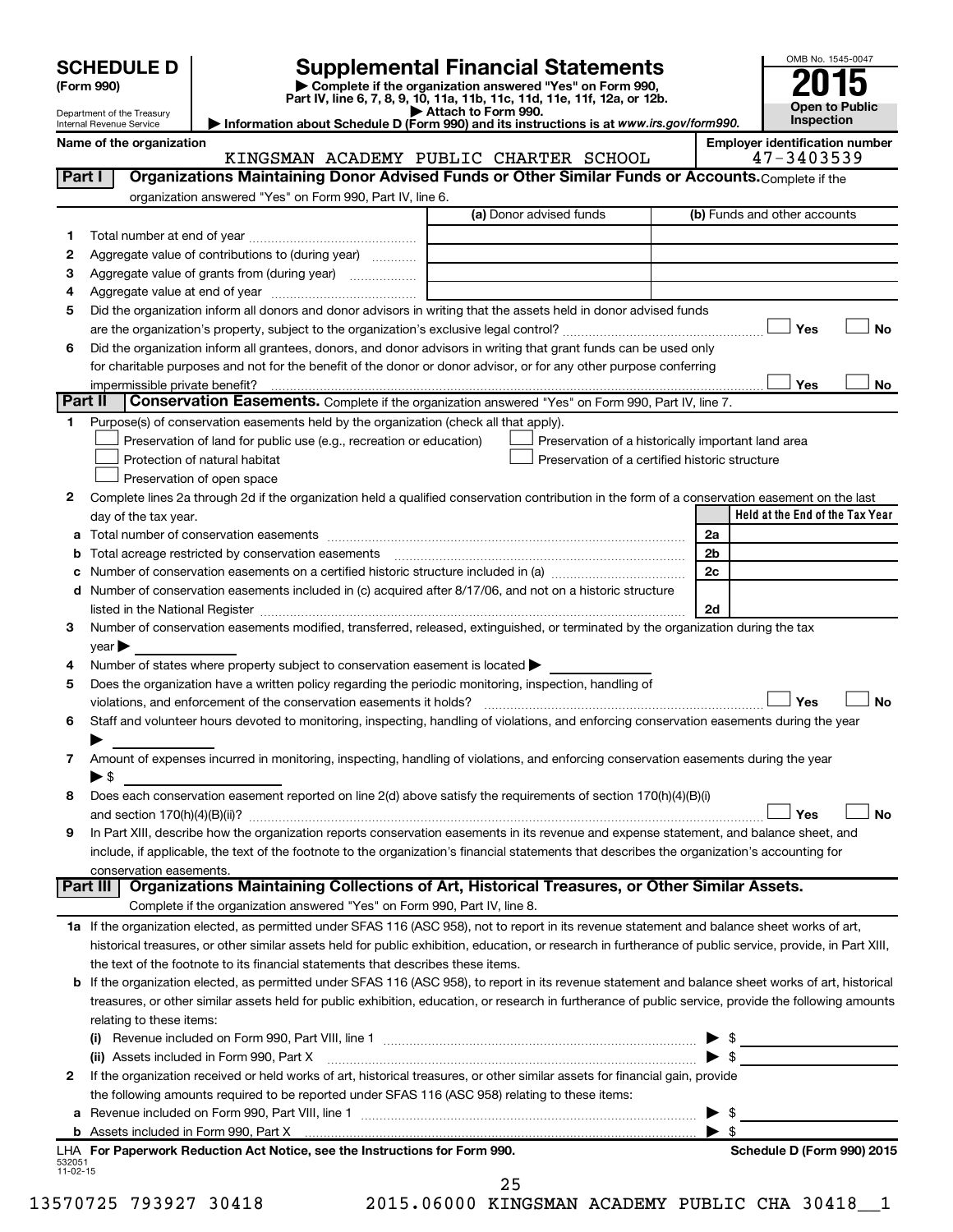| Part III<br>Organizations Maintaining Collections of Art, Historical Treasures, or Other Similar Assets (continued)<br>Using the organization's acquisition, accession, and other records, check any of the following that are a significant use of its collection items<br>3<br>(check all that apply):<br>Public exhibition<br>Loan or exchange programs<br>d<br>a<br>Scholarly research<br>Other <u>and the series of the series of the series</u><br>b<br>e<br>Preservation for future generations<br>c<br>Provide a description of the organization's collections and explain how they further the organization's exempt purpose in Part XIII.<br>4<br>During the year, did the organization solicit or receive donations of art, historical treasures, or other similar assets<br>5<br>Yes<br>No<br>Part IV<br>Escrow and Custodial Arrangements. Complete if the organization answered "Yes" on Form 990, Part IV, line 9, or<br>reported an amount on Form 990, Part X, line 21.<br>1a Is the organization an agent, trustee, custodian or other intermediary for contributions or other assets not included<br>Yes<br>No<br>b If "Yes," explain the arrangement in Part XIII and complete the following table:<br>Amount<br>c Beginning balance measurements and the contract of Beginning balance measurements are all the contract of the contract of the contract of the contract of the contract of the contract of the contract of the contract of th<br>1c<br>1d<br>e Distributions during the year manufactured and continuum and contact the year manufactured and contact the year manufactured and contact the year manufactured and contact the year manufactured and contact the year manufa<br>1e<br>1f<br>Yes<br>2a Did the organization include an amount on Form 990, Part X, line 21, for escrow or custodial account liability?<br>No<br><b>b</b> If "Yes," explain the arrangement in Part XIII. Check here if the explanation has been provided on Part XIII<br><b>Part V</b><br><b>Endowment Funds.</b> Complete if the organization answered "Yes" on Form 990, Part IV, line 10.<br>(c) Two years back   (d) Three years back   (e) Four years back<br>(a) Current year<br>(b) Prior year<br>Beginning of year balance<br>1а<br>b<br>Net investment earnings, gains, and losses<br>e Other expenditures for facilities<br>and programs<br>Ť.<br>End of year balance<br>g<br>Provide the estimated percentage of the current year end balance (line 1g, column (a)) held as:<br>2<br>Board designated or quasi-endowment<br>℅<br>а<br>Permanent endowment<br>%<br>b<br>c Temporarily restricted endowment $\blacktriangleright$<br>%<br>The percentages on lines 2a, 2b, and 2c should equal 100%.<br>3a Are there endowment funds not in the possession of the organization that are held and administered for the organization<br>Yes<br>No<br>by:<br>(i)<br>3a(i)<br> 3a(ii)<br>3b<br>Describe in Part XIII the intended uses of the organization's endowment funds.<br>4<br>Land, Buildings, and Equipment.<br>Part VI<br>Complete if the organization answered "Yes" on Form 990, Part IV, line 11a. See Form 990, Part X, line 10.<br>(b) Cost or other<br>(c) Accumulated<br>Description of property<br>(a) Cost or other<br>(d) Book value<br>basis (investment)<br>basis (other)<br>depreciation<br>2, 259, 174.<br>2, 259, 174.<br>7,231,749.<br>7,465,863.<br>234,114.<br>262,530.<br>48,031.<br>214,499.<br>9,705,422.<br>Total. Add lines 1a through 1e. (Column (d) must equal Form 990, Part X, column (B), line 10c.) | Schedule D (Form 990) 2015 | KINGSMAN ACADEMY PUBLIC CHARTER SCHOOL |  |  | $47 - 3403539$ Page 2 |  |  |
|----------------------------------------------------------------------------------------------------------------------------------------------------------------------------------------------------------------------------------------------------------------------------------------------------------------------------------------------------------------------------------------------------------------------------------------------------------------------------------------------------------------------------------------------------------------------------------------------------------------------------------------------------------------------------------------------------------------------------------------------------------------------------------------------------------------------------------------------------------------------------------------------------------------------------------------------------------------------------------------------------------------------------------------------------------------------------------------------------------------------------------------------------------------------------------------------------------------------------------------------------------------------------------------------------------------------------------------------------------------------------------------------------------------------------------------------------------------------------------------------------------------------------------------------------------------------------------------------------------------------------------------------------------------------------------------------------------------------------------------------------------------------------------------------------------------------------------------------------------------------------------------------------------------------------------------------------------------------------------------------------------------------------------------------------------------------------------------------------------------------------------------------------------------------------------------------------------------------------------------------------------------------------------------------------------------------------------------------------------------------------------------------------------------------------------------------------------------------------------------------------------------------------------------------------------------------------------------------------------------------------------------------------------------------------------------------------------------------------------------------------------------------------------------------------------------------------------------------------------------------------------------------------------------------------------------------------------------------------------------------------------------------------------------------------------------------------------------------------------------------------------------------------------------------------------------------------------------------------------------------------------------------------------------------------------------------------------------------------------------------------------------------------------------------------------------------------------------------------------------------------------------------------------------------------------------------|----------------------------|----------------------------------------|--|--|-----------------------|--|--|
|                                                                                                                                                                                                                                                                                                                                                                                                                                                                                                                                                                                                                                                                                                                                                                                                                                                                                                                                                                                                                                                                                                                                                                                                                                                                                                                                                                                                                                                                                                                                                                                                                                                                                                                                                                                                                                                                                                                                                                                                                                                                                                                                                                                                                                                                                                                                                                                                                                                                                                                                                                                                                                                                                                                                                                                                                                                                                                                                                                                                                                                                                                                                                                                                                                                                                                                                                                                                                                                                                                                                                                      |                            |                                        |  |  |                       |  |  |
|                                                                                                                                                                                                                                                                                                                                                                                                                                                                                                                                                                                                                                                                                                                                                                                                                                                                                                                                                                                                                                                                                                                                                                                                                                                                                                                                                                                                                                                                                                                                                                                                                                                                                                                                                                                                                                                                                                                                                                                                                                                                                                                                                                                                                                                                                                                                                                                                                                                                                                                                                                                                                                                                                                                                                                                                                                                                                                                                                                                                                                                                                                                                                                                                                                                                                                                                                                                                                                                                                                                                                                      |                            |                                        |  |  |                       |  |  |
|                                                                                                                                                                                                                                                                                                                                                                                                                                                                                                                                                                                                                                                                                                                                                                                                                                                                                                                                                                                                                                                                                                                                                                                                                                                                                                                                                                                                                                                                                                                                                                                                                                                                                                                                                                                                                                                                                                                                                                                                                                                                                                                                                                                                                                                                                                                                                                                                                                                                                                                                                                                                                                                                                                                                                                                                                                                                                                                                                                                                                                                                                                                                                                                                                                                                                                                                                                                                                                                                                                                                                                      |                            |                                        |  |  |                       |  |  |
|                                                                                                                                                                                                                                                                                                                                                                                                                                                                                                                                                                                                                                                                                                                                                                                                                                                                                                                                                                                                                                                                                                                                                                                                                                                                                                                                                                                                                                                                                                                                                                                                                                                                                                                                                                                                                                                                                                                                                                                                                                                                                                                                                                                                                                                                                                                                                                                                                                                                                                                                                                                                                                                                                                                                                                                                                                                                                                                                                                                                                                                                                                                                                                                                                                                                                                                                                                                                                                                                                                                                                                      |                            |                                        |  |  |                       |  |  |
|                                                                                                                                                                                                                                                                                                                                                                                                                                                                                                                                                                                                                                                                                                                                                                                                                                                                                                                                                                                                                                                                                                                                                                                                                                                                                                                                                                                                                                                                                                                                                                                                                                                                                                                                                                                                                                                                                                                                                                                                                                                                                                                                                                                                                                                                                                                                                                                                                                                                                                                                                                                                                                                                                                                                                                                                                                                                                                                                                                                                                                                                                                                                                                                                                                                                                                                                                                                                                                                                                                                                                                      |                            |                                        |  |  |                       |  |  |
|                                                                                                                                                                                                                                                                                                                                                                                                                                                                                                                                                                                                                                                                                                                                                                                                                                                                                                                                                                                                                                                                                                                                                                                                                                                                                                                                                                                                                                                                                                                                                                                                                                                                                                                                                                                                                                                                                                                                                                                                                                                                                                                                                                                                                                                                                                                                                                                                                                                                                                                                                                                                                                                                                                                                                                                                                                                                                                                                                                                                                                                                                                                                                                                                                                                                                                                                                                                                                                                                                                                                                                      |                            |                                        |  |  |                       |  |  |
|                                                                                                                                                                                                                                                                                                                                                                                                                                                                                                                                                                                                                                                                                                                                                                                                                                                                                                                                                                                                                                                                                                                                                                                                                                                                                                                                                                                                                                                                                                                                                                                                                                                                                                                                                                                                                                                                                                                                                                                                                                                                                                                                                                                                                                                                                                                                                                                                                                                                                                                                                                                                                                                                                                                                                                                                                                                                                                                                                                                                                                                                                                                                                                                                                                                                                                                                                                                                                                                                                                                                                                      |                            |                                        |  |  |                       |  |  |
|                                                                                                                                                                                                                                                                                                                                                                                                                                                                                                                                                                                                                                                                                                                                                                                                                                                                                                                                                                                                                                                                                                                                                                                                                                                                                                                                                                                                                                                                                                                                                                                                                                                                                                                                                                                                                                                                                                                                                                                                                                                                                                                                                                                                                                                                                                                                                                                                                                                                                                                                                                                                                                                                                                                                                                                                                                                                                                                                                                                                                                                                                                                                                                                                                                                                                                                                                                                                                                                                                                                                                                      |                            |                                        |  |  |                       |  |  |
|                                                                                                                                                                                                                                                                                                                                                                                                                                                                                                                                                                                                                                                                                                                                                                                                                                                                                                                                                                                                                                                                                                                                                                                                                                                                                                                                                                                                                                                                                                                                                                                                                                                                                                                                                                                                                                                                                                                                                                                                                                                                                                                                                                                                                                                                                                                                                                                                                                                                                                                                                                                                                                                                                                                                                                                                                                                                                                                                                                                                                                                                                                                                                                                                                                                                                                                                                                                                                                                                                                                                                                      |                            |                                        |  |  |                       |  |  |
|                                                                                                                                                                                                                                                                                                                                                                                                                                                                                                                                                                                                                                                                                                                                                                                                                                                                                                                                                                                                                                                                                                                                                                                                                                                                                                                                                                                                                                                                                                                                                                                                                                                                                                                                                                                                                                                                                                                                                                                                                                                                                                                                                                                                                                                                                                                                                                                                                                                                                                                                                                                                                                                                                                                                                                                                                                                                                                                                                                                                                                                                                                                                                                                                                                                                                                                                                                                                                                                                                                                                                                      |                            |                                        |  |  |                       |  |  |
|                                                                                                                                                                                                                                                                                                                                                                                                                                                                                                                                                                                                                                                                                                                                                                                                                                                                                                                                                                                                                                                                                                                                                                                                                                                                                                                                                                                                                                                                                                                                                                                                                                                                                                                                                                                                                                                                                                                                                                                                                                                                                                                                                                                                                                                                                                                                                                                                                                                                                                                                                                                                                                                                                                                                                                                                                                                                                                                                                                                                                                                                                                                                                                                                                                                                                                                                                                                                                                                                                                                                                                      |                            |                                        |  |  |                       |  |  |
|                                                                                                                                                                                                                                                                                                                                                                                                                                                                                                                                                                                                                                                                                                                                                                                                                                                                                                                                                                                                                                                                                                                                                                                                                                                                                                                                                                                                                                                                                                                                                                                                                                                                                                                                                                                                                                                                                                                                                                                                                                                                                                                                                                                                                                                                                                                                                                                                                                                                                                                                                                                                                                                                                                                                                                                                                                                                                                                                                                                                                                                                                                                                                                                                                                                                                                                                                                                                                                                                                                                                                                      |                            |                                        |  |  |                       |  |  |
|                                                                                                                                                                                                                                                                                                                                                                                                                                                                                                                                                                                                                                                                                                                                                                                                                                                                                                                                                                                                                                                                                                                                                                                                                                                                                                                                                                                                                                                                                                                                                                                                                                                                                                                                                                                                                                                                                                                                                                                                                                                                                                                                                                                                                                                                                                                                                                                                                                                                                                                                                                                                                                                                                                                                                                                                                                                                                                                                                                                                                                                                                                                                                                                                                                                                                                                                                                                                                                                                                                                                                                      |                            |                                        |  |  |                       |  |  |
|                                                                                                                                                                                                                                                                                                                                                                                                                                                                                                                                                                                                                                                                                                                                                                                                                                                                                                                                                                                                                                                                                                                                                                                                                                                                                                                                                                                                                                                                                                                                                                                                                                                                                                                                                                                                                                                                                                                                                                                                                                                                                                                                                                                                                                                                                                                                                                                                                                                                                                                                                                                                                                                                                                                                                                                                                                                                                                                                                                                                                                                                                                                                                                                                                                                                                                                                                                                                                                                                                                                                                                      |                            |                                        |  |  |                       |  |  |
|                                                                                                                                                                                                                                                                                                                                                                                                                                                                                                                                                                                                                                                                                                                                                                                                                                                                                                                                                                                                                                                                                                                                                                                                                                                                                                                                                                                                                                                                                                                                                                                                                                                                                                                                                                                                                                                                                                                                                                                                                                                                                                                                                                                                                                                                                                                                                                                                                                                                                                                                                                                                                                                                                                                                                                                                                                                                                                                                                                                                                                                                                                                                                                                                                                                                                                                                                                                                                                                                                                                                                                      |                            |                                        |  |  |                       |  |  |
|                                                                                                                                                                                                                                                                                                                                                                                                                                                                                                                                                                                                                                                                                                                                                                                                                                                                                                                                                                                                                                                                                                                                                                                                                                                                                                                                                                                                                                                                                                                                                                                                                                                                                                                                                                                                                                                                                                                                                                                                                                                                                                                                                                                                                                                                                                                                                                                                                                                                                                                                                                                                                                                                                                                                                                                                                                                                                                                                                                                                                                                                                                                                                                                                                                                                                                                                                                                                                                                                                                                                                                      |                            |                                        |  |  |                       |  |  |
|                                                                                                                                                                                                                                                                                                                                                                                                                                                                                                                                                                                                                                                                                                                                                                                                                                                                                                                                                                                                                                                                                                                                                                                                                                                                                                                                                                                                                                                                                                                                                                                                                                                                                                                                                                                                                                                                                                                                                                                                                                                                                                                                                                                                                                                                                                                                                                                                                                                                                                                                                                                                                                                                                                                                                                                                                                                                                                                                                                                                                                                                                                                                                                                                                                                                                                                                                                                                                                                                                                                                                                      |                            |                                        |  |  |                       |  |  |
|                                                                                                                                                                                                                                                                                                                                                                                                                                                                                                                                                                                                                                                                                                                                                                                                                                                                                                                                                                                                                                                                                                                                                                                                                                                                                                                                                                                                                                                                                                                                                                                                                                                                                                                                                                                                                                                                                                                                                                                                                                                                                                                                                                                                                                                                                                                                                                                                                                                                                                                                                                                                                                                                                                                                                                                                                                                                                                                                                                                                                                                                                                                                                                                                                                                                                                                                                                                                                                                                                                                                                                      |                            |                                        |  |  |                       |  |  |
|                                                                                                                                                                                                                                                                                                                                                                                                                                                                                                                                                                                                                                                                                                                                                                                                                                                                                                                                                                                                                                                                                                                                                                                                                                                                                                                                                                                                                                                                                                                                                                                                                                                                                                                                                                                                                                                                                                                                                                                                                                                                                                                                                                                                                                                                                                                                                                                                                                                                                                                                                                                                                                                                                                                                                                                                                                                                                                                                                                                                                                                                                                                                                                                                                                                                                                                                                                                                                                                                                                                                                                      |                            |                                        |  |  |                       |  |  |
|                                                                                                                                                                                                                                                                                                                                                                                                                                                                                                                                                                                                                                                                                                                                                                                                                                                                                                                                                                                                                                                                                                                                                                                                                                                                                                                                                                                                                                                                                                                                                                                                                                                                                                                                                                                                                                                                                                                                                                                                                                                                                                                                                                                                                                                                                                                                                                                                                                                                                                                                                                                                                                                                                                                                                                                                                                                                                                                                                                                                                                                                                                                                                                                                                                                                                                                                                                                                                                                                                                                                                                      |                            |                                        |  |  |                       |  |  |
|                                                                                                                                                                                                                                                                                                                                                                                                                                                                                                                                                                                                                                                                                                                                                                                                                                                                                                                                                                                                                                                                                                                                                                                                                                                                                                                                                                                                                                                                                                                                                                                                                                                                                                                                                                                                                                                                                                                                                                                                                                                                                                                                                                                                                                                                                                                                                                                                                                                                                                                                                                                                                                                                                                                                                                                                                                                                                                                                                                                                                                                                                                                                                                                                                                                                                                                                                                                                                                                                                                                                                                      |                            |                                        |  |  |                       |  |  |
|                                                                                                                                                                                                                                                                                                                                                                                                                                                                                                                                                                                                                                                                                                                                                                                                                                                                                                                                                                                                                                                                                                                                                                                                                                                                                                                                                                                                                                                                                                                                                                                                                                                                                                                                                                                                                                                                                                                                                                                                                                                                                                                                                                                                                                                                                                                                                                                                                                                                                                                                                                                                                                                                                                                                                                                                                                                                                                                                                                                                                                                                                                                                                                                                                                                                                                                                                                                                                                                                                                                                                                      |                            |                                        |  |  |                       |  |  |
|                                                                                                                                                                                                                                                                                                                                                                                                                                                                                                                                                                                                                                                                                                                                                                                                                                                                                                                                                                                                                                                                                                                                                                                                                                                                                                                                                                                                                                                                                                                                                                                                                                                                                                                                                                                                                                                                                                                                                                                                                                                                                                                                                                                                                                                                                                                                                                                                                                                                                                                                                                                                                                                                                                                                                                                                                                                                                                                                                                                                                                                                                                                                                                                                                                                                                                                                                                                                                                                                                                                                                                      |                            |                                        |  |  |                       |  |  |
|                                                                                                                                                                                                                                                                                                                                                                                                                                                                                                                                                                                                                                                                                                                                                                                                                                                                                                                                                                                                                                                                                                                                                                                                                                                                                                                                                                                                                                                                                                                                                                                                                                                                                                                                                                                                                                                                                                                                                                                                                                                                                                                                                                                                                                                                                                                                                                                                                                                                                                                                                                                                                                                                                                                                                                                                                                                                                                                                                                                                                                                                                                                                                                                                                                                                                                                                                                                                                                                                                                                                                                      |                            |                                        |  |  |                       |  |  |
|                                                                                                                                                                                                                                                                                                                                                                                                                                                                                                                                                                                                                                                                                                                                                                                                                                                                                                                                                                                                                                                                                                                                                                                                                                                                                                                                                                                                                                                                                                                                                                                                                                                                                                                                                                                                                                                                                                                                                                                                                                                                                                                                                                                                                                                                                                                                                                                                                                                                                                                                                                                                                                                                                                                                                                                                                                                                                                                                                                                                                                                                                                                                                                                                                                                                                                                                                                                                                                                                                                                                                                      |                            |                                        |  |  |                       |  |  |
|                                                                                                                                                                                                                                                                                                                                                                                                                                                                                                                                                                                                                                                                                                                                                                                                                                                                                                                                                                                                                                                                                                                                                                                                                                                                                                                                                                                                                                                                                                                                                                                                                                                                                                                                                                                                                                                                                                                                                                                                                                                                                                                                                                                                                                                                                                                                                                                                                                                                                                                                                                                                                                                                                                                                                                                                                                                                                                                                                                                                                                                                                                                                                                                                                                                                                                                                                                                                                                                                                                                                                                      |                            |                                        |  |  |                       |  |  |
|                                                                                                                                                                                                                                                                                                                                                                                                                                                                                                                                                                                                                                                                                                                                                                                                                                                                                                                                                                                                                                                                                                                                                                                                                                                                                                                                                                                                                                                                                                                                                                                                                                                                                                                                                                                                                                                                                                                                                                                                                                                                                                                                                                                                                                                                                                                                                                                                                                                                                                                                                                                                                                                                                                                                                                                                                                                                                                                                                                                                                                                                                                                                                                                                                                                                                                                                                                                                                                                                                                                                                                      |                            |                                        |  |  |                       |  |  |
|                                                                                                                                                                                                                                                                                                                                                                                                                                                                                                                                                                                                                                                                                                                                                                                                                                                                                                                                                                                                                                                                                                                                                                                                                                                                                                                                                                                                                                                                                                                                                                                                                                                                                                                                                                                                                                                                                                                                                                                                                                                                                                                                                                                                                                                                                                                                                                                                                                                                                                                                                                                                                                                                                                                                                                                                                                                                                                                                                                                                                                                                                                                                                                                                                                                                                                                                                                                                                                                                                                                                                                      |                            |                                        |  |  |                       |  |  |
|                                                                                                                                                                                                                                                                                                                                                                                                                                                                                                                                                                                                                                                                                                                                                                                                                                                                                                                                                                                                                                                                                                                                                                                                                                                                                                                                                                                                                                                                                                                                                                                                                                                                                                                                                                                                                                                                                                                                                                                                                                                                                                                                                                                                                                                                                                                                                                                                                                                                                                                                                                                                                                                                                                                                                                                                                                                                                                                                                                                                                                                                                                                                                                                                                                                                                                                                                                                                                                                                                                                                                                      |                            |                                        |  |  |                       |  |  |
|                                                                                                                                                                                                                                                                                                                                                                                                                                                                                                                                                                                                                                                                                                                                                                                                                                                                                                                                                                                                                                                                                                                                                                                                                                                                                                                                                                                                                                                                                                                                                                                                                                                                                                                                                                                                                                                                                                                                                                                                                                                                                                                                                                                                                                                                                                                                                                                                                                                                                                                                                                                                                                                                                                                                                                                                                                                                                                                                                                                                                                                                                                                                                                                                                                                                                                                                                                                                                                                                                                                                                                      |                            |                                        |  |  |                       |  |  |
|                                                                                                                                                                                                                                                                                                                                                                                                                                                                                                                                                                                                                                                                                                                                                                                                                                                                                                                                                                                                                                                                                                                                                                                                                                                                                                                                                                                                                                                                                                                                                                                                                                                                                                                                                                                                                                                                                                                                                                                                                                                                                                                                                                                                                                                                                                                                                                                                                                                                                                                                                                                                                                                                                                                                                                                                                                                                                                                                                                                                                                                                                                                                                                                                                                                                                                                                                                                                                                                                                                                                                                      |                            |                                        |  |  |                       |  |  |
|                                                                                                                                                                                                                                                                                                                                                                                                                                                                                                                                                                                                                                                                                                                                                                                                                                                                                                                                                                                                                                                                                                                                                                                                                                                                                                                                                                                                                                                                                                                                                                                                                                                                                                                                                                                                                                                                                                                                                                                                                                                                                                                                                                                                                                                                                                                                                                                                                                                                                                                                                                                                                                                                                                                                                                                                                                                                                                                                                                                                                                                                                                                                                                                                                                                                                                                                                                                                                                                                                                                                                                      |                            |                                        |  |  |                       |  |  |
|                                                                                                                                                                                                                                                                                                                                                                                                                                                                                                                                                                                                                                                                                                                                                                                                                                                                                                                                                                                                                                                                                                                                                                                                                                                                                                                                                                                                                                                                                                                                                                                                                                                                                                                                                                                                                                                                                                                                                                                                                                                                                                                                                                                                                                                                                                                                                                                                                                                                                                                                                                                                                                                                                                                                                                                                                                                                                                                                                                                                                                                                                                                                                                                                                                                                                                                                                                                                                                                                                                                                                                      |                            |                                        |  |  |                       |  |  |
|                                                                                                                                                                                                                                                                                                                                                                                                                                                                                                                                                                                                                                                                                                                                                                                                                                                                                                                                                                                                                                                                                                                                                                                                                                                                                                                                                                                                                                                                                                                                                                                                                                                                                                                                                                                                                                                                                                                                                                                                                                                                                                                                                                                                                                                                                                                                                                                                                                                                                                                                                                                                                                                                                                                                                                                                                                                                                                                                                                                                                                                                                                                                                                                                                                                                                                                                                                                                                                                                                                                                                                      |                            |                                        |  |  |                       |  |  |
|                                                                                                                                                                                                                                                                                                                                                                                                                                                                                                                                                                                                                                                                                                                                                                                                                                                                                                                                                                                                                                                                                                                                                                                                                                                                                                                                                                                                                                                                                                                                                                                                                                                                                                                                                                                                                                                                                                                                                                                                                                                                                                                                                                                                                                                                                                                                                                                                                                                                                                                                                                                                                                                                                                                                                                                                                                                                                                                                                                                                                                                                                                                                                                                                                                                                                                                                                                                                                                                                                                                                                                      |                            |                                        |  |  |                       |  |  |
|                                                                                                                                                                                                                                                                                                                                                                                                                                                                                                                                                                                                                                                                                                                                                                                                                                                                                                                                                                                                                                                                                                                                                                                                                                                                                                                                                                                                                                                                                                                                                                                                                                                                                                                                                                                                                                                                                                                                                                                                                                                                                                                                                                                                                                                                                                                                                                                                                                                                                                                                                                                                                                                                                                                                                                                                                                                                                                                                                                                                                                                                                                                                                                                                                                                                                                                                                                                                                                                                                                                                                                      |                            |                                        |  |  |                       |  |  |
|                                                                                                                                                                                                                                                                                                                                                                                                                                                                                                                                                                                                                                                                                                                                                                                                                                                                                                                                                                                                                                                                                                                                                                                                                                                                                                                                                                                                                                                                                                                                                                                                                                                                                                                                                                                                                                                                                                                                                                                                                                                                                                                                                                                                                                                                                                                                                                                                                                                                                                                                                                                                                                                                                                                                                                                                                                                                                                                                                                                                                                                                                                                                                                                                                                                                                                                                                                                                                                                                                                                                                                      |                            |                                        |  |  |                       |  |  |
|                                                                                                                                                                                                                                                                                                                                                                                                                                                                                                                                                                                                                                                                                                                                                                                                                                                                                                                                                                                                                                                                                                                                                                                                                                                                                                                                                                                                                                                                                                                                                                                                                                                                                                                                                                                                                                                                                                                                                                                                                                                                                                                                                                                                                                                                                                                                                                                                                                                                                                                                                                                                                                                                                                                                                                                                                                                                                                                                                                                                                                                                                                                                                                                                                                                                                                                                                                                                                                                                                                                                                                      |                            |                                        |  |  |                       |  |  |
|                                                                                                                                                                                                                                                                                                                                                                                                                                                                                                                                                                                                                                                                                                                                                                                                                                                                                                                                                                                                                                                                                                                                                                                                                                                                                                                                                                                                                                                                                                                                                                                                                                                                                                                                                                                                                                                                                                                                                                                                                                                                                                                                                                                                                                                                                                                                                                                                                                                                                                                                                                                                                                                                                                                                                                                                                                                                                                                                                                                                                                                                                                                                                                                                                                                                                                                                                                                                                                                                                                                                                                      |                            |                                        |  |  |                       |  |  |
|                                                                                                                                                                                                                                                                                                                                                                                                                                                                                                                                                                                                                                                                                                                                                                                                                                                                                                                                                                                                                                                                                                                                                                                                                                                                                                                                                                                                                                                                                                                                                                                                                                                                                                                                                                                                                                                                                                                                                                                                                                                                                                                                                                                                                                                                                                                                                                                                                                                                                                                                                                                                                                                                                                                                                                                                                                                                                                                                                                                                                                                                                                                                                                                                                                                                                                                                                                                                                                                                                                                                                                      |                            |                                        |  |  |                       |  |  |
|                                                                                                                                                                                                                                                                                                                                                                                                                                                                                                                                                                                                                                                                                                                                                                                                                                                                                                                                                                                                                                                                                                                                                                                                                                                                                                                                                                                                                                                                                                                                                                                                                                                                                                                                                                                                                                                                                                                                                                                                                                                                                                                                                                                                                                                                                                                                                                                                                                                                                                                                                                                                                                                                                                                                                                                                                                                                                                                                                                                                                                                                                                                                                                                                                                                                                                                                                                                                                                                                                                                                                                      |                            |                                        |  |  |                       |  |  |
|                                                                                                                                                                                                                                                                                                                                                                                                                                                                                                                                                                                                                                                                                                                                                                                                                                                                                                                                                                                                                                                                                                                                                                                                                                                                                                                                                                                                                                                                                                                                                                                                                                                                                                                                                                                                                                                                                                                                                                                                                                                                                                                                                                                                                                                                                                                                                                                                                                                                                                                                                                                                                                                                                                                                                                                                                                                                                                                                                                                                                                                                                                                                                                                                                                                                                                                                                                                                                                                                                                                                                                      |                            |                                        |  |  |                       |  |  |
|                                                                                                                                                                                                                                                                                                                                                                                                                                                                                                                                                                                                                                                                                                                                                                                                                                                                                                                                                                                                                                                                                                                                                                                                                                                                                                                                                                                                                                                                                                                                                                                                                                                                                                                                                                                                                                                                                                                                                                                                                                                                                                                                                                                                                                                                                                                                                                                                                                                                                                                                                                                                                                                                                                                                                                                                                                                                                                                                                                                                                                                                                                                                                                                                                                                                                                                                                                                                                                                                                                                                                                      |                            |                                        |  |  |                       |  |  |
|                                                                                                                                                                                                                                                                                                                                                                                                                                                                                                                                                                                                                                                                                                                                                                                                                                                                                                                                                                                                                                                                                                                                                                                                                                                                                                                                                                                                                                                                                                                                                                                                                                                                                                                                                                                                                                                                                                                                                                                                                                                                                                                                                                                                                                                                                                                                                                                                                                                                                                                                                                                                                                                                                                                                                                                                                                                                                                                                                                                                                                                                                                                                                                                                                                                                                                                                                                                                                                                                                                                                                                      |                            |                                        |  |  |                       |  |  |
|                                                                                                                                                                                                                                                                                                                                                                                                                                                                                                                                                                                                                                                                                                                                                                                                                                                                                                                                                                                                                                                                                                                                                                                                                                                                                                                                                                                                                                                                                                                                                                                                                                                                                                                                                                                                                                                                                                                                                                                                                                                                                                                                                                                                                                                                                                                                                                                                                                                                                                                                                                                                                                                                                                                                                                                                                                                                                                                                                                                                                                                                                                                                                                                                                                                                                                                                                                                                                                                                                                                                                                      |                            |                                        |  |  |                       |  |  |
|                                                                                                                                                                                                                                                                                                                                                                                                                                                                                                                                                                                                                                                                                                                                                                                                                                                                                                                                                                                                                                                                                                                                                                                                                                                                                                                                                                                                                                                                                                                                                                                                                                                                                                                                                                                                                                                                                                                                                                                                                                                                                                                                                                                                                                                                                                                                                                                                                                                                                                                                                                                                                                                                                                                                                                                                                                                                                                                                                                                                                                                                                                                                                                                                                                                                                                                                                                                                                                                                                                                                                                      |                            |                                        |  |  |                       |  |  |
|                                                                                                                                                                                                                                                                                                                                                                                                                                                                                                                                                                                                                                                                                                                                                                                                                                                                                                                                                                                                                                                                                                                                                                                                                                                                                                                                                                                                                                                                                                                                                                                                                                                                                                                                                                                                                                                                                                                                                                                                                                                                                                                                                                                                                                                                                                                                                                                                                                                                                                                                                                                                                                                                                                                                                                                                                                                                                                                                                                                                                                                                                                                                                                                                                                                                                                                                                                                                                                                                                                                                                                      |                            |                                        |  |  |                       |  |  |
|                                                                                                                                                                                                                                                                                                                                                                                                                                                                                                                                                                                                                                                                                                                                                                                                                                                                                                                                                                                                                                                                                                                                                                                                                                                                                                                                                                                                                                                                                                                                                                                                                                                                                                                                                                                                                                                                                                                                                                                                                                                                                                                                                                                                                                                                                                                                                                                                                                                                                                                                                                                                                                                                                                                                                                                                                                                                                                                                                                                                                                                                                                                                                                                                                                                                                                                                                                                                                                                                                                                                                                      |                            |                                        |  |  |                       |  |  |
|                                                                                                                                                                                                                                                                                                                                                                                                                                                                                                                                                                                                                                                                                                                                                                                                                                                                                                                                                                                                                                                                                                                                                                                                                                                                                                                                                                                                                                                                                                                                                                                                                                                                                                                                                                                                                                                                                                                                                                                                                                                                                                                                                                                                                                                                                                                                                                                                                                                                                                                                                                                                                                                                                                                                                                                                                                                                                                                                                                                                                                                                                                                                                                                                                                                                                                                                                                                                                                                                                                                                                                      |                            |                                        |  |  |                       |  |  |
|                                                                                                                                                                                                                                                                                                                                                                                                                                                                                                                                                                                                                                                                                                                                                                                                                                                                                                                                                                                                                                                                                                                                                                                                                                                                                                                                                                                                                                                                                                                                                                                                                                                                                                                                                                                                                                                                                                                                                                                                                                                                                                                                                                                                                                                                                                                                                                                                                                                                                                                                                                                                                                                                                                                                                                                                                                                                                                                                                                                                                                                                                                                                                                                                                                                                                                                                                                                                                                                                                                                                                                      |                            |                                        |  |  |                       |  |  |

**Schedule D (Form 990) 2015**

532052 09-21-15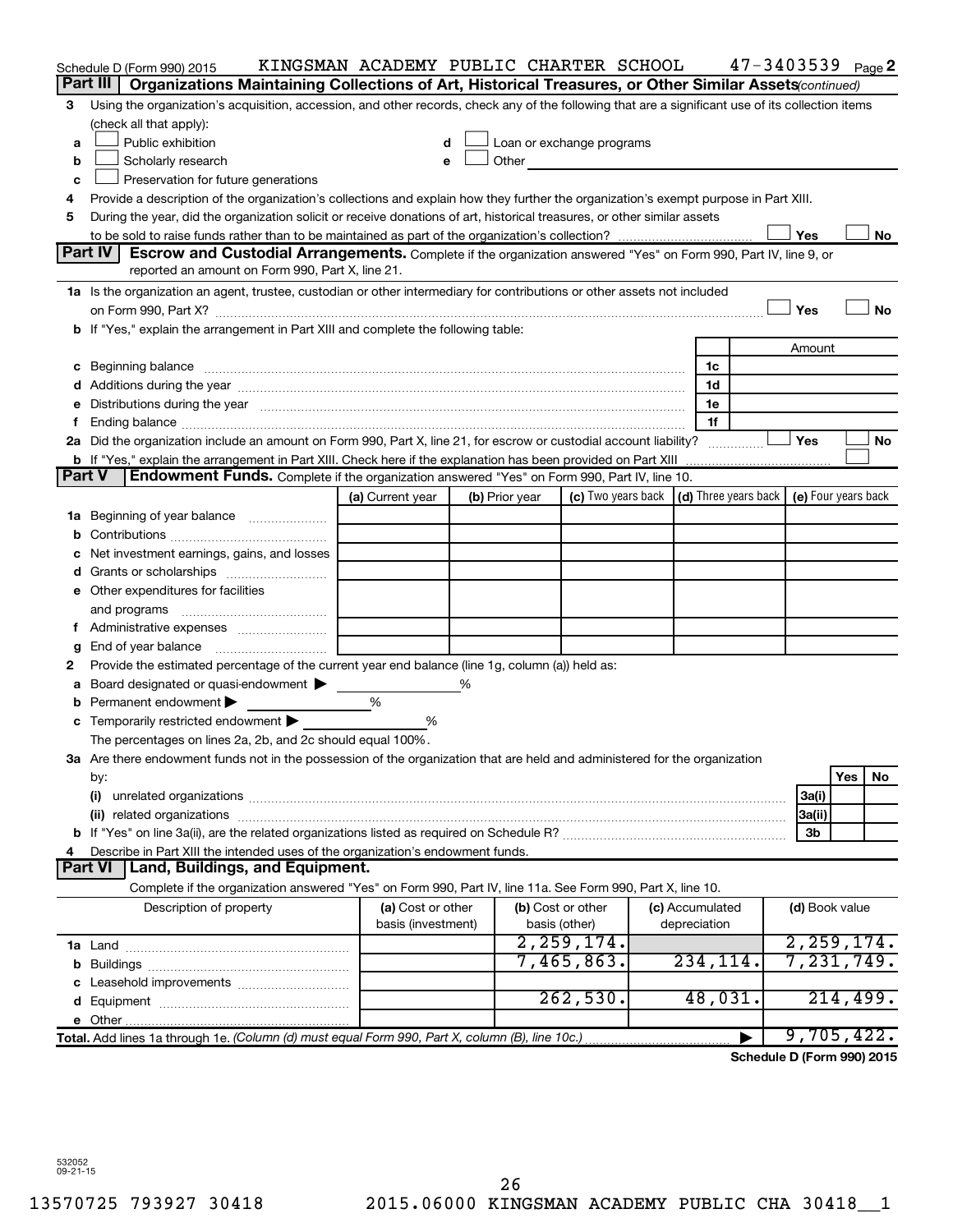|               |                  | Schedule D (Form 990) 2015                      | KINGSMAN ACADEMY PUBLIC CHARTER SCHOOL                                                                                                                   |                 |                |                |  | $47 - 3403539$ Page 3                                     |  |
|---------------|------------------|-------------------------------------------------|----------------------------------------------------------------------------------------------------------------------------------------------------------|-----------------|----------------|----------------|--|-----------------------------------------------------------|--|
|               | <b>Part VIII</b> |                                                 | <b>Investments - Other Securities.</b>                                                                                                                   |                 |                |                |  |                                                           |  |
|               |                  |                                                 | Complete if the organization answered "Yes" on Form 990, Part IV, line 11b. See Form 990, Part X, line 12.                                               |                 |                |                |  |                                                           |  |
|               |                  |                                                 | (a) Description of security or category (including name of security)                                                                                     |                 | (b) Book value |                |  | (c) Method of valuation: Cost or end-of-year market value |  |
|               |                  | (1) Financial derivatives                       |                                                                                                                                                          |                 |                |                |  |                                                           |  |
|               | (3) Other        |                                                 |                                                                                                                                                          |                 |                |                |  |                                                           |  |
| (A)           |                  |                                                 |                                                                                                                                                          |                 |                |                |  |                                                           |  |
| (B)           |                  |                                                 |                                                                                                                                                          |                 |                |                |  |                                                           |  |
| (C)           |                  |                                                 |                                                                                                                                                          |                 |                |                |  |                                                           |  |
| (D)           |                  |                                                 |                                                                                                                                                          |                 |                |                |  |                                                           |  |
| (E)           |                  |                                                 |                                                                                                                                                          |                 |                |                |  |                                                           |  |
| (F)           |                  |                                                 |                                                                                                                                                          |                 |                |                |  |                                                           |  |
| (G)           |                  |                                                 |                                                                                                                                                          |                 |                |                |  |                                                           |  |
| (H)           |                  |                                                 |                                                                                                                                                          |                 |                |                |  |                                                           |  |
|               |                  |                                                 | Total. (Col. (b) must equal Form 990, Part X, col. (B) line 12.) $\blacktriangleright$                                                                   |                 |                |                |  |                                                           |  |
|               |                  |                                                 | Part VIII Investments - Program Related.                                                                                                                 |                 |                |                |  |                                                           |  |
|               |                  |                                                 | Complete if the organization answered "Yes" on Form 990, Part IV, line 11c. See Form 990, Part X, line 13.                                               |                 |                |                |  |                                                           |  |
|               |                  |                                                 | (a) Description of investment                                                                                                                            |                 | (b) Book value |                |  | (c) Method of valuation: Cost or end-of-year market value |  |
| (1)           |                  |                                                 |                                                                                                                                                          |                 |                |                |  |                                                           |  |
| (2)           |                  |                                                 |                                                                                                                                                          |                 |                |                |  |                                                           |  |
| (3)           |                  |                                                 |                                                                                                                                                          |                 |                |                |  |                                                           |  |
| (4)           |                  |                                                 |                                                                                                                                                          |                 |                |                |  |                                                           |  |
| (5)           |                  |                                                 |                                                                                                                                                          |                 |                |                |  |                                                           |  |
| (6)           |                  |                                                 |                                                                                                                                                          |                 |                |                |  |                                                           |  |
| (7)           |                  |                                                 |                                                                                                                                                          |                 |                |                |  |                                                           |  |
| (8)           |                  |                                                 |                                                                                                                                                          |                 |                |                |  |                                                           |  |
| (9)           |                  |                                                 | Total. (Col. (b) must equal Form 990, Part X, col. (B) line 13.)                                                                                         |                 |                |                |  |                                                           |  |
|               | <b>Part IX</b>   | <b>Other Assets.</b>                            |                                                                                                                                                          |                 |                |                |  |                                                           |  |
|               |                  |                                                 | Complete if the organization answered "Yes" on Form 990, Part IV, line 11d. See Form 990, Part X, line 15.                                               |                 |                |                |  |                                                           |  |
|               |                  |                                                 |                                                                                                                                                          | (a) Description |                |                |  | (b) Book value                                            |  |
| (1)           |                  |                                                 |                                                                                                                                                          |                 |                |                |  |                                                           |  |
| (2)           |                  |                                                 |                                                                                                                                                          |                 |                |                |  |                                                           |  |
| (3)           |                  |                                                 |                                                                                                                                                          |                 |                |                |  |                                                           |  |
| (4)           |                  |                                                 |                                                                                                                                                          |                 |                |                |  |                                                           |  |
| (5)           |                  |                                                 |                                                                                                                                                          |                 |                |                |  |                                                           |  |
| (6)           |                  |                                                 |                                                                                                                                                          |                 |                |                |  |                                                           |  |
| (7)           |                  |                                                 |                                                                                                                                                          |                 |                |                |  |                                                           |  |
| (8)           |                  |                                                 |                                                                                                                                                          |                 |                |                |  |                                                           |  |
| (9)           |                  |                                                 |                                                                                                                                                          |                 |                |                |  |                                                           |  |
|               |                  |                                                 | Total. (Column (b) must equal Form 990, Part X, col. (B) line 15.)                                                                                       |                 |                |                |  |                                                           |  |
| <b>Part X</b> |                  | <b>Other Liabilities.</b>                       |                                                                                                                                                          |                 |                |                |  |                                                           |  |
|               |                  |                                                 | Complete if the organization answered "Yes" on Form 990, Part IV, line 11e or 11f. See Form 990, Part X, line 25.                                        |                 |                |                |  |                                                           |  |
| 1.            |                  |                                                 | (a) Description of liability                                                                                                                             |                 |                | (b) Book value |  |                                                           |  |
| (1)           |                  | Federal income taxes<br><b>ACCRUED INTEREST</b> |                                                                                                                                                          |                 |                | 37,798.        |  |                                                           |  |
| (2)           |                  | <b>CAPITAL LEASE</b>                            |                                                                                                                                                          |                 |                | 47,775.        |  |                                                           |  |
| (3)           |                  |                                                 |                                                                                                                                                          |                 |                |                |  |                                                           |  |
| (4)           |                  |                                                 |                                                                                                                                                          |                 |                |                |  |                                                           |  |
| (5)<br>(6)    |                  |                                                 |                                                                                                                                                          |                 |                |                |  |                                                           |  |
| (7)           |                  |                                                 |                                                                                                                                                          |                 |                |                |  |                                                           |  |
| (8)           |                  |                                                 |                                                                                                                                                          |                 |                |                |  |                                                           |  |
| (9)           |                  |                                                 |                                                                                                                                                          |                 |                |                |  |                                                           |  |
|               |                  |                                                 |                                                                                                                                                          |                 |                | 85,573.        |  |                                                           |  |
|               |                  |                                                 | 2. Liability for uncertain tax positions. In Part XIII, provide the text of the footnote to the organization's financial statements that reports the     |                 |                |                |  |                                                           |  |
|               |                  |                                                 | organization's liability for uncertain tax positions under FIN 48 (ASC 740). Check here if the text of the footnote has been provided in Part XIII $ X $ |                 |                |                |  |                                                           |  |
|               |                  |                                                 |                                                                                                                                                          |                 |                |                |  | Schedule D (Form 990) 2015                                |  |

532053 09-21-15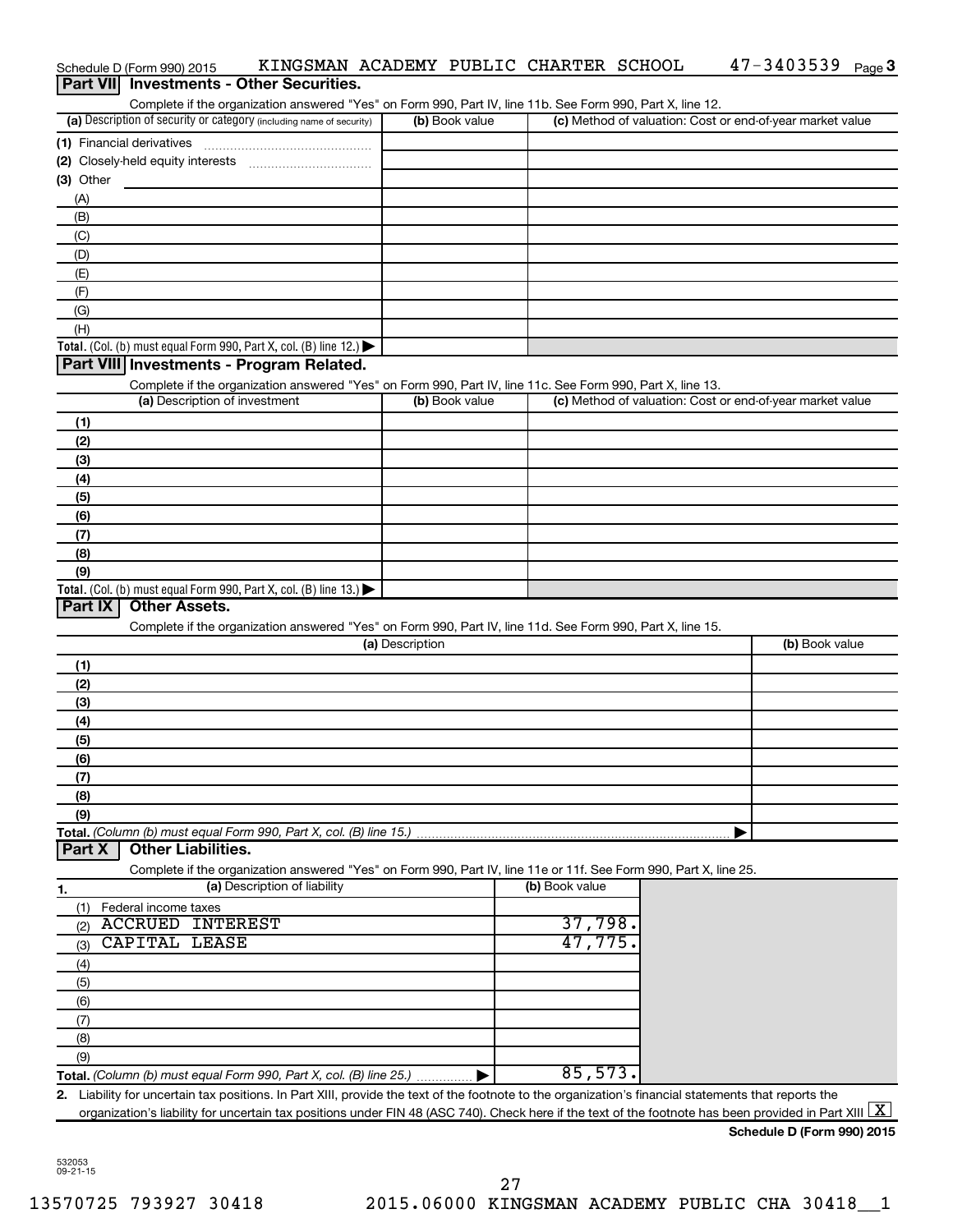|    | KINGSMAN ACADEMY PUBLIC CHARTER SCHOOL<br>Schedule D (Form 990) 2015                                                                                                                                                                |                |            |                | $47 - 3403539$ Page 4 |
|----|-------------------------------------------------------------------------------------------------------------------------------------------------------------------------------------------------------------------------------------|----------------|------------|----------------|-----------------------|
|    | Reconciliation of Revenue per Audited Financial Statements With Revenue per Return.<br>Part XI                                                                                                                                      |                |            |                |                       |
|    | Complete if the organization answered "Yes" on Form 990, Part IV, line 12a.                                                                                                                                                         |                |            |                |                       |
| 1  | Total revenue, gains, and other support per audited financial statements [111] [11] Total revenue, gains, and other support per audited financial statements                                                                        |                |            | $\overline{1}$ | 8,721,675.            |
| 2  | Amounts included on line 1 but not on Form 990, Part VIII, line 12:                                                                                                                                                                 |                |            |                |                       |
| a  |                                                                                                                                                                                                                                     | 2a             |            |                |                       |
|    |                                                                                                                                                                                                                                     | 2 <sub>b</sub> |            |                |                       |
| с  |                                                                                                                                                                                                                                     | 2 <sub>c</sub> |            |                |                       |
| d  |                                                                                                                                                                                                                                     | 2d             |            |                |                       |
| e  | Add lines 2a through 2d <b>must be a constructed as the constant of the constant of the constant of the construction</b>                                                                                                            |                |            | 2е             | 0.                    |
| 3  |                                                                                                                                                                                                                                     |                |            | 3              | 8,721,675.            |
| 4  | Amounts included on Form 990, Part VIII, line 12, but not on line 1:                                                                                                                                                                |                |            |                |                       |
|    |                                                                                                                                                                                                                                     | 4a             |            |                |                       |
| b  |                                                                                                                                                                                                                                     | 4 <sub>b</sub> |            |                |                       |
| c. | Add lines 4a and 4b                                                                                                                                                                                                                 |                |            | 4c             | $0$ .                 |
|    |                                                                                                                                                                                                                                     | 5              | 8,721,675. |                |                       |
|    |                                                                                                                                                                                                                                     |                |            |                |                       |
|    | Part XII   Reconciliation of Expenses per Audited Financial Statements With Expenses per Return.                                                                                                                                    |                |            |                |                       |
|    | Complete if the organization answered "Yes" on Form 990, Part IV, line 12a.                                                                                                                                                         |                |            |                |                       |
| 1  |                                                                                                                                                                                                                                     |                |            | $\blacksquare$ | 7,898,085.            |
| 2  | Amounts included on line 1 but not on Form 990, Part IX, line 25:                                                                                                                                                                   |                |            |                |                       |
| a  |                                                                                                                                                                                                                                     | 2a             |            |                |                       |
| b  |                                                                                                                                                                                                                                     | 2 <sub>b</sub> |            |                |                       |
|    |                                                                                                                                                                                                                                     | 2 <sub>c</sub> |            |                |                       |
| d  |                                                                                                                                                                                                                                     | 2d             |            |                |                       |
| е  | Add lines 2a through 2d <b>[10]</b> University material contracts and the set of the set of the set of the set of the set of the set of the set of the set of the set of the set of the set of the set of the set of the set of the |                |            | 2е             | υ.                    |
| З  |                                                                                                                                                                                                                                     |                |            | 3              | 7,898,085.            |
| 4  | Amounts included on Form 990, Part IX, line 25, but not on line 1:                                                                                                                                                                  |                |            |                |                       |
| a  |                                                                                                                                                                                                                                     | 4a             |            |                |                       |
| b  |                                                                                                                                                                                                                                     | 4 <sub>b</sub> |            |                |                       |
| c. | Add lines 4a and 4b                                                                                                                                                                                                                 |                |            | 4c             | υ.                    |
|    | Part XIII Supplemental Information.                                                                                                                                                                                                 |                |            | 5              | 7,898,085.            |

Provide the descriptions required for Part II, lines 3, 5, and 9; Part III, lines 1a and 4; Part IV, lines 1b and 2b; Part V, line 4; Part X, line 2; Part XI, lines 2d and 4b; and Part XII, lines 2d and 4b. Also complete this part to provide any additional information.

PART X, LINE 2:

| THE SCHOOL HAS ANALYZED ITS TAX POSITIONS, AND HAS CONCLUDED THAT NO      |  |  |  |  |  |  |  |  |
|---------------------------------------------------------------------------|--|--|--|--|--|--|--|--|
| LIABILITY FOR UNRECOGNIZED TAX BENEFITS SHOULD BE RECORDED RELATED TO ANY |  |  |  |  |  |  |  |  |
| UNCERTAIN TAX POSITIONS, OR EXPECTED TO BE TAKEN IN ITS 2016 TAX RETURN.  |  |  |  |  |  |  |  |  |
| THE SCHOOL IS NOT AWARE OF ANY TAX POSITIONS FOR WHICH IT BELIEVES THAT   |  |  |  |  |  |  |  |  |
| THERE IS A REASONABLE POSSIBILITY THAT THE TOTAL AMOUNTS OF UNRECOGNIZED  |  |  |  |  |  |  |  |  |
| TAX BENEFITS WILL CHANGE MATERIALLY IN THE NEXT TWELVE MONTHS.            |  |  |  |  |  |  |  |  |
|                                                                           |  |  |  |  |  |  |  |  |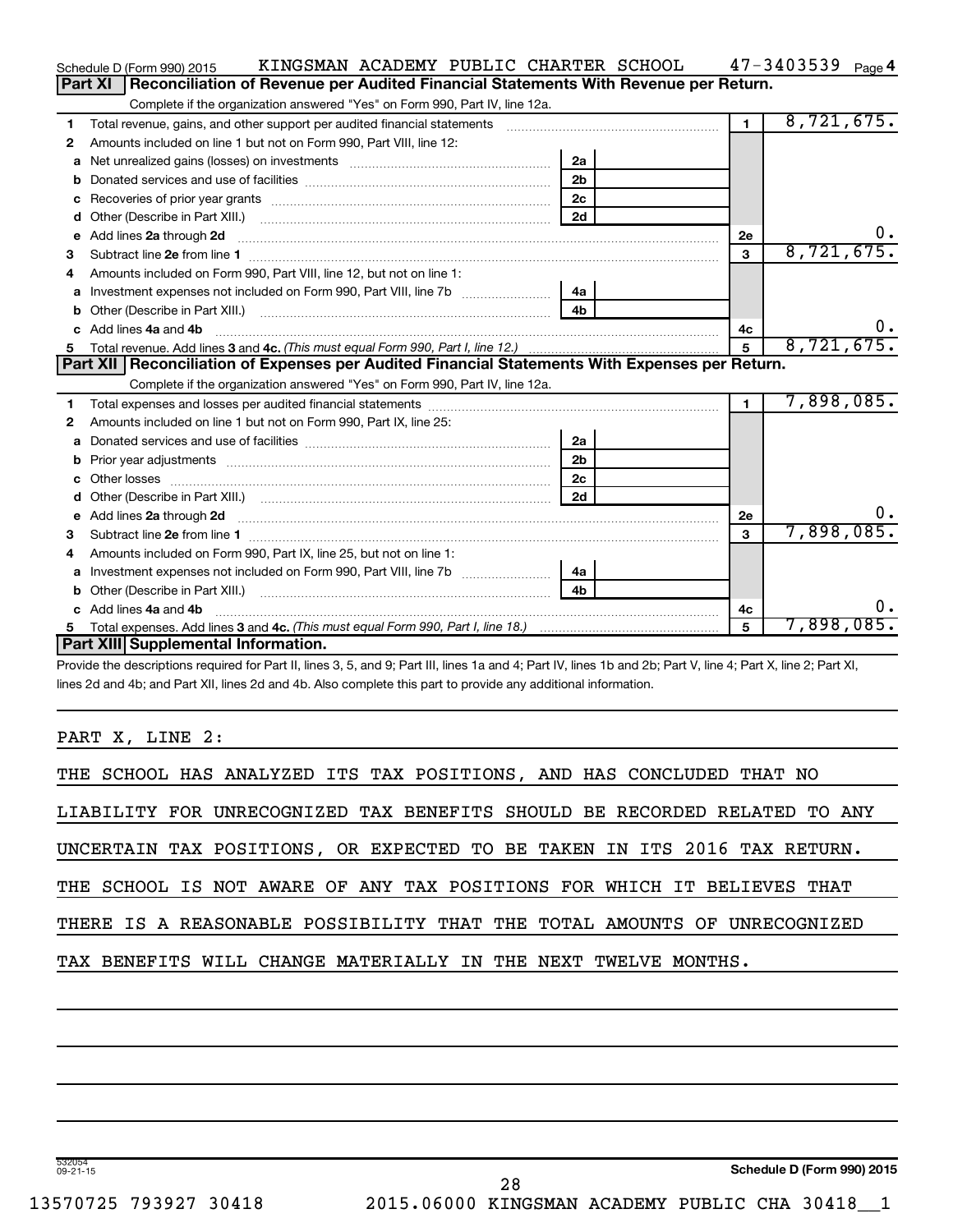| <b>SCHEDULE E</b> |  |
|-------------------|--|
|                   |  |

### **Schools**

**(Form 990 or 990-EZ) | Complete if the organization answered "Yes" on Form 990, Part IV, line 13, or Form 990-EZ, Part VI, line 48. | Attach to Form 990 or Form 990-EZ.**

OMB No. 1545-0047 **2015**

**Open to Public**

Department of the Treasury Internal Reve

**Part I**

| enue Service | Information about Schedule E (Form 990 or 990-EZ) and its instructions is at WWW.irs.gov/form990. | <b>Inspection</b> |
|--------------|---------------------------------------------------------------------------------------------------|-------------------|
|              |                                                                                                   |                   |

Name of the organization

**Employer identification number** KINGSMAN ACADEMY PUBLIC CHARTER SCHOOL

| Е<br>η.<br>۰. |  |
|---------------|--|
|---------------|--|

|    |                                                                                                                                                                                                                                    |                | YES   NO                |                         |
|----|------------------------------------------------------------------------------------------------------------------------------------------------------------------------------------------------------------------------------------|----------------|-------------------------|-------------------------|
| 1. | Does the organization have a racially nondiscriminatory policy toward students by statement in its charter, bylaws,                                                                                                                |                |                         |                         |
|    |                                                                                                                                                                                                                                    | 1              | х                       |                         |
| 2  | Does the organization include a statement of its racially nondiscriminatory policy toward students in all its brochures,                                                                                                           |                |                         |                         |
|    | catalogues, and other written communications with the public dealing with student admissions, programs, and scholarships?                                                                                                          | $\mathbf{2}$   | x                       |                         |
| 3  | Has the organization publicized its racially nondiscriminatory policy through newspaper or broadcast media during the                                                                                                              |                |                         |                         |
|    | period of solicitation for students, or during the registration period if it has no solicitation program, in a way that makes                                                                                                      |                |                         |                         |
|    | the policy known to all parts of the general community it serves? If "Yes," please describe. If "No," please explain.                                                                                                              |                |                         |                         |
|    | If you need more space, use Part II manufactured and continuum contract to the Part II manufactured and the manufactured and the manufactured and the space, use Part II                                                           | 3              | х                       |                         |
|    | SEE PART II                                                                                                                                                                                                                        |                |                         |                         |
|    |                                                                                                                                                                                                                                    |                |                         |                         |
|    |                                                                                                                                                                                                                                    |                |                         |                         |
|    |                                                                                                                                                                                                                                    |                |                         |                         |
|    |                                                                                                                                                                                                                                    |                |                         |                         |
| 4  | Does the organization maintain the following?                                                                                                                                                                                      |                |                         |                         |
| a  |                                                                                                                                                                                                                                    | 4a             | х                       |                         |
| b  | Records documenting that scholarships and other financial assistance are awarded on a racially nondiscriminatory basis?                                                                                                            | 4b             | $\overline{\textbf{X}}$ |                         |
|    | c Copies of all catalogues, brochures, announcements, and other written communications to the public dealing with student                                                                                                          |                |                         |                         |
|    |                                                                                                                                                                                                                                    | 4c             | X                       |                         |
|    |                                                                                                                                                                                                                                    | 4d             | $\overline{\textbf{X}}$ |                         |
|    | If you answered "No" to any of the above, please explain. If you need more space, use Part II.                                                                                                                                     |                |                         |                         |
|    |                                                                                                                                                                                                                                    |                |                         |                         |
|    |                                                                                                                                                                                                                                    |                |                         |                         |
|    |                                                                                                                                                                                                                                    |                |                         |                         |
|    |                                                                                                                                                                                                                                    |                |                         |                         |
| 5  | Does the organization discriminate by race in any way with respect to:                                                                                                                                                             |                |                         | х                       |
|    |                                                                                                                                                                                                                                    | 5a             |                         | $\overline{\textbf{x}}$ |
| b  |                                                                                                                                                                                                                                    | 5b             |                         | $\overline{\textbf{x}}$ |
|    |                                                                                                                                                                                                                                    | 5с             |                         | $\overline{\textbf{x}}$ |
|    |                                                                                                                                                                                                                                    | <b>5d</b>      |                         | $\overline{\textbf{x}}$ |
|    |                                                                                                                                                                                                                                    | <b>5e</b>      |                         | $\overline{\textbf{x}}$ |
|    | f Use of facilities? <b>www.communities.</b> We can be a series of the contract of the contract of the contract of the contract of the contract of the contract of the contract of the contract of the contract of the contract of | 5f             |                         | $\overline{\textbf{x}}$ |
|    |                                                                                                                                                                                                                                    | 5g             |                         | $\overline{\mathbf{X}}$ |
|    |                                                                                                                                                                                                                                    | 5h             |                         |                         |
|    | If you answered "Yes" to any of the above, please explain. If you need more space, use Part II.                                                                                                                                    |                |                         |                         |
|    |                                                                                                                                                                                                                                    |                |                         |                         |
|    |                                                                                                                                                                                                                                    |                |                         |                         |
|    |                                                                                                                                                                                                                                    |                |                         |                         |
|    |                                                                                                                                                                                                                                    | 6a             | х                       |                         |
|    |                                                                                                                                                                                                                                    | 6b             |                         | X                       |
|    |                                                                                                                                                                                                                                    |                |                         |                         |
| 7  | If you answered "Yes" on either line 6a or line 6b, explain on Part II.<br>Does the organization certify that it has complied with the applicable requirements of sections 4.01 through 4.05 of                                    |                |                         |                         |
|    |                                                                                                                                                                                                                                    | $\overline{7}$ |                         | x                       |
|    | Schedule E (Form 990 or 990-EZ) (2015)<br>LHA For Paperwork Reduction Act Notice, see the Instructions for Form 990 or Form 990-EZ.                                                                                                |                |                         |                         |
|    |                                                                                                                                                                                                                                    |                |                         |                         |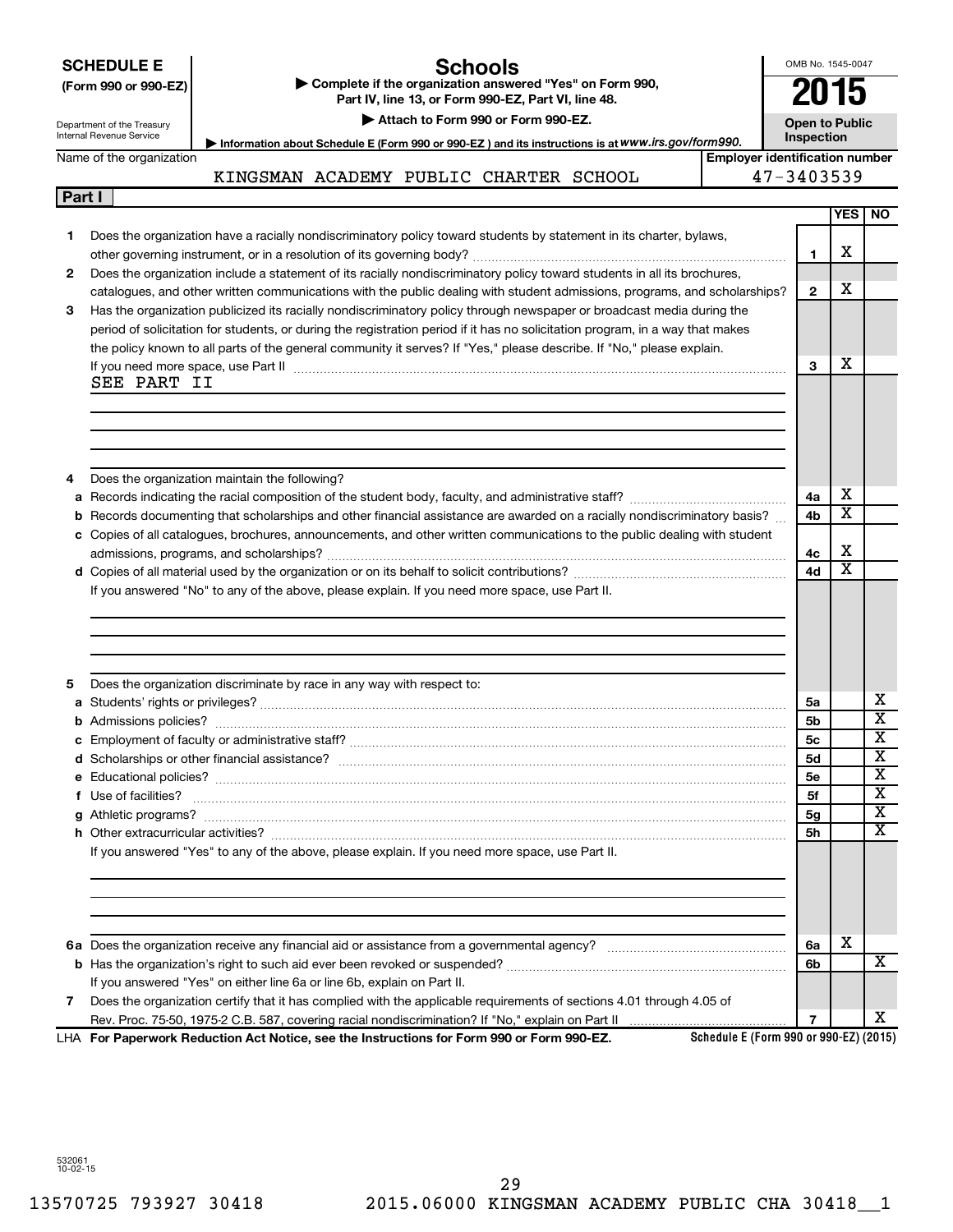Schedule E (Form 990 or 990-EZ) (2015) **KINGSMAN ACADEMY PUBLIC CHARTER SCHOOL 47-3403539** Page 2 Part II | Supplemental Information. Provide the explanations required by Part I, lines 3, 4d, 5h, 6b, and 7, as applicable.

Also provide any other additional information.

LINE 3 - EXPLANATION OF NONDISCRIMINATION POLICY:

IN ACCORDANCE WITH TITLE VI OF THE CIVIL RIGHTS ACT OF 1964

"TITLE VI"), TITLE IX OF THE EDUCATION AMENDMENTS OF 1972

("TITLE IX"), SECTION 504 OF THE REHABILITATION ACT OF 1973

("SECTION 504"), TITLE II OF THE AMERICANS WITH DISABILITIES

ACT OF 1990 ("ADA"), AND THE AGE DISCRIMINATION ACT OF 1975

("THE AGE ACT"), KINGSMAN ACADEMY PUBLIC CHARTER SCHOOL DOES NOT

DISCRIMINATE ON THE BASIS OF RACE, COLOR, NATIONAL ORIGIN, SEX, AGE, OR

DISABILITY IN ADMISSION OR ACCESS TO, OR TREATMENT OR EMPLOYMENT IN, ITS

PROGRAMS AND ACTIVITIES.

LINE 6 - EXPLANATION OF GOVERNMENT FINANCIAL AID:

SCHOOL RECEIPTS FROM GOVERNMENTAL AGENCIES TOTALED \$837,610.

LINE 7 - EXPLANATION OF RACIAL NONDISCRIMINATION COMPLIANCE:

AS A PUBLIC CHARTER SCHOOL, KINGSMAN ACADEMY IS EXEMPT FROM THE

REQUIREMENTS OF REV. PROC. 75-50.

532062 10-02-15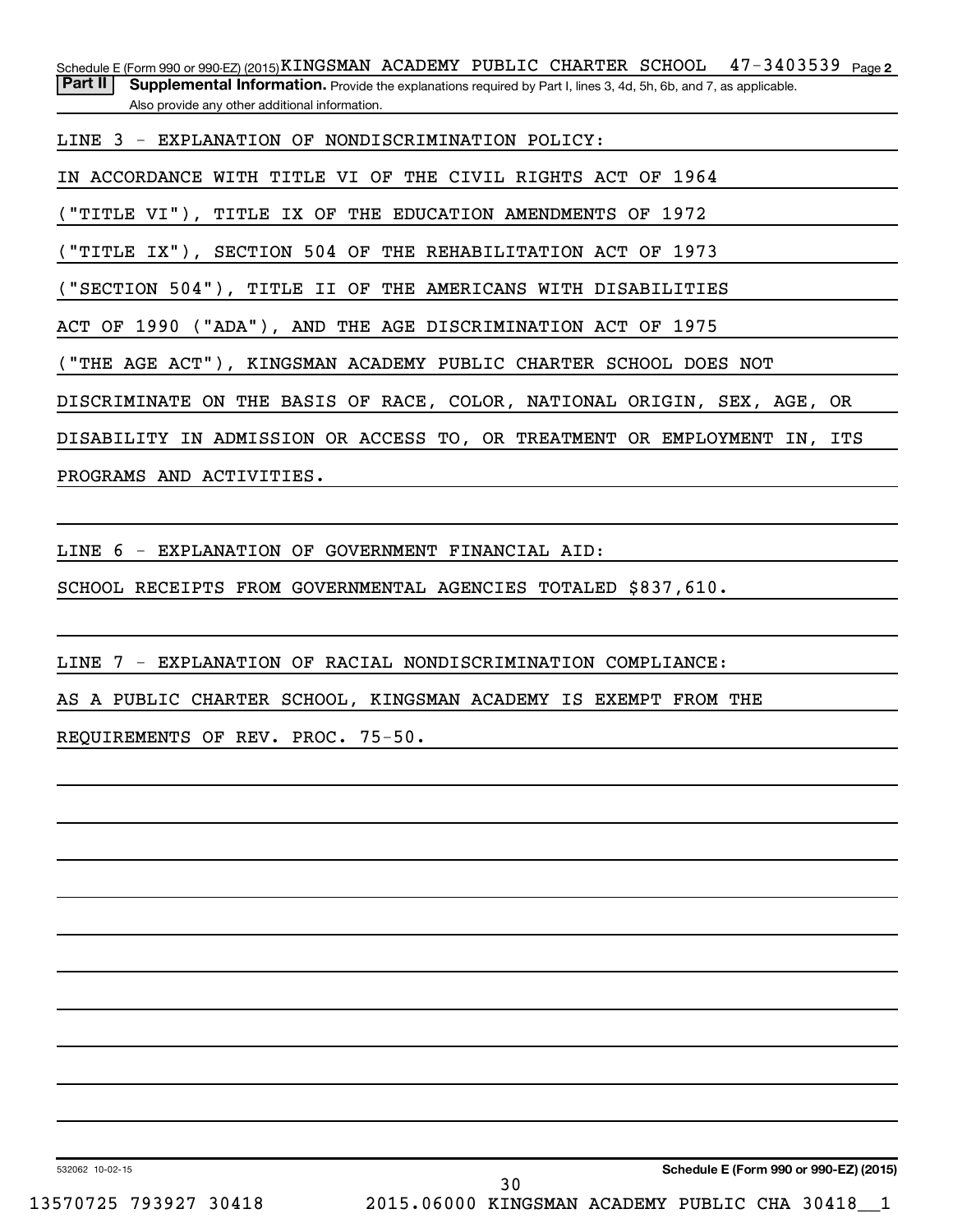| <b>SCHEDULE K</b><br>(Form 990) | Department of the Treasury                           |                                                                                                        | Complete if the organization answered "Yes" on Form 990, Part IV, line 24a. Provide descriptions,<br>> Attach to Form 990. > Information about Schedule K (Form 990) and its instructions is at www.irs.gov/form990. |                 | <b>Supplemental Information on Tax-Exempt Bonds</b><br>explanations, and any additional information in Part VI. |                         |     |                  |                            |     |     |                                       | OMB No. 1545-0047<br>2015<br><b>Open to Public</b><br>Inspection |           |     |           |  |  |
|---------------------------------|------------------------------------------------------|--------------------------------------------------------------------------------------------------------|----------------------------------------------------------------------------------------------------------------------------------------------------------------------------------------------------------------------|-----------------|-----------------------------------------------------------------------------------------------------------------|-------------------------|-----|------------------|----------------------------|-----|-----|---------------------------------------|------------------------------------------------------------------|-----------|-----|-----------|--|--|
|                                 | Internal Revenue Service<br>Name of the organization |                                                                                                        |                                                                                                                                                                                                                      |                 |                                                                                                                 |                         |     |                  |                            |     |     | <b>Employer identification number</b> |                                                                  |           |     |           |  |  |
|                                 |                                                      | KINGSMAN ACADEMY PUBLIC CHARTER SCHOOL                                                                 |                                                                                                                                                                                                                      |                 |                                                                                                                 |                         |     |                  |                            |     |     | 47-3403539                            |                                                                  |           |     |           |  |  |
| Part I                          | <b>Bond Issues</b>                                   |                                                                                                        | SEE PART VI FOR COLUMN (F) CONTINUATIONS                                                                                                                                                                             |                 |                                                                                                                 |                         |     |                  |                            |     |     |                                       |                                                                  |           |     |           |  |  |
|                                 |                                                      | (a) Issuer name                                                                                        | (b) Issuer EIN                                                                                                                                                                                                       | $(c)$ CUSIP $#$ | (d) Date issued                                                                                                 | (e) Issue price         |     |                  | (f) Description of purpose |     |     | (g) Defeased (h) On behalf (i) Pooled |                                                                  |           |     |           |  |  |
|                                 |                                                      |                                                                                                        |                                                                                                                                                                                                                      |                 |                                                                                                                 |                         |     |                  |                            |     |     |                                       |                                                                  | of issuer |     | financing |  |  |
|                                 |                                                      |                                                                                                        |                                                                                                                                                                                                                      |                 |                                                                                                                 |                         |     |                  |                            |     | Yes | No                                    | Yes   No                                                         |           | Yes | No        |  |  |
|                                 |                                                      |                                                                                                        |                                                                                                                                                                                                                      |                 |                                                                                                                 |                         |     | TO CONSTRUCT AND |                            |     |     |                                       |                                                                  |           |     |           |  |  |
|                                 |                                                      | A DISTRICT OF COLUMBIA                                                                                 | 53-6001131                                                                                                                                                                                                           | NONE            | 11/01/11 9,650,472. RENOVATE THE SCHO                                                                           |                         |     |                  |                            |     |     | х                                     |                                                                  | X         |     | X         |  |  |
|                                 |                                                      |                                                                                                        |                                                                                                                                                                                                                      |                 |                                                                                                                 |                         |     |                  |                            |     |     |                                       |                                                                  |           |     |           |  |  |
| В                               |                                                      |                                                                                                        |                                                                                                                                                                                                                      |                 |                                                                                                                 |                         |     |                  |                            |     |     |                                       |                                                                  |           |     |           |  |  |
|                                 |                                                      |                                                                                                        |                                                                                                                                                                                                                      |                 |                                                                                                                 |                         |     |                  |                            |     |     |                                       |                                                                  |           |     |           |  |  |
| C                               |                                                      |                                                                                                        |                                                                                                                                                                                                                      |                 |                                                                                                                 |                         |     |                  |                            |     |     |                                       |                                                                  |           |     |           |  |  |
|                                 |                                                      |                                                                                                        |                                                                                                                                                                                                                      |                 |                                                                                                                 |                         |     |                  |                            |     |     |                                       |                                                                  |           |     |           |  |  |
| D                               |                                                      |                                                                                                        |                                                                                                                                                                                                                      |                 |                                                                                                                 |                         |     |                  |                            |     |     |                                       |                                                                  |           |     |           |  |  |
| Part II                         | <b>Proceeds</b>                                      |                                                                                                        |                                                                                                                                                                                                                      |                 |                                                                                                                 |                         |     |                  |                            |     |     |                                       |                                                                  |           |     |           |  |  |
|                                 |                                                      |                                                                                                        |                                                                                                                                                                                                                      |                 | A                                                                                                               | в                       |     |                  | C                          |     |     |                                       |                                                                  | D         |     |           |  |  |
|                                 |                                                      |                                                                                                        |                                                                                                                                                                                                                      |                 |                                                                                                                 |                         |     |                  |                            |     |     |                                       |                                                                  |           |     |           |  |  |
| $\mathbf{2}$                    |                                                      |                                                                                                        |                                                                                                                                                                                                                      |                 |                                                                                                                 |                         |     |                  |                            |     |     |                                       |                                                                  |           |     |           |  |  |
| 3                               |                                                      |                                                                                                        |                                                                                                                                                                                                                      |                 |                                                                                                                 | 9,650,472.              |     |                  |                            |     |     |                                       |                                                                  |           |     |           |  |  |
| 4                               |                                                      |                                                                                                        |                                                                                                                                                                                                                      |                 |                                                                                                                 |                         |     |                  |                            |     |     |                                       |                                                                  |           |     |           |  |  |
| 5                               |                                                      |                                                                                                        |                                                                                                                                                                                                                      |                 |                                                                                                                 |                         |     |                  |                            |     |     |                                       |                                                                  |           |     |           |  |  |
| 6                               |                                                      | Proceeds in refunding escrows manufactured and refunding escrows manufactured and refunding escrows    |                                                                                                                                                                                                                      |                 |                                                                                                                 |                         |     |                  |                            |     |     |                                       |                                                                  |           |     |           |  |  |
| 7                               |                                                      |                                                                                                        |                                                                                                                                                                                                                      |                 |                                                                                                                 |                         |     |                  |                            |     |     |                                       |                                                                  |           |     |           |  |  |
| 8                               |                                                      |                                                                                                        |                                                                                                                                                                                                                      |                 |                                                                                                                 |                         |     |                  |                            |     |     |                                       |                                                                  |           |     |           |  |  |
| 9                               |                                                      |                                                                                                        |                                                                                                                                                                                                                      |                 |                                                                                                                 |                         |     |                  |                            |     |     |                                       |                                                                  |           |     |           |  |  |
| 10                              |                                                      |                                                                                                        |                                                                                                                                                                                                                      |                 |                                                                                                                 |                         |     |                  |                            |     |     |                                       |                                                                  |           |     |           |  |  |
| 11                              | Other spent proceeds                                 |                                                                                                        |                                                                                                                                                                                                                      |                 |                                                                                                                 |                         |     |                  |                            |     |     |                                       |                                                                  |           |     |           |  |  |
| 12                              |                                                      |                                                                                                        |                                                                                                                                                                                                                      |                 |                                                                                                                 |                         |     |                  |                            |     |     |                                       |                                                                  |           |     |           |  |  |
| 13                              |                                                      |                                                                                                        |                                                                                                                                                                                                                      |                 |                                                                                                                 |                         |     |                  |                            |     |     |                                       |                                                                  |           |     |           |  |  |
|                                 |                                                      |                                                                                                        |                                                                                                                                                                                                                      |                 | Yes                                                                                                             | No                      | Yes | No               | Yes                        | No. |     |                                       | Yes                                                              |           | No. |           |  |  |
| 14                              |                                                      |                                                                                                        |                                                                                                                                                                                                                      |                 |                                                                                                                 | X                       |     |                  |                            |     |     |                                       |                                                                  |           |     |           |  |  |
| 15                              |                                                      |                                                                                                        |                                                                                                                                                                                                                      |                 |                                                                                                                 | $\overline{\textbf{x}}$ |     |                  |                            |     |     |                                       |                                                                  |           |     |           |  |  |
| 16                              |                                                      | Has the final allocation of proceeds been made?                                                        |                                                                                                                                                                                                                      |                 | X                                                                                                               |                         |     |                  |                            |     |     |                                       |                                                                  |           |     |           |  |  |
| 17                              |                                                      | Does the organization maintain adequate books and records to support the final allocation of proceeds? |                                                                                                                                                                                                                      |                 | $\overline{\text{x}}$                                                                                           |                         |     |                  |                            |     |     |                                       |                                                                  |           |     |           |  |  |
|                                 | Part III Private Business Use                        |                                                                                                        |                                                                                                                                                                                                                      |                 |                                                                                                                 |                         |     |                  |                            |     |     |                                       |                                                                  |           |     |           |  |  |
|                                 |                                                      |                                                                                                        |                                                                                                                                                                                                                      |                 | A                                                                                                               |                         |     | в                | C                          |     |     |                                       |                                                                  | D         |     |           |  |  |
| $\mathbf 1$                     |                                                      | Was the organization a partner in a partnership, or a member of an LLC,                                |                                                                                                                                                                                                                      |                 | Yes                                                                                                             | No                      | Yes | No               | Yes                        | No  |     |                                       | Yes                                                              |           | No  |           |  |  |
|                                 |                                                      |                                                                                                        |                                                                                                                                                                                                                      |                 |                                                                                                                 | $\overline{\texttt{x}}$ |     |                  |                            |     |     |                                       |                                                                  |           |     |           |  |  |
|                                 |                                                      | 2 Are there any lease arrangements that may result in private business use of                          |                                                                                                                                                                                                                      |                 |                                                                                                                 |                         |     |                  |                            |     |     |                                       |                                                                  |           |     |           |  |  |
|                                 |                                                      |                                                                                                        |                                                                                                                                                                                                                      |                 |                                                                                                                 | X                       |     |                  |                            |     |     |                                       |                                                                  |           |     |           |  |  |
|                                 |                                                      | $rac{532121}{10-22-15}$ LHA For Paperwork Reduction Act Notice, see the Instructions for Form 990.     |                                                                                                                                                                                                                      |                 | 31                                                                                                              |                         |     |                  |                            |     |     | Schedule K (Form 990) 2015            |                                                                  |           |     |           |  |  |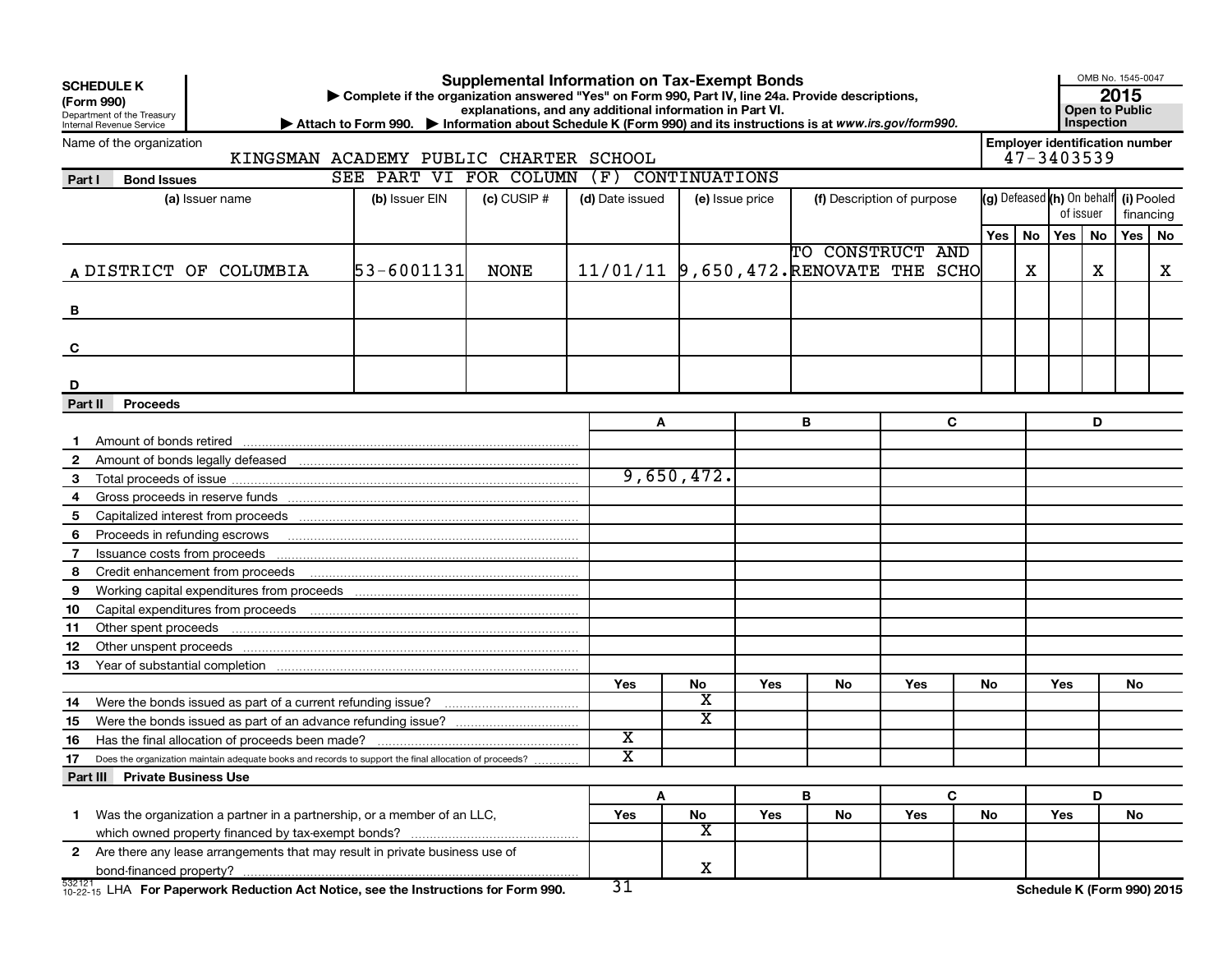#### Schedule K (Form 990) 2015 KINGSMAN ACADEMY PUBLIC CHARTER SCHOOL  $47-3403539$

**2**

| <b>Part III</b> Private Business Use (Continued)                                                       |                             |                         |     |           |     |           |     |           |
|--------------------------------------------------------------------------------------------------------|-----------------------------|-------------------------|-----|-----------|-----|-----------|-----|-----------|
|                                                                                                        |                             | A                       |     | В         | C   |           | D   |           |
| 3a Are there any management or service contracts that may result in private                            | Yes                         | <b>No</b>               | Yes | <b>No</b> | Yes | <b>No</b> | Yes | <b>No</b> |
|                                                                                                        |                             | $\overline{\mathbf{X}}$ |     |           |     |           |     |           |
| b If "Yes" to line 3a, does the organization routinely engage bond counsel or other outside            |                             |                         |     |           |     |           |     |           |
| counsel to review any management or service contracts relating to the financed property?               |                             |                         |     |           |     |           |     |           |
| c Are there any research agreements that may result in private business use of bond-financed property? |                             | $\overline{\texttt{x}}$ |     |           |     |           |     |           |
| d If "Yes" to line 3c, does the organization routinely engage bond counsel or other outside            |                             |                         |     |           |     |           |     |           |
| counsel to review any research agreements relating to the financed property?                           |                             |                         |     |           |     |           |     |           |
| Enter the percentage of financed property used in a private business use by<br>4                       |                             |                         |     |           |     |           |     |           |
| entities other than a section 501(c)(3) organization or a state or local government                    |                             | %                       |     | %         |     | %         |     | %         |
| 5 Enter the percentage of financed property used in a private business use as a result of              |                             |                         |     |           |     |           |     |           |
| unrelated trade or business activity carried on by your organization, another                          |                             |                         |     |           |     |           |     |           |
|                                                                                                        |                             | %                       |     | %         |     | %         |     | %         |
| 6                                                                                                      |                             | $\frac{9}{6}$           |     | %         |     | %         |     | %         |
| $\overline{7}$                                                                                         | $\overline{\textnormal{x}}$ |                         |     |           |     |           |     |           |
| 8a Has there been a sale or disposition of any of the bond-financed property to a non-                 |                             |                         |     |           |     |           |     |           |
| governmental person other than a $501(c)(3)$ organization since the bonds were issued?                 |                             | $\mathbf X$             |     |           |     |           |     |           |
| <b>b</b> If "Yes" to line 8a, enter the percentage of bond-financed property sold or disposed          |                             |                         |     |           |     |           |     |           |
|                                                                                                        |                             | %                       |     | %         |     | %         |     | $\%$      |
| c If "Yes" to line 8a, was any remedial action taken pursuant to Regulations sections                  |                             |                         |     |           |     |           |     |           |
|                                                                                                        |                             |                         |     |           |     |           |     |           |
| 9 Has the organization established written procedures to ensure that all nonqualified                  |                             |                         |     |           |     |           |     |           |
| bonds of the issue are remediated in accordance with the requirements under                            |                             |                         |     |           |     |           |     |           |
|                                                                                                        |                             | X                       |     |           |     |           |     |           |
| Part IV Arbitrage                                                                                      |                             |                         |     |           |     |           |     |           |
|                                                                                                        |                             | A                       |     | B         |     | C         |     | D         |
| Has the issuer filed Form 8038-T, Arbitrage Rebate, Yield Reduction and<br>1                           | Yes                         | <b>No</b>               | Yes | <b>No</b> | Yes | <b>No</b> | Yes | No        |
|                                                                                                        |                             | X                       |     |           |     |           |     |           |
|                                                                                                        |                             |                         |     |           |     |           |     |           |
|                                                                                                        |                             | $\overline{\texttt{x}}$ |     |           |     |           |     |           |
|                                                                                                        |                             | $\overline{\text{x}}$   |     |           |     |           |     |           |
|                                                                                                        |                             | X                       |     |           |     |           |     |           |
| If "Yes" to line 2c, provide in Part VI the date the rebate computation was                            |                             |                         |     |           |     |           |     |           |
|                                                                                                        |                             |                         |     |           |     |           |     |           |
|                                                                                                        |                             | $\overline{\texttt{x}}$ |     |           |     |           |     |           |
| 4a Has the organization or the governmental issuer entered into a qualified                            |                             |                         |     |           |     |           |     |           |
|                                                                                                        |                             | x                       |     |           |     |           |     |           |
|                                                                                                        |                             |                         |     |           |     |           |     |           |
|                                                                                                        |                             |                         |     |           |     |           |     |           |
|                                                                                                        |                             |                         |     |           |     |           |     |           |
|                                                                                                        |                             |                         |     |           |     |           |     |           |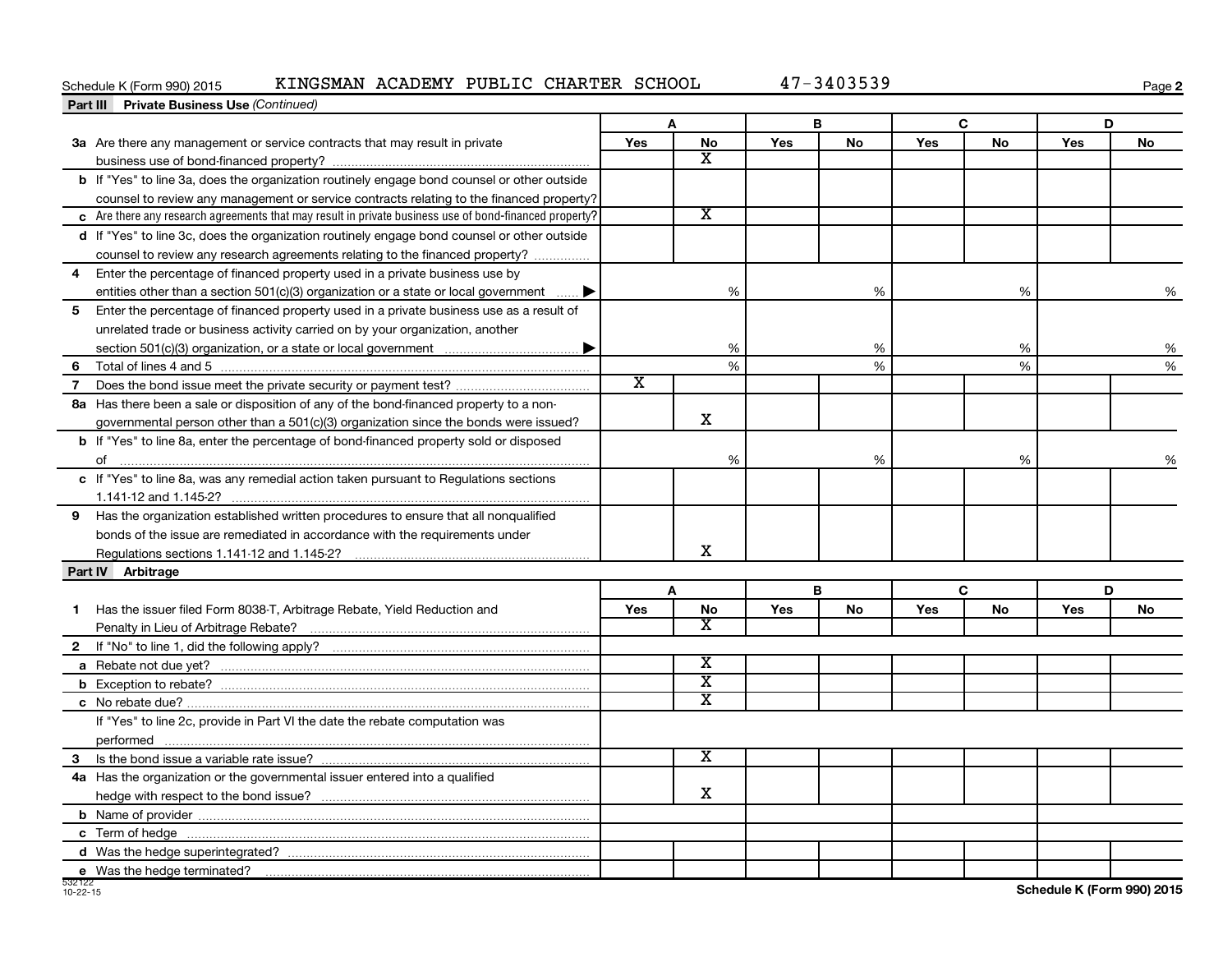#### Schedule K (Form 990) 2015 KINGSMAN ACADEMY PUBLIC CHARTER SCHOOL  $47-3403539$

**Page 3** 

| <b>Part IV</b> Arbitrage (Continued)                                                                                          |            |                         |     |    |            |           |            |    |
|-------------------------------------------------------------------------------------------------------------------------------|------------|-------------------------|-----|----|------------|-----------|------------|----|
|                                                                                                                               | A          |                         | в   |    | C.         |           | D          |    |
|                                                                                                                               | <b>Yes</b> | No                      | Yes | No | Yes        | <b>No</b> | <b>Yes</b> | No |
| 5a Were gross proceeds invested in a guaranteed investment contract (GIC)?                                                    |            | x                       |     |    |            |           |            |    |
|                                                                                                                               |            |                         |     |    |            |           |            |    |
|                                                                                                                               |            |                         |     |    |            |           |            |    |
| d Was the regulatory safe harbor for establishing the fair market value of the GIC satisfied?                                 |            |                         |     |    |            |           |            |    |
| 6 Were any gross proceeds invested beyond an available temporary period?                                                      |            | $\overline{\textbf{x}}$ |     |    |            |           |            |    |
| 7 Has the organization established written procedures to monitor the requirements of                                          |            | х                       |     |    |            |           |            |    |
| Part V Procedures To Undertake Corrective Action                                                                              |            |                         |     |    |            |           |            |    |
|                                                                                                                               |            | A                       |     | в  | C          |           | D          |    |
|                                                                                                                               | Yes        | No                      | Yes | No | <b>Yes</b> | No        | Yes        | No |
| Has the organization established written procedures to ensure that violations of                                              |            |                         |     |    |            |           |            |    |
| federal tax requirements are timely identified and corrected through the voluntary                                            |            |                         |     |    |            |           |            |    |
| closing agreement program if self-remediation is not available under applicable                                               |            |                         |     |    |            |           |            |    |
|                                                                                                                               |            |                         |     |    |            |           |            |    |
| Part VI Supplemental Information. Provide additional information for responses to questions on Schedule K (see instructions). |            |                         |     |    |            |           |            |    |
| SCHEDULE K, PART I, BOND ISSUES:                                                                                              |            |                         |     |    |            |           |            |    |
| (A) ISSUER NAME: DISTRICT OF COLUMBIA                                                                                         |            |                         |     |    |            |           |            |    |
| (F) DESCRIPTION OF PURPOSE:                                                                                                   |            |                         |     |    |            |           |            |    |
| TO CONSTRUCT AND RENOVATE THE SCHOOL'S BUILDING.                                                                              |            |                         |     |    |            |           |            |    |
|                                                                                                                               |            |                         |     |    |            |           |            |    |
| SCHEDULE K, SUPPLEMENTAL INFORMATION: KINGSMAN ACADEMY PUBLIC CHARTER                                                         |            |                         |     |    |            |           |            |    |
| SCHOOL ASSUMED THE DISTRICT OF COLUMBIA REVENUE BONDS, SERIES 2011, ISSUED                                                    |            |                         |     |    |            |           |            |    |
| FOR \$10,642,000. AS OF THE DATE OF ASSUMPTION OF THE SERIES 2011 BONDS FROM                                                  |            |                         |     |    |            |           |            |    |
| OPTIONS PUBLIC CHARTER SCHOOL (WHICH DISSOLVED) BY KINGSMAN ACADEMY, THE                                                      |            |                         |     |    |            |           |            |    |
| OUTSTANDING PRINCIPAL BALANCE WAS \$9,650,472.                                                                                |            |                         |     |    |            |           |            |    |
|                                                                                                                               |            |                         |     |    |            |           |            |    |
|                                                                                                                               |            |                         |     |    |            |           |            |    |
|                                                                                                                               |            |                         |     |    |            |           |            |    |
|                                                                                                                               |            |                         |     |    |            |           |            |    |
|                                                                                                                               |            |                         |     |    |            |           |            |    |
|                                                                                                                               |            |                         |     |    |            |           |            |    |
|                                                                                                                               |            |                         |     |    |            |           |            |    |
|                                                                                                                               |            |                         |     |    |            |           |            |    |
|                                                                                                                               |            |                         |     |    |            |           |            |    |
|                                                                                                                               |            |                         |     |    |            |           |            |    |
|                                                                                                                               |            |                         |     |    |            |           |            |    |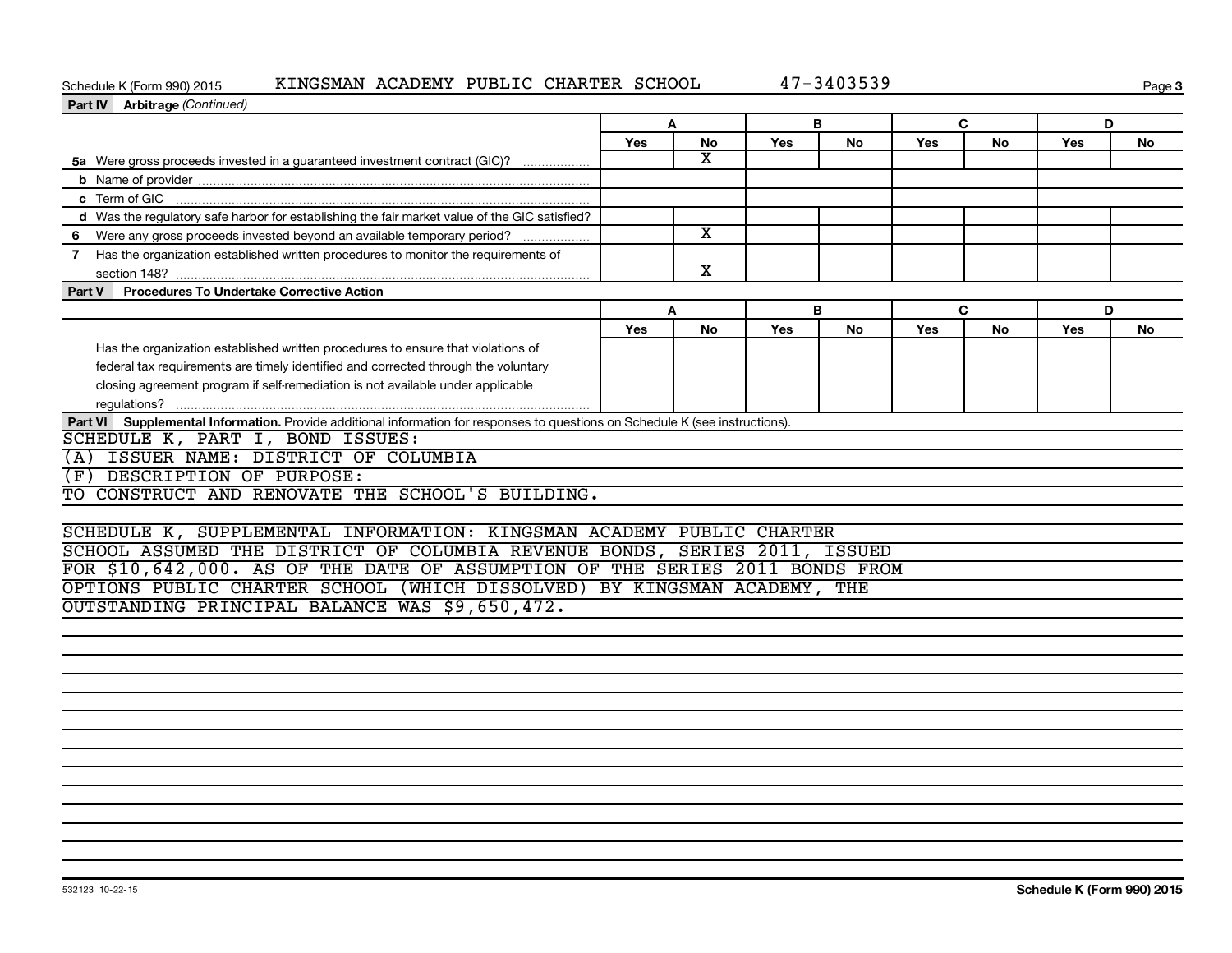**(Form 990 or 990-EZ)**

Department of the Treasury Internal Revenue Service

Name of the organization

# SCHEDULE O **Supplemental Information to Form 990 or 990-EZ** 2015<br>(Form 990 or 990-EZ) Complete to provide information for responses to specific questions on

**Complete to provide information for responses to specific questions on Form 990 or 990-EZ or to provide any additional information. | Attach to Form 990 or 990-EZ.**

**Information about Schedule O (Form 990 or 990-EZ) and its instructions is at WWW.irs.gov/form990.** 

OMB No. 1545-0047 **Open to Public Inspection**

KINGSMAN ACADEMY PUBLIC CHARTER SCHOOL 47-3403539

**Employer identification number**

FORM 990, PART I, LINE 1, DESCRIPTION OF ORGANIZATION MISSION:

FOR POST-SECONDARY SUCCESS AND RESPONSIBLE CITIZENSHIP.

FORM 990, PART VI, SECTION A, LINE 8B:

NO COMMITTEES WITH THE AUTHORITY TO ACT ON BEHALF OF THE GOVERNING BODY MET

DURING 2015, WITH THE EXCEPTION OF THE EXECUTIVE COMMITTEE, WHICH MET IN

CLOSED SESSION TO DISCUSS EXECUTIVE COMPENSATION.

FORM 990, PART VI, SECTION B, LINE 11:

THE 990 IS REVIEWED BY THE EXECUTIVE COMMITTEE, AND THEN SENT TO THE FULL

BOARD FOR REVIEW AND FINAL APPROVAL BEFORE IT IS FILED WITH THE IRS.

FORM 990, PART VI, SECTION B, LINE 12C:

ALL MEMBERS OF THE BOARD OF DIRECTORS SUBMIT ON AN ANNUAL BASIS A CONFLICT OF INTEREST DISCLOSURE FORM, WHICH IS FOLLOWED UP AND REVIEWED BY THE EXECUTIVE DIRECTOR.

FORM 990, PART VI, SECTION B, LINE 15A: THE EXECUTIVE COMMITTEE OF THE BOARD OF DIRECTORS DETERMINES THE EXECUTIVE DIRECTOR'S COMPENSATION BY PREFORMING A COMPENSATION STUDY AND CONSIDERING THE COMPENSATION OF OTHER OFFICERS IN SIMILAR ORGANIZATIONS BY REVIEWING THEIR FORMS 990. THE LAST SUCH REVIEW WAS PERFORMED IN OCTOBER 2015.

FORM 990, PART VI, SECTION C, LINE 19:

KINGSMAN ACADEMY MAKES ITS GOVERNING DOCUMENTS, CONFLICT OF INTEREST POLICY

AND FINANCIAL STATEMENTS AVAILABLE UPON REQUEST.

532211  $09 - 02 - 15$ LHA For Paperwork Reduction Act Notice, see the Instructions for Form 990 or 990-EZ. Schedule O (Form 990 or 990-EZ) (2015)

34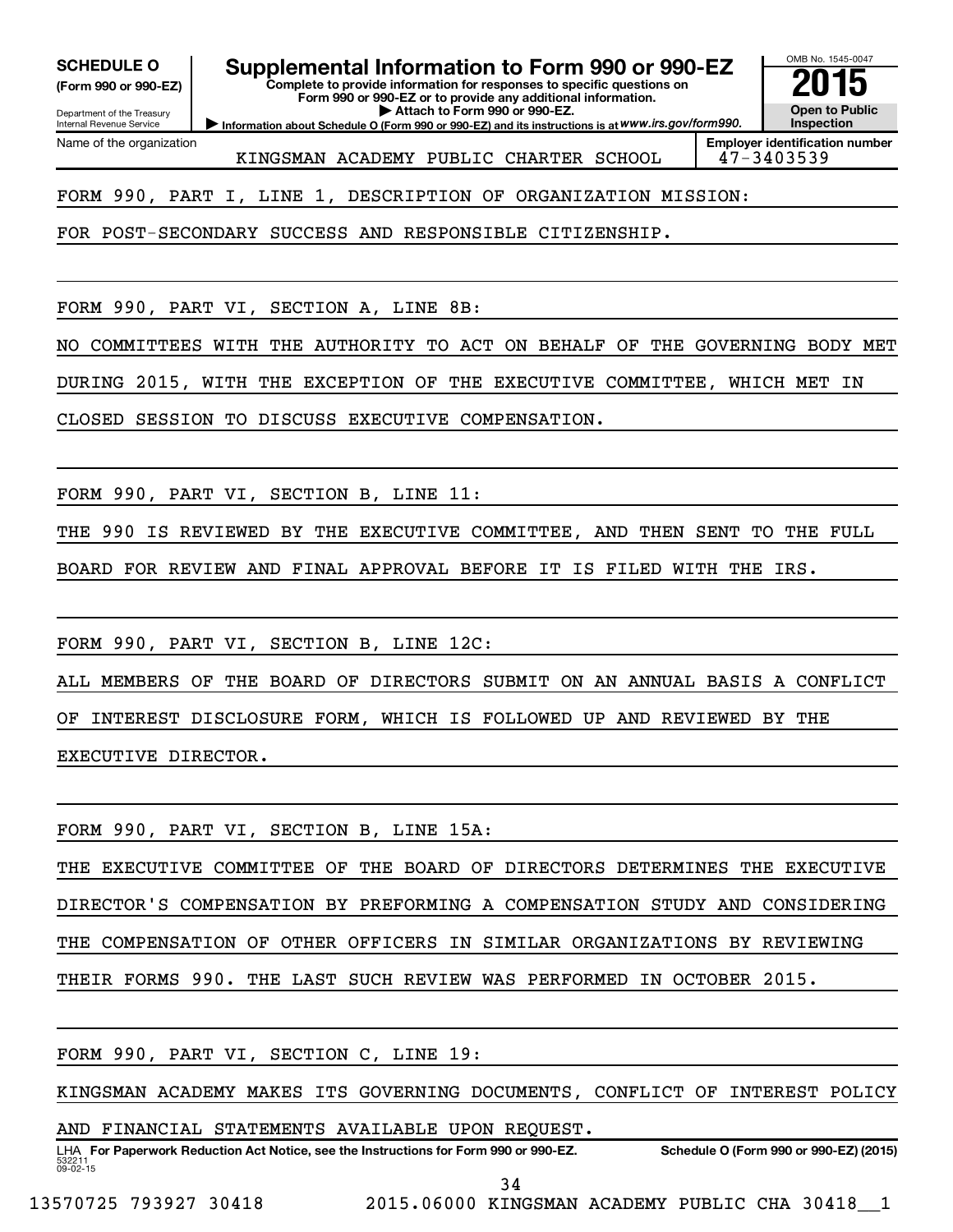| Schedule O (Form 990 or 990-EZ) (2015) | Page                                  |
|----------------------------------------|---------------------------------------|
| Name of the organization               | <b>Emplover identification number</b> |

KINGSMAN ACADEMY PUBLIC CHARTER SCHOOL

FORM 990, PART VIII, LINE 6

RENTAL INCOME RELATES TO A LEASE FOR PARTS OF THE BUILDING'S ROOF WHICH

AMOUNTS TO LESS THAN 15% OF THE SQUARE FOOTAGE OF THE BUILDING.

532212 09-02-15